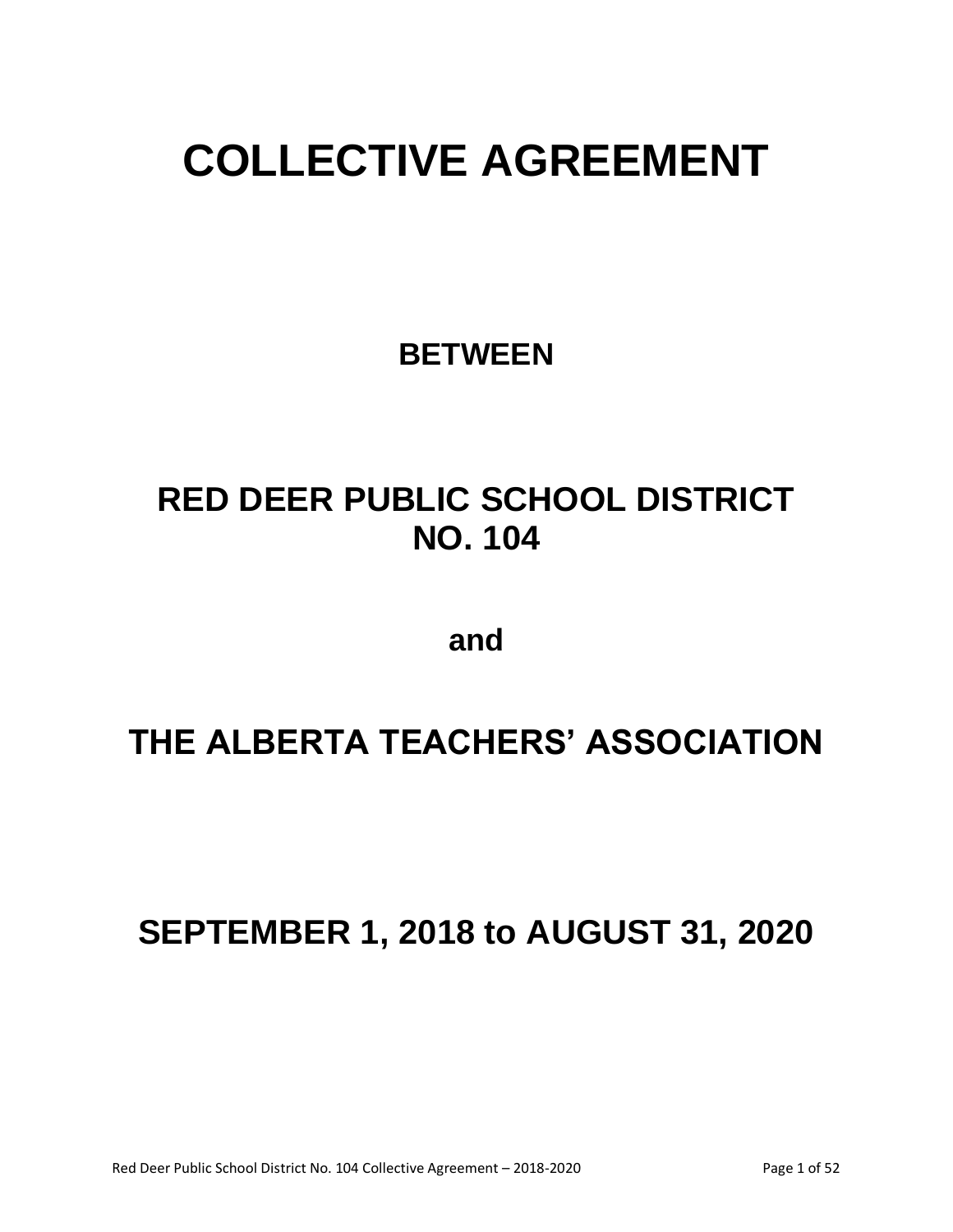This collective agreement is made this \_\_\_ of \_\_\_\_\_\_\_\_\_\_\_\_\_\_\_\_\_\_\_\_\_\_ 20\_\_\_ between Red Deer Public School District No. 104, herein called the Board Employer or School **Division** and the Alberta Teachers' Association, herein called the Association.

*Whereas this collective agreement is made pursuant to the laws of the province of Alberta as amended from time to time including but not limited to the Education Act, the Alberta Human Rights Act, the Public Education Collective Bargaining Act (PECBA), the Employment Standards Code, and the Labour Relations Code.*

*Effective February 12, 2020, the whereas statement above is repealed and replaced by the following whereas statement:*

*Whereas this collective agreement is made pursuant to the laws of the province of Alberta as amended from time to time including but not limited to the Education Act, the Alberta Human Rights Act, the Public Education Collective Bargaining Act (PECBA), the Teaching Profession Act, the Employment Standards Code, the Occupational Health and Safety Act and the Labour Relations Code.*

WHEREAS such teachers' terms and conditions of employment and their salaries have been subject to negotiations between the parties, and

WHEREAS the parties desire that these matters be set forth in an agreement,

NOW THEREFORE THIS AGREEMENT WITNESSETH:

#### **1. APPLICATION/SCOPE**

*1.1 This collective agreement shall be applicable to every person who requires a teacher certificate as a condition of employment with the Board excepting those positions agreed to be excluded in local bargaining between the Board and the Association.*

*Effective February 12, 2020, clause 1.1 above is repealed and replaced by the following clause:*

- *1.1 This collective agreement shall be applicable to every person who requires a teaching certificate as a condition of employment with the Board, including teachers with principal designations, and excepting positions agreed to be excluded in local bargaining between the Board and the Association. These employees shall herein be collectively called teachers or, where the context requires, teacher.*
- 1.2 Excluded Positions
	- 1.2.1 Superintendent
	- 1.2.2 Deputy Superintendent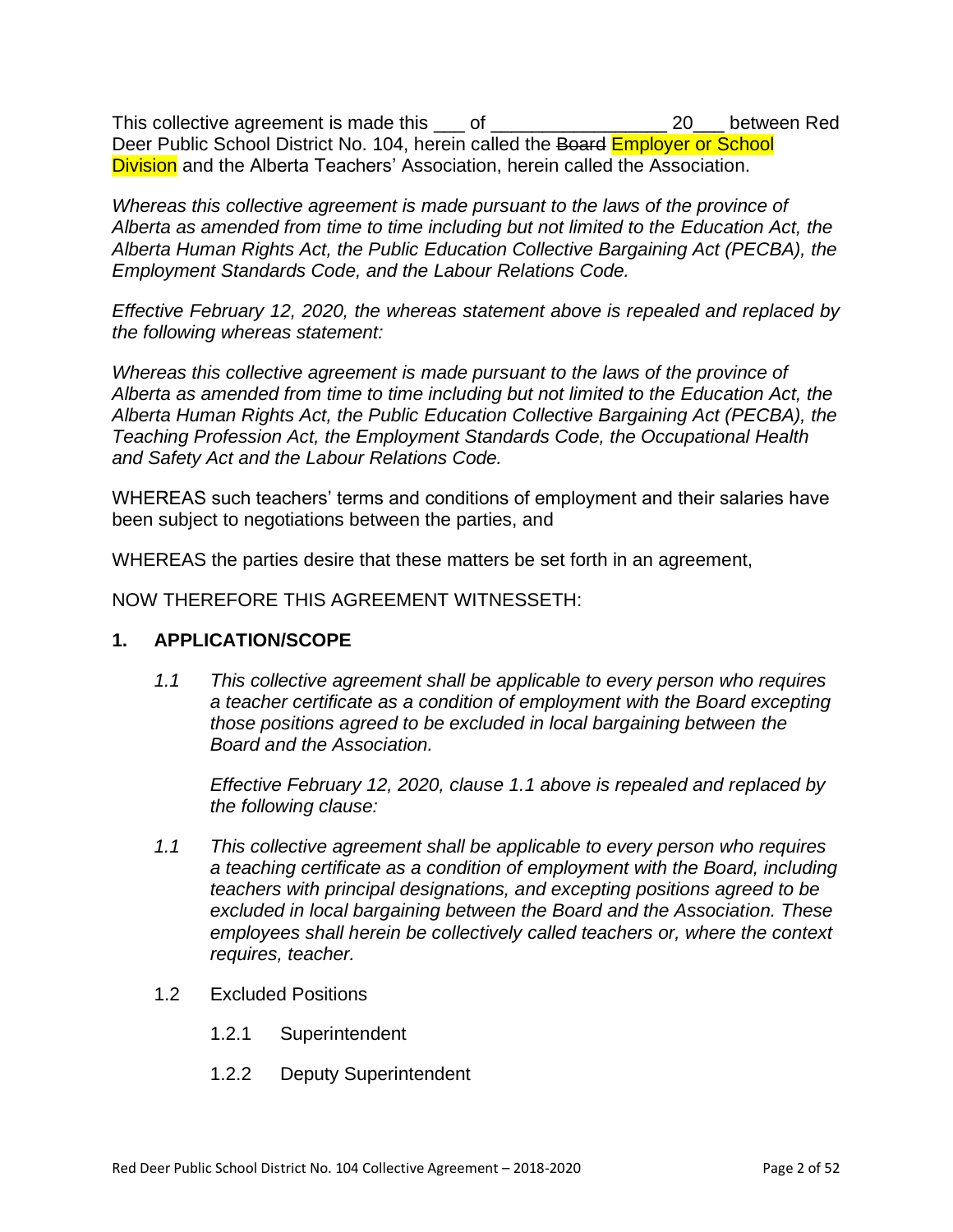- 1.2.3 Associate Superintendents
- 1.2.4 Assistant Superintendents
- 1.2.5 Director of Community Relations
- *1.3 Effective February 12, 2020, all teachers shall pay monthly to the Association moneys equal to the established fees or dues of the Association. Such dues and fees shall be deducted monthly by the Board from each teacher's month end pay and remitted to the Association following the deduction. Any dispute between a teacher and the Association related to dues or membership fees shall be referred to the Association for resolution. The Board shall not be held liable for any costs arising from the resolution of any dispute.*
- *1.4 The Association is the bargaining agent for each bargaining unit and:*
	- *1.4.1 has exclusive authority to bargain collectively with TEBA on behalf of all the teachers in the bargaining units and to bind the teachers in any collective agreement with respect to central terms; and*
	- *1.4.2 has exclusive authority to bargain collectively with each Board on behalf of the teachers in each bargaining unit with respect to local terms, and to bind the teachers by a collective agreement.*
- *1.5 Role of TEBA (Effective February 12, 2020)*
	- *1.5.1 For the purpose of bargaining collectively with the Association, TEBA is an employers' organization for the purpose of the Labour Relations Code and has, with respect to central bargaining, exclusive authority to bargain collectively on behalf of the employers and to bind the School Divisions in any agreement with respect to central terms.*
	- *1.5.2 Sections 21(2), 32, 62 and 81 to 83 of the Labour Relations Code do not apply with respect to TEBA.*
	- *1.5.3 For the purpose of bargaining collectively with the Association, a School Division has, with respect to local bargaining, exclusive authority to bind the School Division in any agreement with respect to local terms*
- *1.6 The Board retains all management rights, unless otherwise provided by the expressed terms of this collective agreement.*
- *1.7 Implementation of this collective agreement shall not cause a teacher presently employed to receive a salary less than that calculated under any*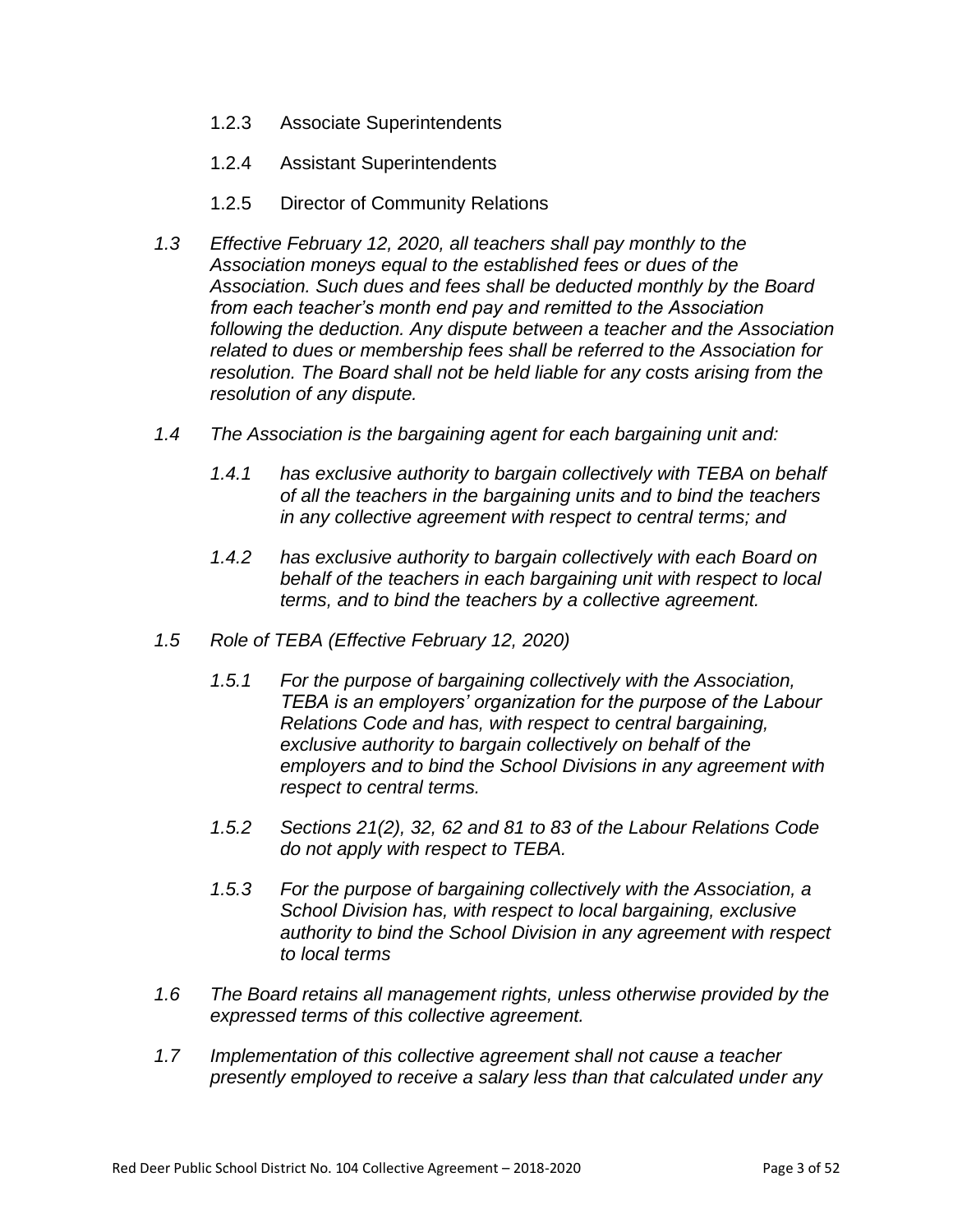*previous collective agreement unless mutually agreed to by TEBA and the Association.*

- *1.8 This collective agreement cancels all former collective agreements and all provisions appended thereto.*
- *1.9 This collective agreement shall enure to the benefit of and be binding upon the parties and their successors.*
- *1.10 Effective February 12, 2020, all provisions of this collective agreement shall be read to be gender neutral.*
- 1.11 It is agreed that the executive of the ATA Local No. 60 shall be informed of any changes to the Board Policy Handbook, except for those policies dealing with School Board governance and operations and personnel policies relative to non-association staff, at least 15 operational days prior to those changes being effective.

#### **2. TERM**

*2.1 The term of this collective agreement is September 1, 2018 to August 31, 2020. Unless stated otherwise, this collective agreement shall continue in full force and effect through August 31, 2020.*

#### *2.2 List Bargaining*

- *2.2.1 Negotiations regarding the list of central and local matters must commence not less than 6 months and not more than 8 months before the expiry of the then existing collective agreement and shall be initiated by a written notice from the Association or TEBA to the other.*
- *2.2.2 If agreement is not reached, the matter shall be determined by arbitration under PECBA.*

#### *2.3 Central Matters Bargaining*

- *2.3.1 Either TEBA or the Association may, by written notice to the other, require the other to begin negotiations. Notwithstanding section 59(2) of the Labour Relations Code, a notice to commence central bargaining by TEBA or the Association must be served not less than 15 days and not more than 30 days after the central matters and local matters have been determined.*
- *2.3.2 A notice referred to in subsection 2.3.1 is deemed to be a notice to commence collective bargaining referred to in section 59(1) of the Labour Relations Code.*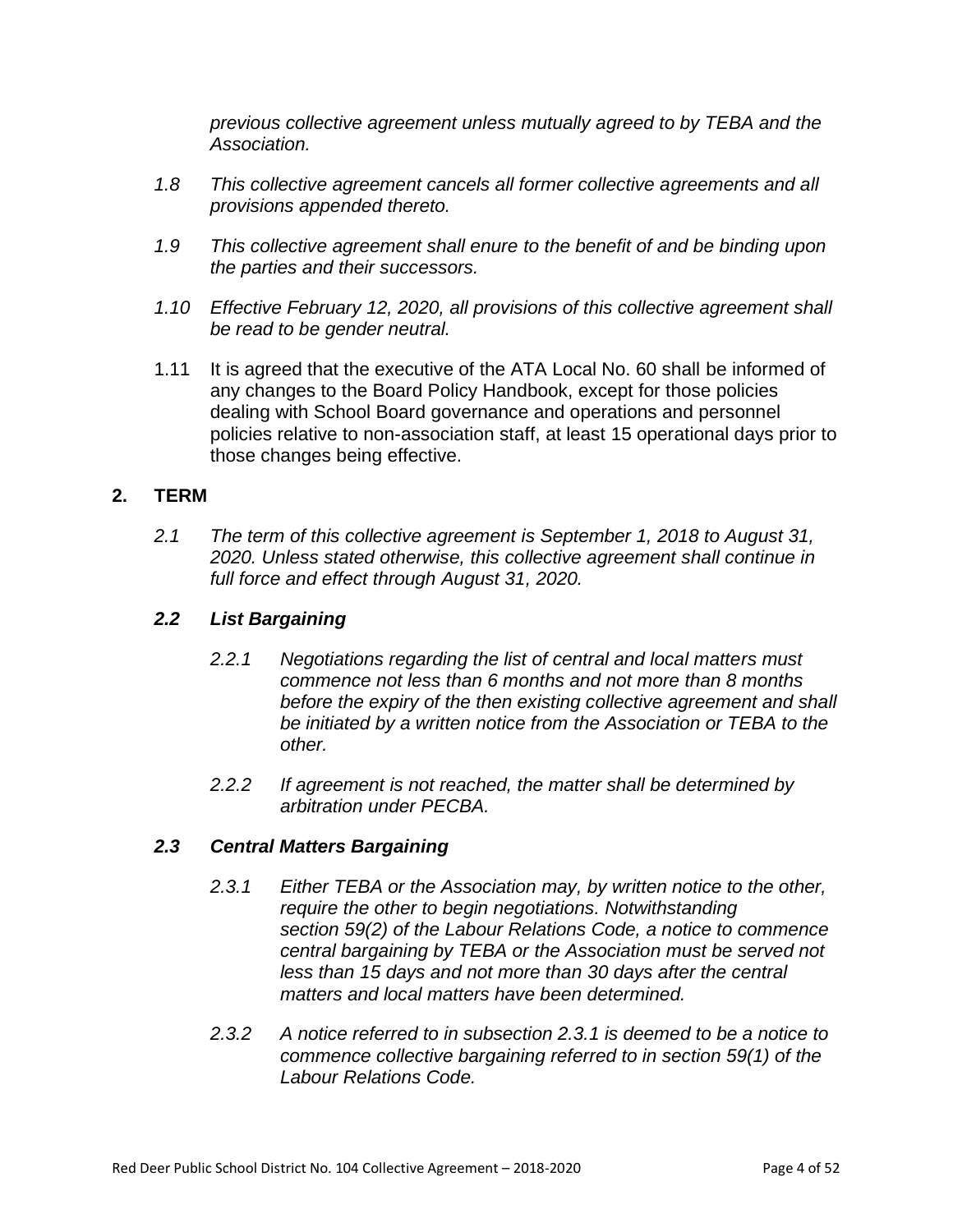#### *2.4 Local Bargaining*

- *2.4.1 Notwithstanding section 59(2) of the Labour Relations Code, a notice to commence local bargaining by the Board or the Association must be served after, but not more than 60 days after, the collective agreement referred to in section 11(4) of PECBA has been ratified or the central terms have otherwise been settled.*
- *2.4.2 A notice referred to in subsection 2.4.1 is deemed to be a notice to commence collective bargaining referred to in section 59(1) of the Labour Relations Code.*

#### *2.5 Bridging*

- *2.5.1 Notwithstanding section 130 of the Labour Relations Code, when a notice to commence central bargaining has been served, a collective agreement in effect between the parties at the time of service of the notice is deemed to continue to apply to the parties, notwithstanding any termination date in the collective agreement, until*
	- *a) a new collective agreement is concluded, or*
	- *b) a strike or lockout commences under Division 13 of Part 2 of the Labour Relations Code during local bargaining.*
- *2.5.2 If a strike or lockout commences during central bargaining, the deemed continuation of the collective agreement is suspended until an agreement with respect to central terms is ratified under section 11(4) of PECBA or the central terms have otherwise been settled.*

#### *2.6 Meet and Exchange*

- *2.6.1 For central table bargaining, representatives of the Association and TEBA shall meet and commence collective bargaining not more than 30 days after the notice is given. At the first meeting, the Association and TEBA shall exchange details of all amendments sought.*
- *2.6.2 For local table bargaining, representatives of the Association and the Board shall meet and commence collective bargaining not more than 30 days after notice is given. At the first meeting, the Association and the Board shall exchange details of all amendments sought.*

#### *2.7 Opening with Mutual Agreement*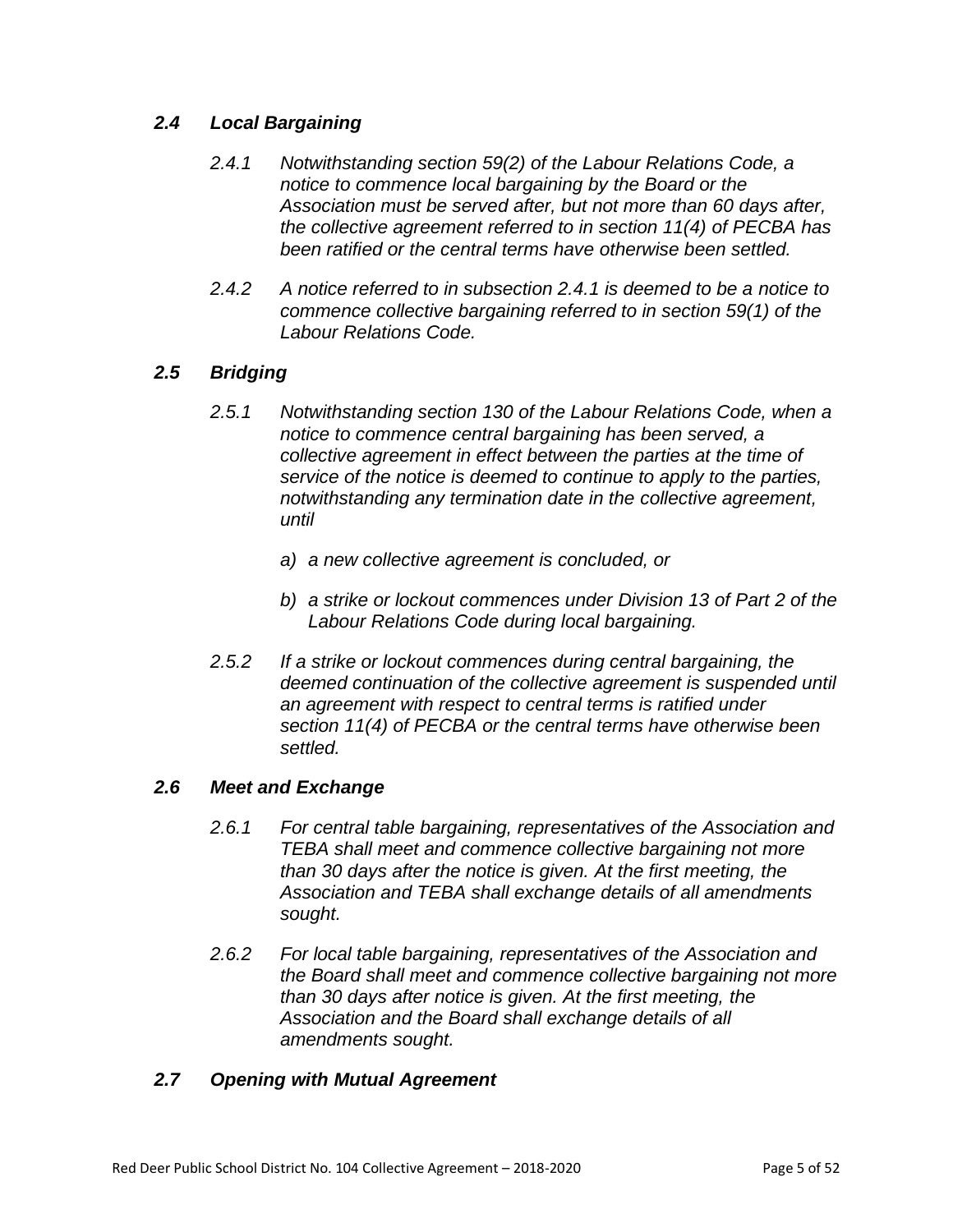- *2.7.1 The Association and TEBA may at any time by mutual agreement negotiate revisions to the central matters contained in this collective agreement. Any such revisions shall become effective from such date as shall be mutually agreed upon by the Association and TEBA.*
- *2.7.2 The Association and the Board may at any time by mutual agreement negotiate revisions to the local matters contained in this collective agreement. Any such revisions shall become effective from the date mutually agreed upon by the parties.*

#### *2.8 Provision of Information (Effective until February 12, 2020)*

- *2.8.1 As the Association is the bargaining agent for the teachers employed by each Board, each Board shall provide to the Association at least once each year no later than October 31, a list of its teachers who are members of the Association including the name, certificate number, home address, home phone number and the name of their school or other location where employed.*
- *2.8.2 Each Board shall provide the following information to the Association and to TEBA annually:*
	- *a) Teacher distribution by salary grid category and step as of September 30;*
	- *b) Health Spending Account (HSA)/Wellness Spending Account (WSA)/Registered Retirement Savings Plan (RRSP) utilization rates;*
	- *c) Most recent Board financial statement;*
	- *d) Total benefit premium cost;*
	- *e) Total substitute teacher cost; and*
	- *f) Total allowances cost.*

#### *2.8 Provision of Information (Effective February 12, 2020, the following clause repeals and replaces clause 2.8 above)*

*2.8.1 As the Association is the bargaining agent for the teachers employed by the Board. The Board shall provide to the Association at least twice each year, no later than October 31 and March 31, a list of its employees who are members of the Association including the name, certificate number, home address, personal phone number, contract type, and the name of their school or other location where employed. Where reasonably possible, the Board*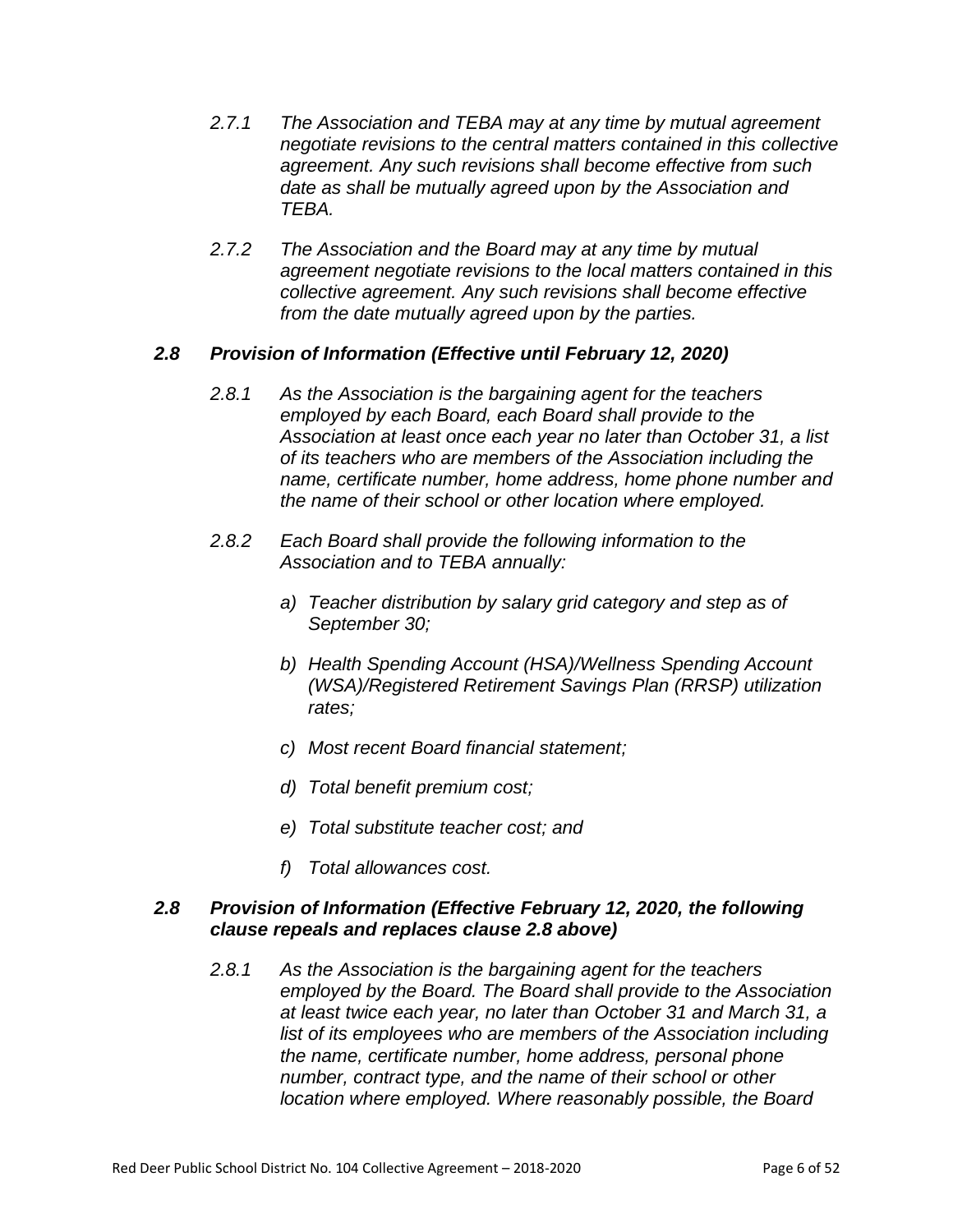*will identify teachers on leaves of absence greater than five months. Nothing in this clause prevents the Board from providing the information on a more frequent basis.* 

- *2.8.2 The Board shall provide the following information to the Association and to TEBA annually as soon as possible after September 30th but no later than the last operational day in December:*
	- *2.8.2.1 Teacher distribution by salary grid category and step as of September 30;*
	- *2.8.2.2 HSA/WSA/RRSP utilization rates;*
	- *2.8.2.3 Most recent Board financial statement;*
	- *2.8.2.4 Total benefit premium cost;*
	- *2.8.2.5 Total substitute teacher cost; and,*
	- *2.8.2.6 Total allowances cost.*

#### **3. SALARY**

#### **3.1 Salary Pay Date/Schedule**

- 3.1.1 Payments will be made on the 25th day of each month, with the exception of December.
- 3.1.2 For the month of December, teachers shall receive their pay on the last school day prior to the Christmas break.
- 3.1.3 The Board will make salary payments by way of an electronic deposit system.

#### *3.2 Grid*

- *3.2.1 The Board shall pay all teachers in its employ the salaries and allowances as herein set forth.*
- *3.2.2 The years of teacher education of a teacher and the years of teaching experience shall together determine the annual rate of salary to be paid to each teacher employed by the Board. One month's salary shall be considered to be one-twelfth (1/12th) of the annual salary rate applicable in that month. Teachers leaving the employ of the Board at the end of the school year shall receive their July and August payments in June of that year.*
- *3.2.3 Salary rates and the experience increments for each year of teacher education are set forth in the following table:*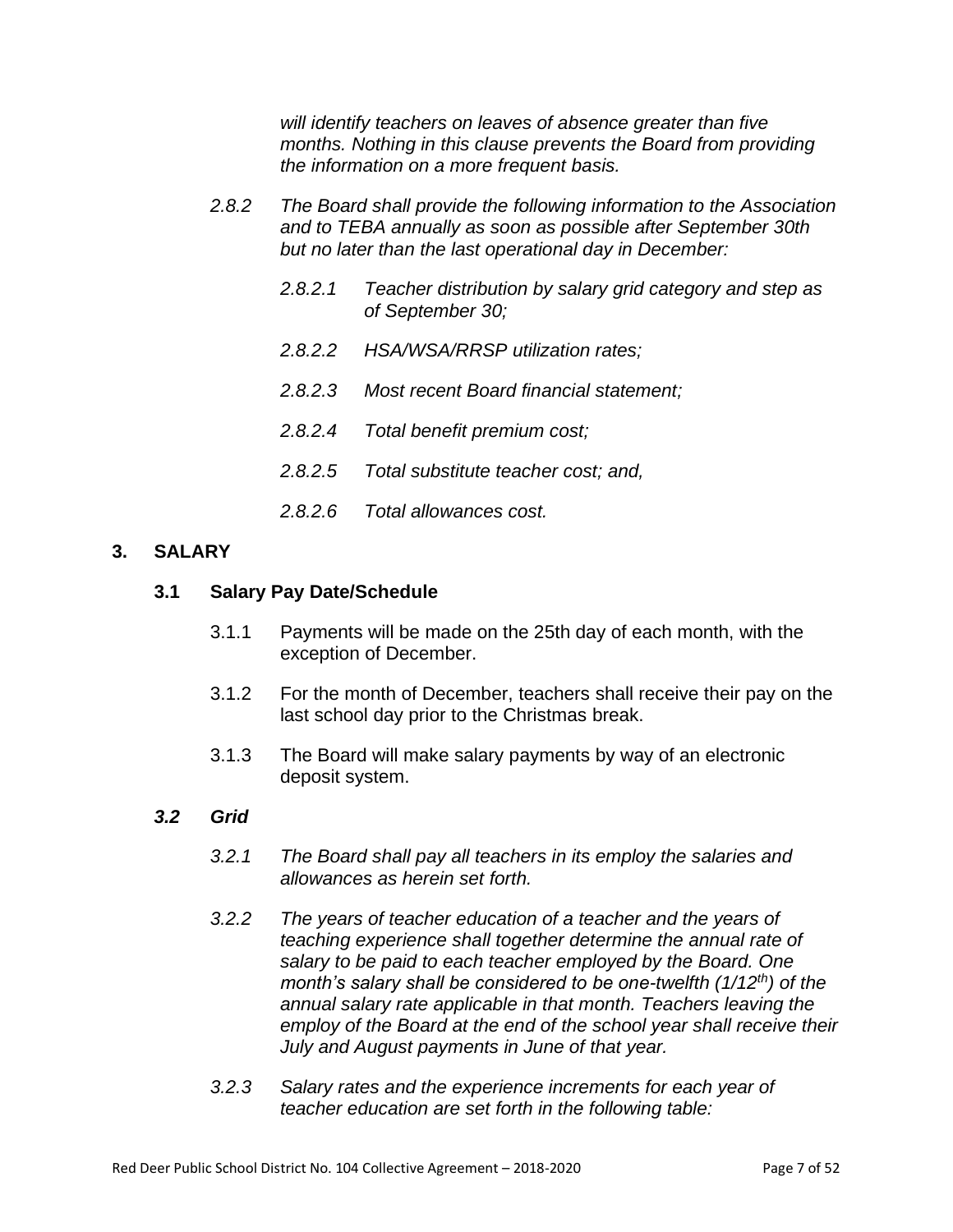*Effective September 1, 2018*

| Experience     | 4       | 5      | 6       |
|----------------|---------|--------|---------|
| 1              | 59,555  | 63,007 | 66,760  |
| 2              | 63,410  | 66,862 | 70,615  |
| 3              | 67,265  | 70,718 | 74,471  |
| 4              | 71, 121 | 74,572 | 78,326  |
| 5              | 74,976  | 78,429 | 82,181  |
| 6              | 78,832  | 82,283 | 86,036  |
| $\overline{7}$ | 82,686  | 86,139 | 89,893  |
| 8              | 86,542  | 89,994 | 93,747  |
| 9              | 90,398  | 93,850 | 97,603  |
| 10             | 94,253  | 97,705 | 101,457 |

#### *3.3 Education (Effective until August 31, 2019)*

- *3.3.1 The evaluation of teacher education for salary purposes shall be determined by a statement of qualifications issued by the Alberta Teachers' Association Teacher Qualifications Service in accordance with the policies and principles approved by the Teacher Salary Qualifications Board established by Memorandum of Agreement among the Department of Education, the Alberta Teachers' Association and the Alberta School Trustees' Association dated March 23, 1967.*
- *3.3.2 The adjustment dates for changes in salary relating to years of teacher education shall be the commencement of the school year and February 1st of each year.*
- *3.3.3 Each teacher claiming additional year(s) of teacher education and each teacher commencing employment with the Board, shall supply the Board within sixty (60) calendar days of the above-mentioned dates or from the date of commencement of duties, a statement of qualifications or proof of application to be issued by the Teacher Qualifications Service. Until the teacher submits the said statement of qualifications, the teacher shall be placed on the salary schedule according to the most recent acceptable statement of qualifications or according to the minimum education requirements for his/her teaching certificate.*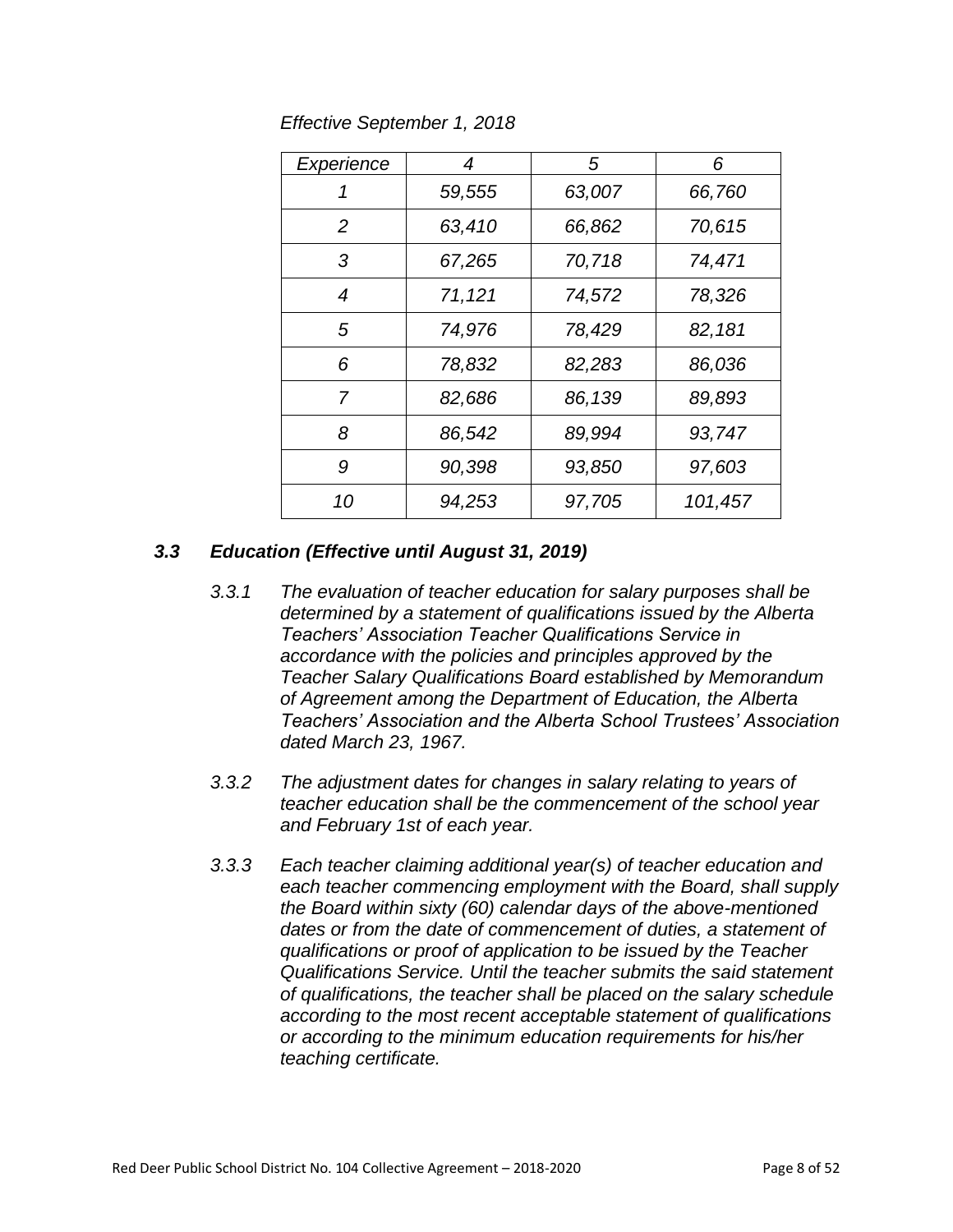*If proof of application for the statement of qualifications is supplied within sixty (60) calendar days, the years of teacher education shall be paid retroactively according to clause 3.3.3 and upon receipt of an official statement from Teacher Qualifications Service.*

*If proof of application for the statement of qualifications is not supplied within sixty (60) calendar days, salary shall be adjusted effective the beginning of the month following the receipt of a statement of qualifications from the Teacher Qualifications Service.*

- *3.3 Education (Effective September 1, 2019, the following repeals and replaces clause 3.3 above)*
	- *3.3.1 The evaluation of teacher education for salary grid purposes shall be determined by a statement of qualifications issued by the Alberta Teacher Qualifications Service in accordance with the policies and principles approved by the Teacher Salary Qualifications Board established under Memorandum of Agreement among the Department of Education, The Alberta Teachers' Association and the Alberta School Trustees' Association dated March 23, 1967.*
	- *3.3.2 The adjustment dates for increased teacher's education shall be September 1, and February 1.*
	- *3.3.3 For newly employed teachers to the Board, until such time as the Board receives satisfactory proof of teacher education or proof of application made to Teacher Qualification Service, the teacher will be placed at four years education.* 
		- *3.3.3.1 If proof of teacher education or application is received within (60) operational days, payment shall be made retroactive to the above mentioned adjustment dates in 3.3.2.*
		- *3.3.3.2 If proof of teacher education or application is not submitted within (60) operational days, salary will be adjusted the month following such submission.*
	- *3.3.4. Teachers claiming additional education shall supply proof of teacher education or proof of application made to Teacher Qualification Service to the Board within (60) operational days from the date of completion of education or commencement of employment.* 
		- *3.3.4.1 If proof of teacher education or application is received within (60) operational days, payment shall be made*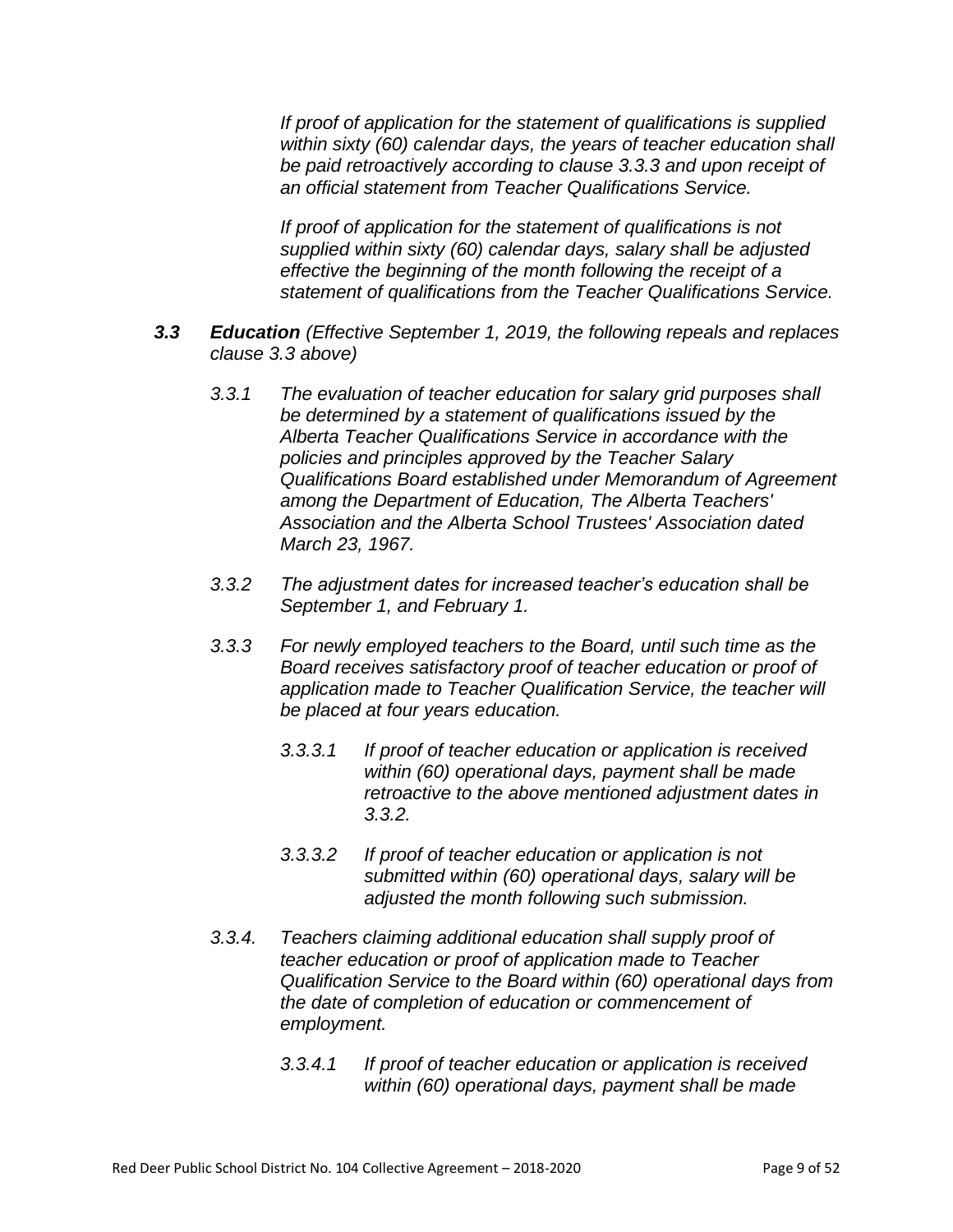*retroactive to the above mentioned adjustment dates in 3.3.2.* 

*3.3.4.2 If proof of teacher education or application is not submitted within (60) operational days, salary will be adjusted the month following such submission.*

#### *3.4 Experience (Effective until August 31, 2019)*

- *3.4.1 Teachers shall gain experience while holding a valid Alberta teaching certificate or its equivalent, and working while:*
	- *a) under contract in a position that requires a teaching certificate as a condition of employment, excluding leaves of absence without salary and vacation periods; and*
	- *b) employed as a substitute teacher within the preceding five (5) years.*
- *3.4.2 A teacher shall be granted only one (1) experience increment during any one (1) school year.*
- *3.4.3 Previously unrecognized experience gained in one school year with a Board may be carried over for calculation of experience increments in the following school year with that same Board.*
- *3.4.4 Provisions 3.4.1 through 3.4.3 take effect on September 1, 2017 and shall not be applied retroactively other than to permit unrecognized experience gained in the 2016-17 school year with the Board being carried over for calculation of experience increments in the 2017-18 school year with that same Board.*
- *3.4.5 Previous experience under continuing, probationary or temporary contract in public schools, separate schools, approved private schools, government approved Early Childhood Services programs, colleges and universities, and substitute teaching will be recognized for salary purposes. Verification of this experience or proof of applying for such verification shall be provided by the teacher within sixty (60) calendar days from the date of commencement of duties. If proof of experience is supplied within sixty (60) calendar days, the years of teacher education shall be paid retroactively. If proof of experience is not supplied within sixty (60) calendar days, salary shall be adjusted effective the beginning of the month following the receipt of such proof.*

*For the purposes of establishing a teacher's initial placement on the salary scale at the point of hire, previous experience earned through substitute teaching with a jurisdiction in Alberta will be*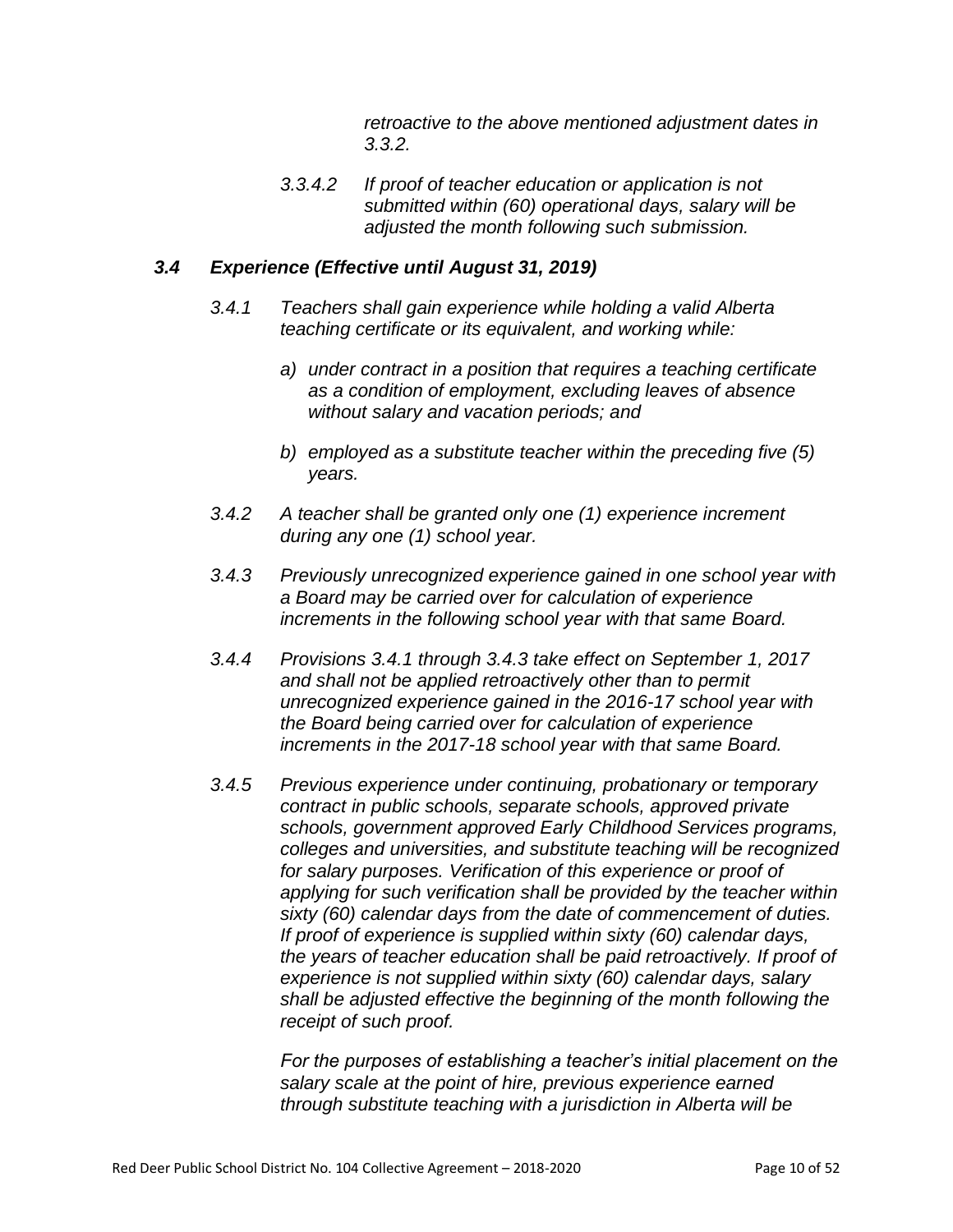*recognized for any teachers hired on or after September 1, 2014. This clause shall not be applied retroactively and therefore teachers hired prior to September 1, 2014 shall not have the previous experience reconsidered as a result of this provision.*

- *3.4.6 Teachers who teach for only part of a school year(s) must accumulate at least the equivalent of one hundred sixty (160) full time equivalent days of teaching service in order to become eligible for an increment.*
- *3.4.7 Substitute teachers shall be eligible for salary experience increments after the accumulation of one hundred and sixty (160) full time equivalent days of substitute teaching and/or contract teaching with the Red Deer Public School District No. 104.*
	- *3.4.7.1 Effective September 1, 2017, substitute teachers shall be eligible for salary experience increments after the accumulation of one hundred and sixty (160) full time equivalent days of substitute teaching and/or contract teaching.*
- *3.4.8 The adjustment dates for changes in salaries due to additional increment entitlement shall be the opening day of the school year or the first of February of each school year.*

#### *3.4 Experience (Effective September 1, 2019, the following repeals and replaces clause 3.4 above)*

*Teachers shall:*

- *a) Gain experience while holding a valid Alberta teaching certificate or its equivalent in the relevant governing jurisdiction, and working in a position that requires a teaching certificate as a condition of employment; and,*
- *b) Not gain experience during vacation periods and leaves of absence without salary.*
- *3.4.1 Experience increments shall be earned by a teacher on contract after one hundred and forty (140) operational days with the Board.*
- *3.4.2 Experience increments shall be earned by a substitute teacher after one hundred and forty (140) operational days in the preceding five (5) years with the Board.*
- *3.4.3 A teacher shall be granted only one (1) experience increment during any one (1) school year.*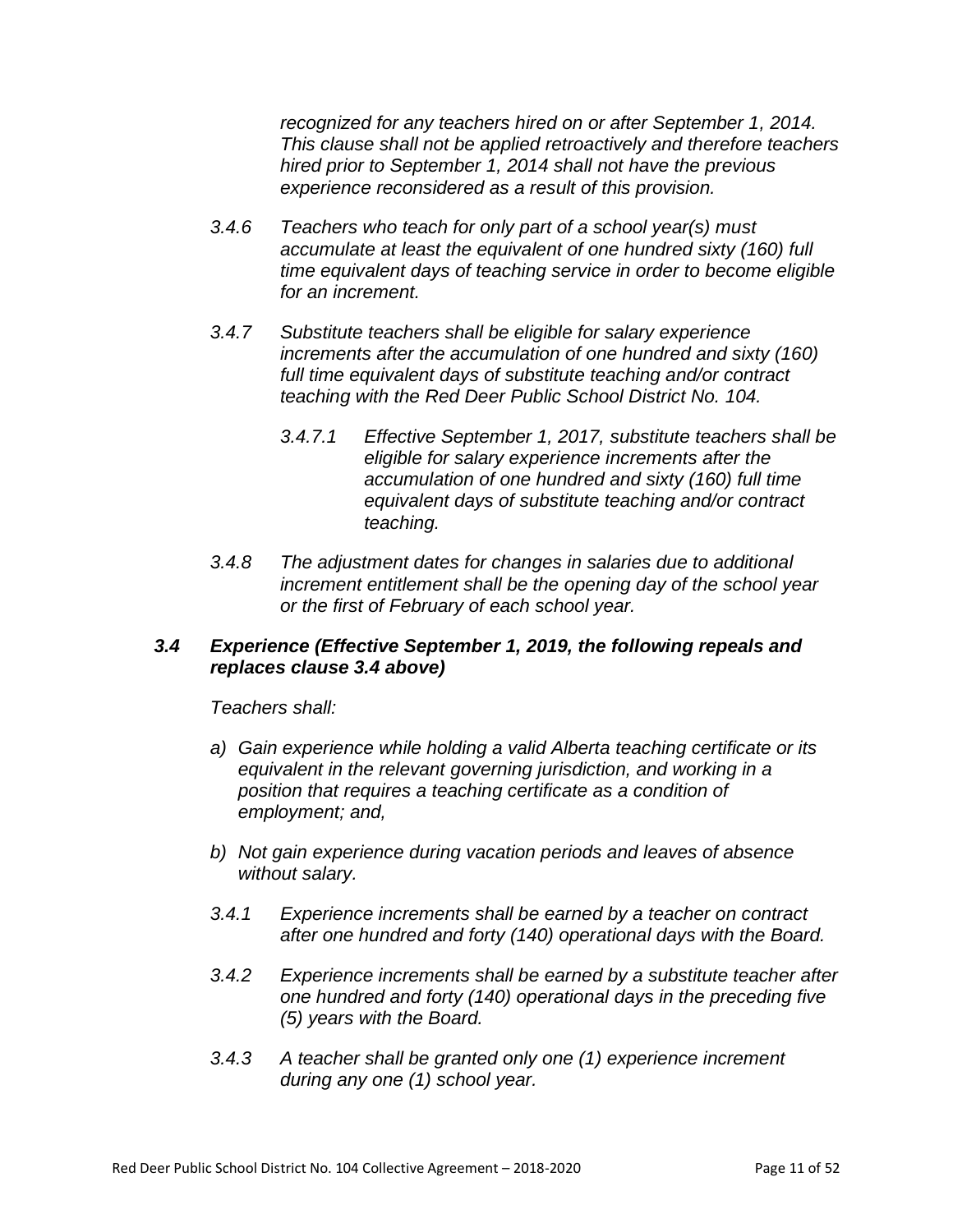- *3.4.4 Uncredited experience shall be carried over for the calculation of experience increments.*
- *3.4.5 The adjustment dates for an earned increment for teaching experience shall be September 1 and February 1.*

#### *Prior Experience*

- *3.4.6 The teacher is responsible for providing proof of experience satisfactory to the Board in accordance with this article.*
	- *a) Until proof of experience is submitted to the superintendent or designate, all teachers new to the Board shall be deemed to have zero years of experience on the salary grid.*
	- *b) If proof or evidence of application for such proof is submitted to the superintendent or designate within forty (40) operational days of commencement of employment, the superintendent or designate shall adjust the teacher's salary retroactively to the commencement of employment.*
	- *c) If proof or evidence of application for such proof is not submitted within forty (40) operational days, salary will be adjusted the month following such submission.*
- *3.4.7 The Board shall recognize prior teaching experience as if it was earned by employment with the Board provided that the teacher provides satisfactory proof as per clause 3.4.8.*
- *3.4.8 A teacher requesting that the Board recognize experience earned with a previous employer shall provide to the Board written confirmation from the previous employer certifying:*
	- *a) The number of days worked for each year of employment, length of employment, and affirmation that the experience was earned while the teacher was in possession of a valid Alberta teaching certificate or its equivalent in the relevant governing jurisdiction;*
	- *b) The position held while earning the experience was one that required a valid teaching certificate; and,*
	- *c) The written confirmation is signed by an authorized officer of the previous employer.*
- *3.4.9 The teacher's initial salary placement, and progression through the salary grid in accordance with this article, shall not be affected by movement between employers covered by PECBA. At the time of*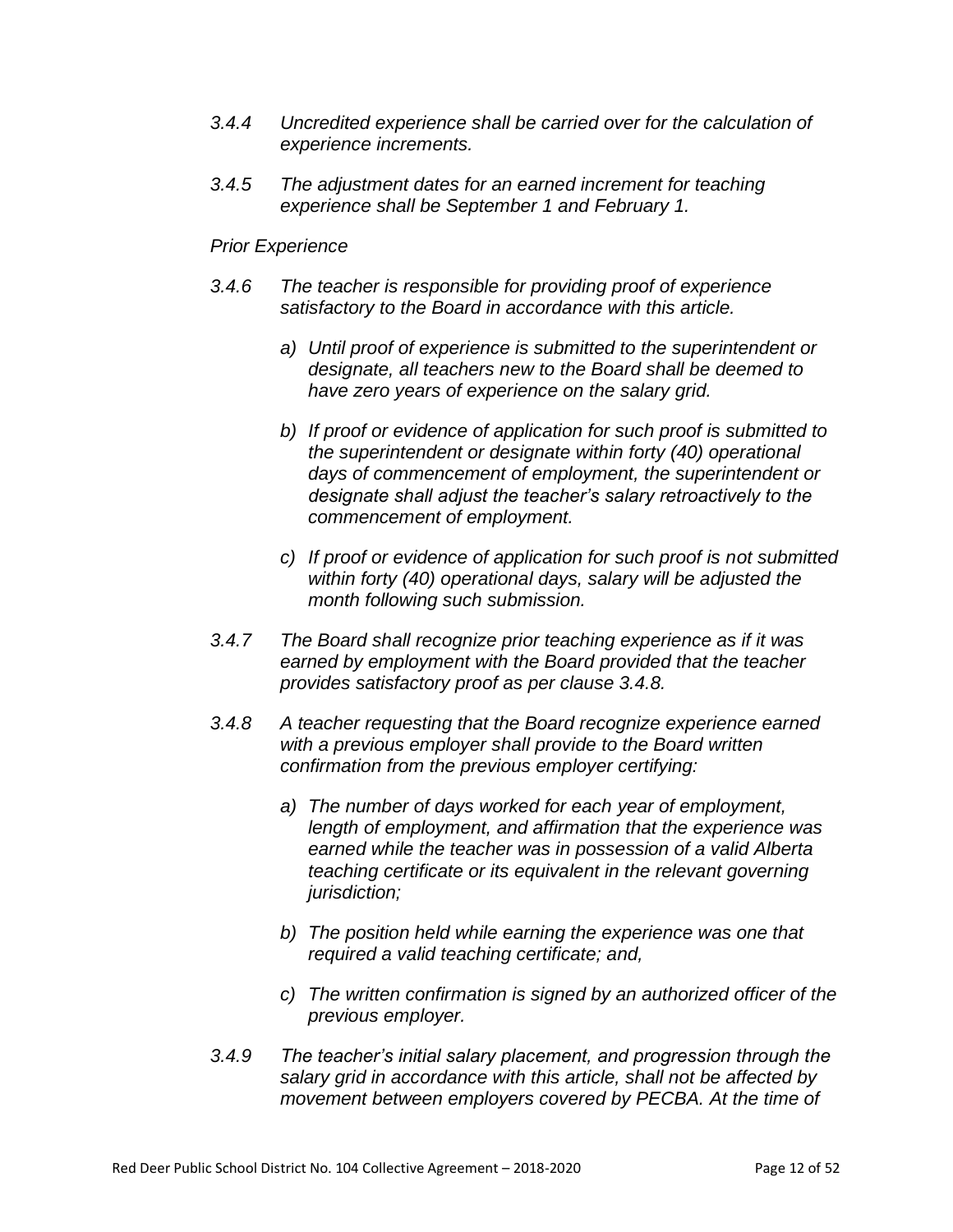*movement from another employer, the receiving employer shall assume the recognition of experience provided by the previous employer.*

- *3.4.10 Any disputes arising relative to the recognition of previous experience or initial placement on the salary grid shall be addressed through the Local Grievance Procedure.*
- *3.4.11 Clauses 3.4.6 through 3.4.10 of this article shall be applicable only to teachers whose date of hire is on or after the effective date of this agreement.*

#### *3.5 Special Consideration for CTS Trade and Other Education and Experience*

- *3.5.1 The Board shall place a teacher at any step within the salary table, provided that:*
	- *3.5.1.1 this original placement is justified on the basis of approved trades training and experience in business, trade or industry;*
	- *3.5.1.2 a teacher who holds one or more Alberta Journeyman's Certificates or the equivalent related to the teaching assignment, shall be granted one (1) year in teacher education on the basis of such trades qualifications in addition to actual teacher education as per Teacher Qualifications Service;*
	- *3.5.1.3 advancement after original placement will be on the basis of teacher education under clause 3.3 and teacher experience under clause 3.4.*
- *3.5.2 The original placement on the salary table shall be subject the grievance procedure in article 15. Notwithstanding clause 16, a grievance under this article shall be brought forth within two years from the original placement.*

#### **3.6 Other Rates of Pay**

*3.6.1 Summer school teachers shall be paid according to the following formula:*

> *Standard Teacher Cost\* / 200 days per year / 9.1 hours per day = hourly rate of remuneration*

*\*Standard Teacher Cost is the amount charged to schools on a yearly basis for each full-time equivalent teacher.*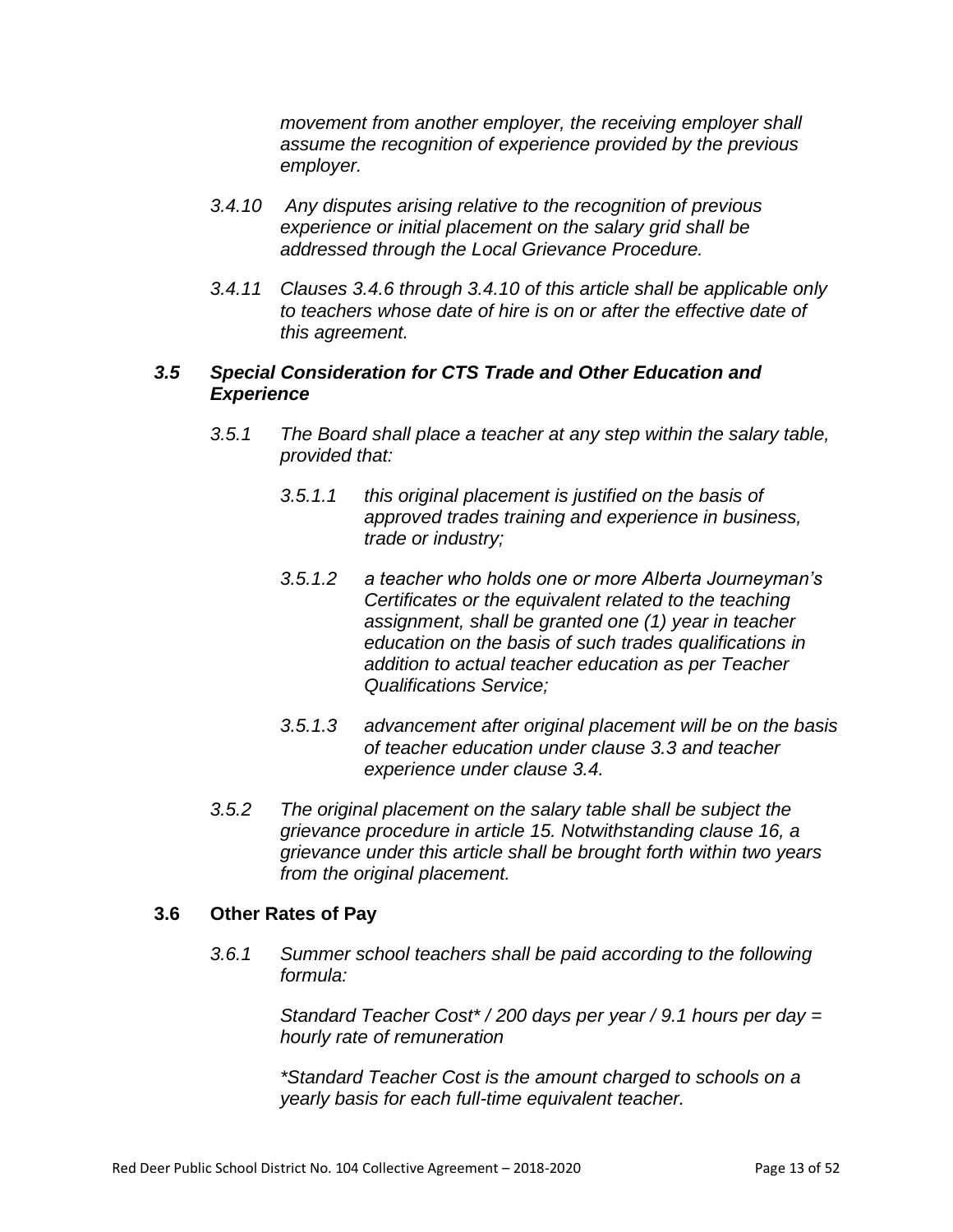#### **4. ADMINISTRATOR ALLOWANCES AND CONDITIONS OF PRACTICE**

#### **4.1 Creation of New Designations/Positions**

4.1.1 If an allowance is to be paid to a teacher appointed to a classification which appropriately belongs within the bargaining unit, but is not provided for in the collective agreement, the amount of such allowance must be determined by negotiations with the Association prior to the appointment. The Board shall provide notification of any new classification to the Chair of the **EPC-TWC** and the Coordinator of Teacher Welfare.

#### *4.2 Administration Allowances*

*4.2.1 Principal: In addition to the salary earned as a teacher, a principal shall receive the applicable administrative allowance according to the following schedule:*

| Category A      | Category B     | Category C <sup>*</sup> | Category D                                           |
|-----------------|----------------|-------------------------|------------------------------------------------------|
| $1-15$ FTE      | 15.01 - 25 FTE | 25.01 - 35 FTE          | $35.01 + FTE$                                        |
| <b>Teachers</b> | Teachers       | <b>Teachers</b>         | <b>Teachers</b>                                      |
| (excluding      | (excluding     | (excluding              | (excluding                                           |
| Principal)      | Principal)     | Principal)              | Principal)                                           |
|                 |                |                         |                                                      |
| \$24,229.00     | \$25,500.00    | \$27,081.00             | \$27,081.00                                          |
|                 |                |                         | Plus:                                                |
|                 |                |                         | 35.01-70.00 FTE<br>teachers: \$243.00<br>per teacher |
|                 |                |                         | Over 70.00 FTE<br>teachers: \$227.50<br>per teacher  |
|                 |                |                         |                                                      |

*\* Category C includes the Principal of the Alternative School Centre.*

- *4.2.2 Effective September 1, 2019, notwithstanding any other provision in the Collective Agreement, principals shall receive a minimum allowance of \$25,000 annually, prorated based on FTE.*
- *4.2.3 Vice-Principal: In addition to the salary earned as a teacher, a viceprincipal shall receive an administrative allowance equal to 50% of the allowance designated for a principal of that school.*
	- *4.2.3.1 Effective September 1, 2019, the minimum allowance for Vice-Principal will be adjusted in accordance with current proportionality to the Principal allowance.*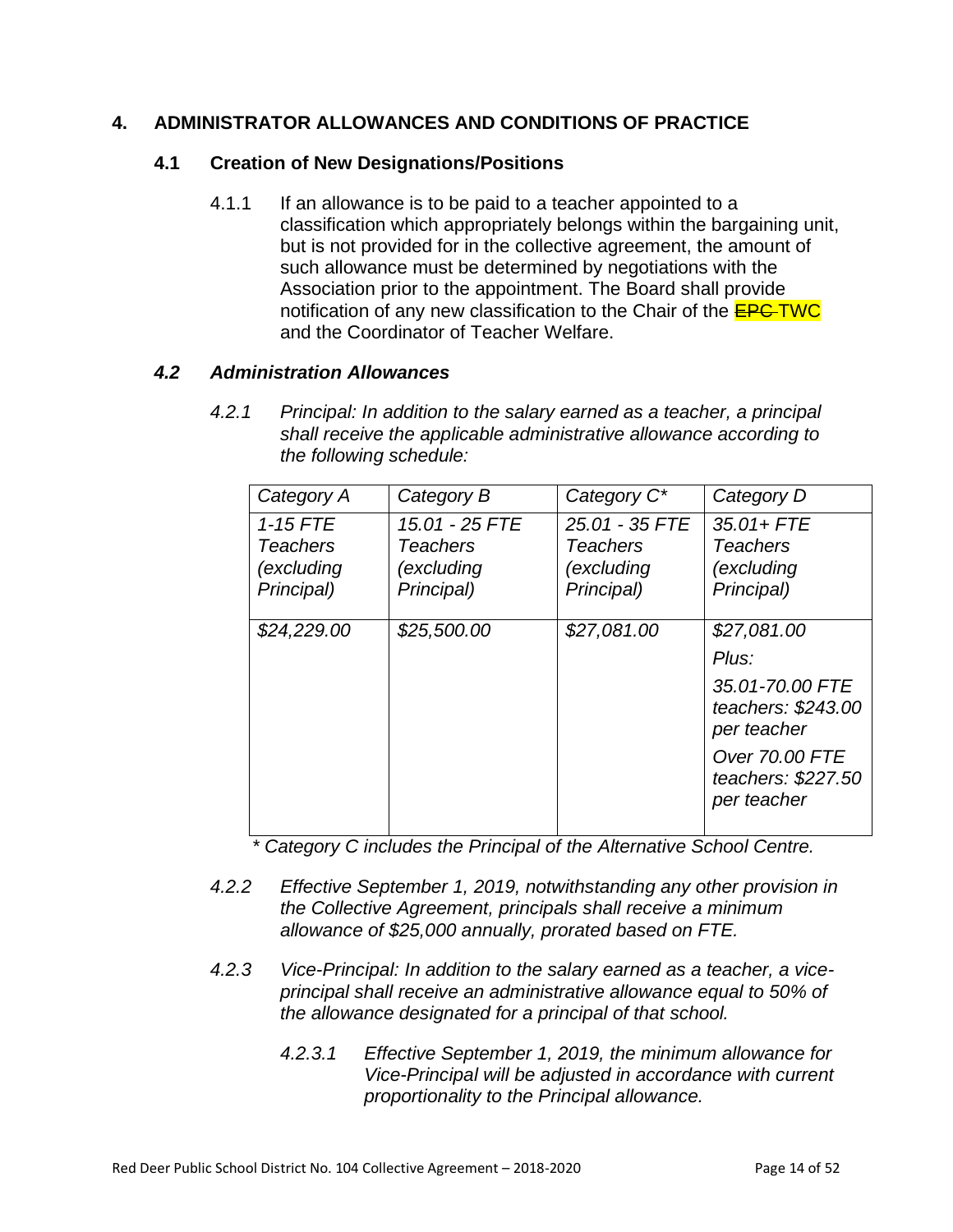- *4.2.4 Curriculum Leaders*
	- *4.2.4.1 High School Curriculum Leaders shall be provided with an allowance of \$2,940.00*
	- *4.2.4.2 High School Curriculum Leader recommendations will be made by department members and must receive the approval of the Principal.*
	- *4.2.4.3 High School Curriculum Leader appointments will be for two year terms.*
	- *4.2.4.4 Teachers appointed as District Curriculum Leaders shall be provided with an allowance of \$2,940.00.*
- *4.2.5 On September 1st of each year, the allowances described in 4.2.1, 4.2.2, 4.2.3, and 4.2.4 shall be adjusted by the same percentages as applied in clause 3.2.3.*

#### **4.3 Red Circling**

4.3.1 Any principal or vice-principal who is transferred as a result of a Board request shall retain the same administrative allowance that was in effect at the time of the transfer until such time as the provisions of the Collective Agreement result in an increased allowance.

#### *4.4 Teachers with Principal Designations (Effective until February 112, 2020)*

- *4.4.1 Effective September 1, 2017, a teacher designated as a principal shall enter into a series of term contracts for a period of up to five (5) years. Up to two (2) of these five years may be on a probationary basis. Following the term contract maximum of five (5) years, inclusive of the maximum two (2) years probationary period, the Board must decide whether or not the designation will continue, and if it continues, it is deemed to be a continuing designation.*
- *4.4.2 Any current principal who has had a term contract(s) for a term(s) of a total of less (fewer) than five years on September 1, 2017, may continue under the term contract until the total number of years designated as a principal is five years. When the total length of the principal's designation will be five years as of August 31, 2018, the Board must decide by April 30, 2018, whether or not the designation will continue in the 2018-19 school year, and if it continues, it is deemed to be a continuing designation.*
- *4.4.3 For any current principal who is on a term contract(s) for a period of five years or more as of September 1, 2017, the Board must decide*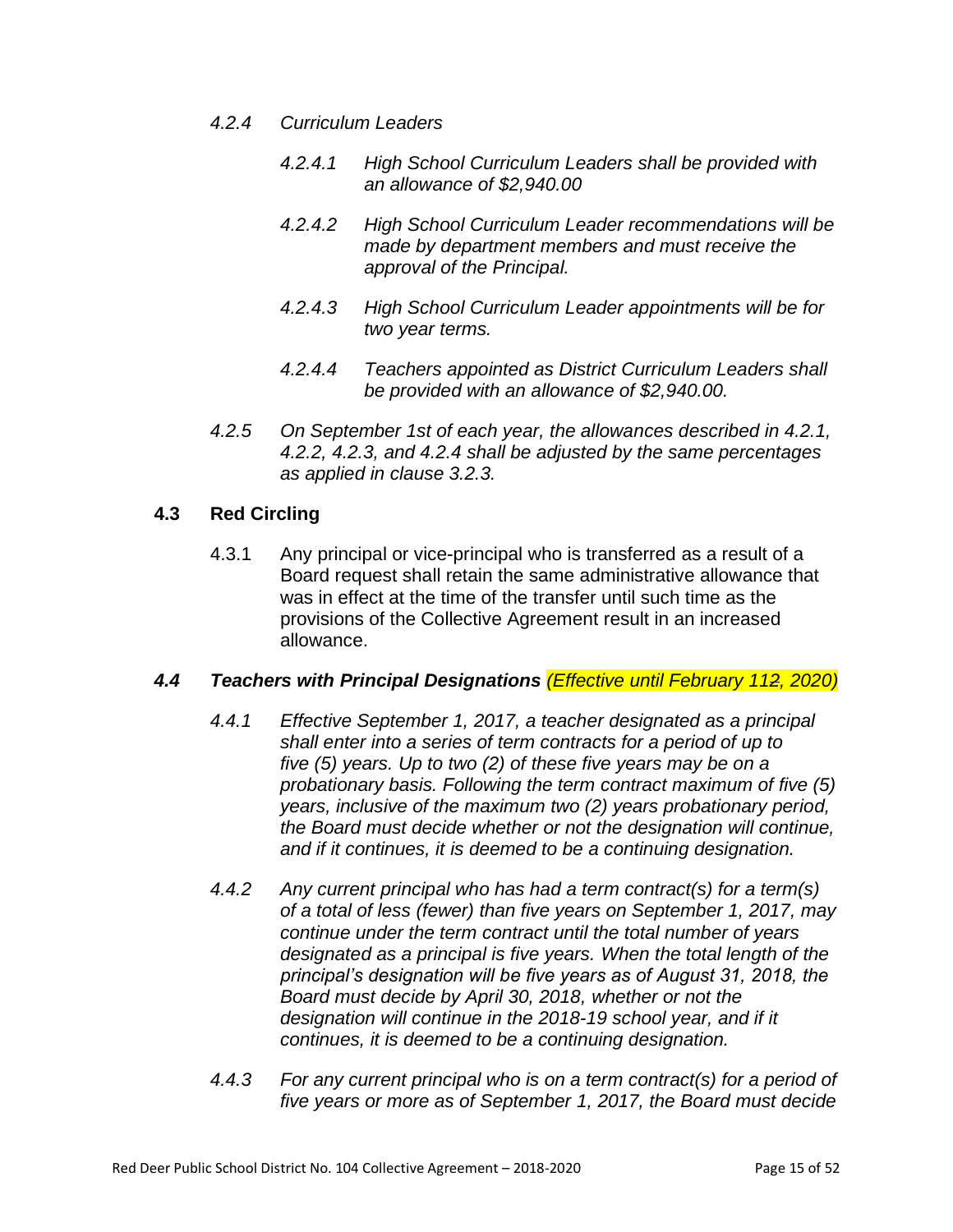*by January 31, 2018, whether or not the designation will continue, and if it continues, it is deemed to be a continuing designation. If the designation is not continued, it will expire at the conclusion of the term provided in the term contract, unless it is otherwise terminated in accordance with the express provisions of the term contract.*

- *4.4 Teachers with Principal Designations (Effective February 12, 2020, the following repeals and replaces clause 4.4 above)*
	- *4.4.1 A teacher designated as a principal shall enter into a series of term contracts for a period of up to a total of five (5) years, excluding periods of unpaid leaves of absence. Up to two (2) of these five (5) years may be on a probationary basis. Following the term contract maximum of five (5) years, inclusive of the maximum two (2) years probationary period, the Board must decide whether or not the designation will continue, and if it continues, it is deemed to be a continuing designation.*
	- *4.4.2 Any current principal who has had a term contract(s) for a term(s) of a total of less than five years on September 1, 2017 may continue under the term contract until the total number of years designated as a principal is five (5) years.*

#### **4.5 Other Administrator Conditions**

- *4.5.1 In Article 4, reference to 'high school' shall mean only Lindsay Thurber Comprehensive High School and Hunting Hills High School.*
- *4.5.2 Each school with eight (8) or more teachers (excluding the principal) shall have a vice-principal.*
- *4.5.3 Each school with twenty-two (22) or more teachers (excluding the principal) shall have a second vice-principal.*
- *4.5.4 Each of Lindsay Thurber Comprehensive High School and Hunting Hills High School shall have a principal and two or more viceprincipals.*
- *4.5.5 The teaching staff allocation as of September 30th shall be used for establishing the school category. The school principal shall not be included in this number.*
- 4.5.6 Principals shall be eligible to be absent from duty for up to four operational days during each school year and vice-principals shall be eligible to be absent from duty for up to two operational days during each school year, with full salary and benefits, and with each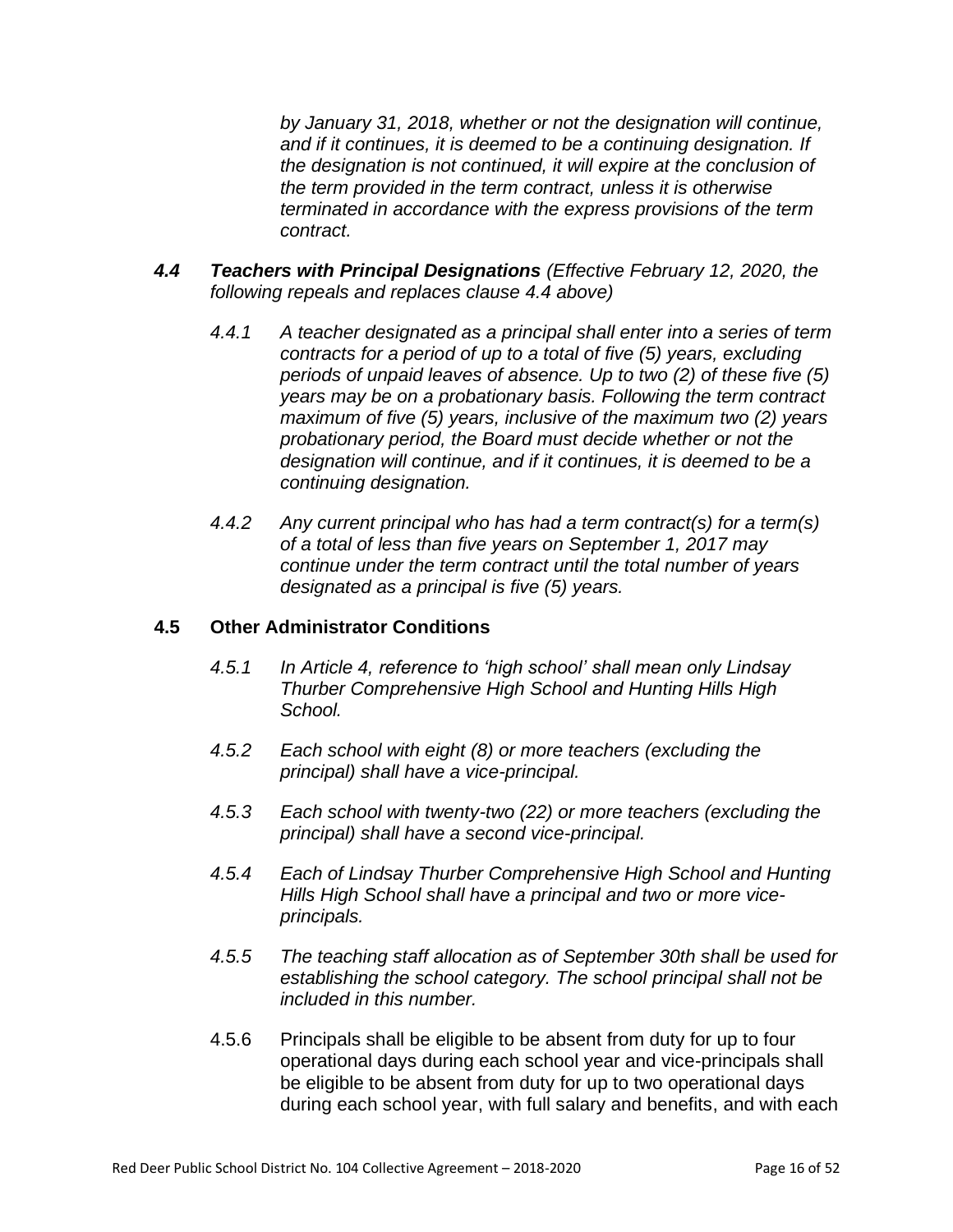absence requiring the notification and approval of the Superintendent of Schools.

- 4.5.7 Teachers appointed to seconded positions within the district shall be paid their annual salary and any applicable allowance(s), as if they had retained their previous position, throughout the duration of the secondment. However, if an individual is seconded to a position for which the remuneration is higher than the individual's salary as a teacher, the individual shall receive the higher salary.
- 4.5.8 District Psychologists within the scope of the collective agreement will have vacation entitlements determined by the vacation schedule contained in the classified staff handbook.

#### **5. SUBSTITUTE TEACHERS**

#### *5.1 Rates of Pay*

- *5.1.1 The daily rate of pay for substitute teachers shall be \$205.00.*
- 5.1.2 The rate of pay for substitute teachers who teach only one-half (1/2) day shall be fifty-seven percent (57%) of the daily rate of pay for substitute teachers.
- *5.1.3 On September 1st of each year, the rate of pay for substitute teachers shall be adjusted by the same percentages as applied in clause 3.2.3, rounded to the nearest fifty cents (\$0.50).*
- *5.1.4 These rates are inclusive of vacation pay allowance.*
- *5.1.5 Effective May 1, 2019, substitute teachers' daily rates of pay will be \$200 plus six percent (6%) vacation pay of \$12 for a total of \$212.*
- *5.1.6 Effective May 1, 2019, substitute teachers' receiving daily rate shall additionally be paid general holiday pay as provided for in the Employment Standards Code based upon their average daily wage, calculated as 5% of their earnings at the daily rate, vacation pay and general holiday pay earned in the 4 weeks immediately preceding the general holiday.*

#### *5.2 Commencement of Grid Rate*

*5.2.1 Notwithstanding clause 5.1.1 - 5.1.6, a substitute teacher who substitutes for the same teacher for a period of more than two (2) consecutive teaching days shall be paid as per his/her grid placement commencing with the third (3rd) day.*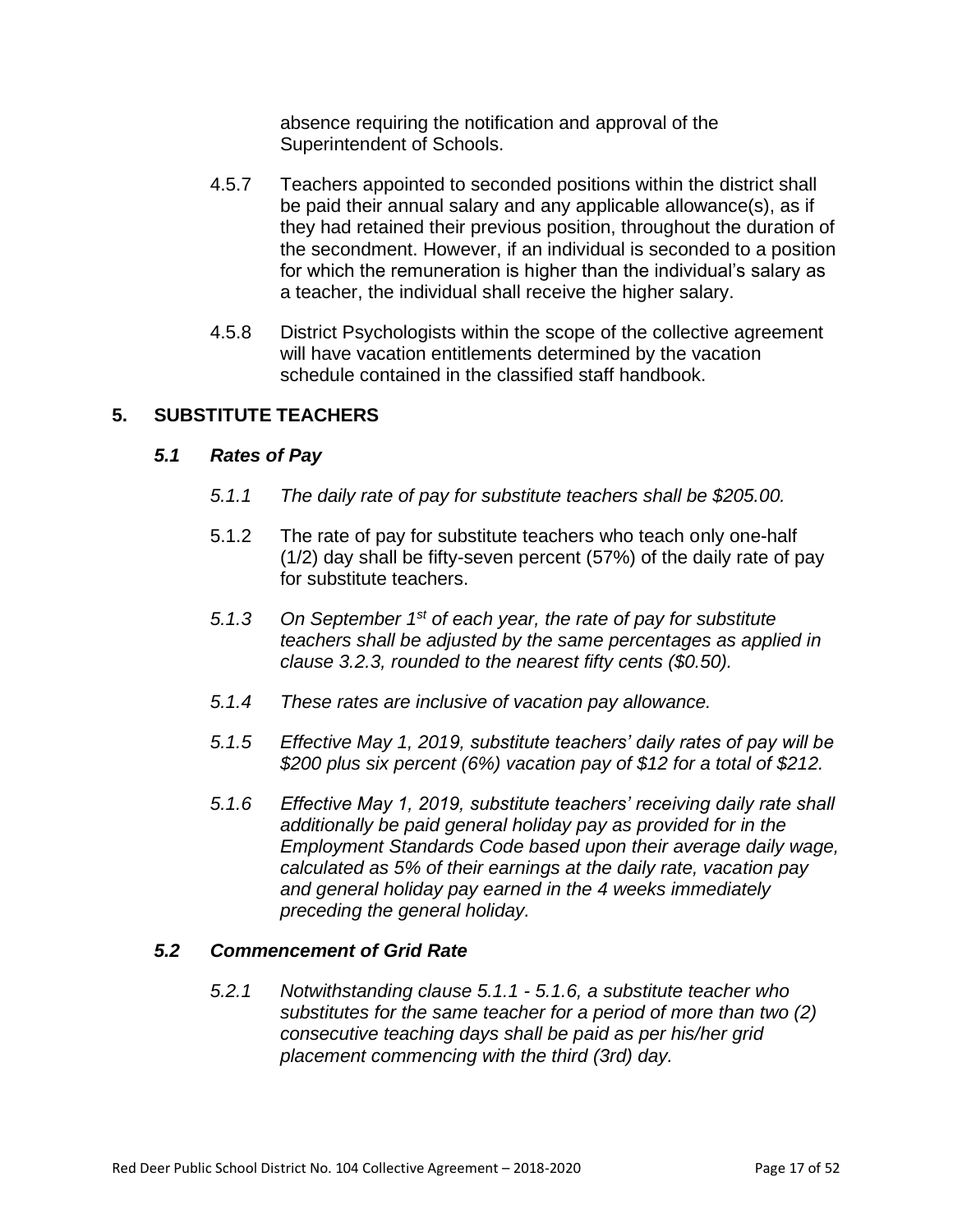*5.2.2 Effective September 1, 2017, the period of consecutive employment during the school year shall not be considered interrupted or non-consecutive, if a holiday, teachers' convention, professional day or such other system-regulated breaks interrupt the substitute teacher's continuity in the classroom.*

#### **5.3 Other Substitute Teacher Conditions**

- *5.3.1 If a substitute teacher is unable to work as a result of an injury incurred in the course of performing their assigned duties, and where the injury is not compensable under Workers' Compensation, the Board shall pay the teacher the per diem rate specified in clause 5.1.1 - 5.1.6 for a maximum of twenty (20) consecutive teaching days immediately following the injury, provided that the inability to work is verified by a physician chosen or approved by the Board.*
- 5.3.2 Whenever practical the same substitute teacher shall be assigned for the duration of an assignment.

#### **6. PART TIME TEACHERS**

- *6.1 FTE Definition: Effective September 1, 2017, part-time teacher FTE will be determined by the ratio of the teacher's actual annual instructional time to the teacher instructional time of a full-time assignment in the teacher's school. This FTE will be used to calculate the prorated portion of a teacher's assignable time.*
- *6.1 FTE Definition: Effective September 1, 2019, this provision repeals and replaces clause 6.1 above. Part-time teacher FTE will be determined by the ratio of the teacher's actual assignable time to the teacher assignable time of a full-time assignment in the teacher's school. This FTE will be used to calculate the maximum prorated portion of a teacher's instructional time.*

#### **7. GROUP BENEFITS**

#### **7.1 Group Health Benefit Plans***, Carrier and Premiums*

- *7.1.1 It is agreed participation in Plan D of the Alberta School Employee Benefit Plan and Insurance Schedule II shall be a condition of employment. On behalf of all teachers enrolled in the Plan, the Board shall pay the monthly premium.*
- *7.1.2 The Board shall pay the monthly premium for Alberta School Employee Benefit Plan, Extended Health Care Plan 1, on behalf of all teachers enrolled in the plan.*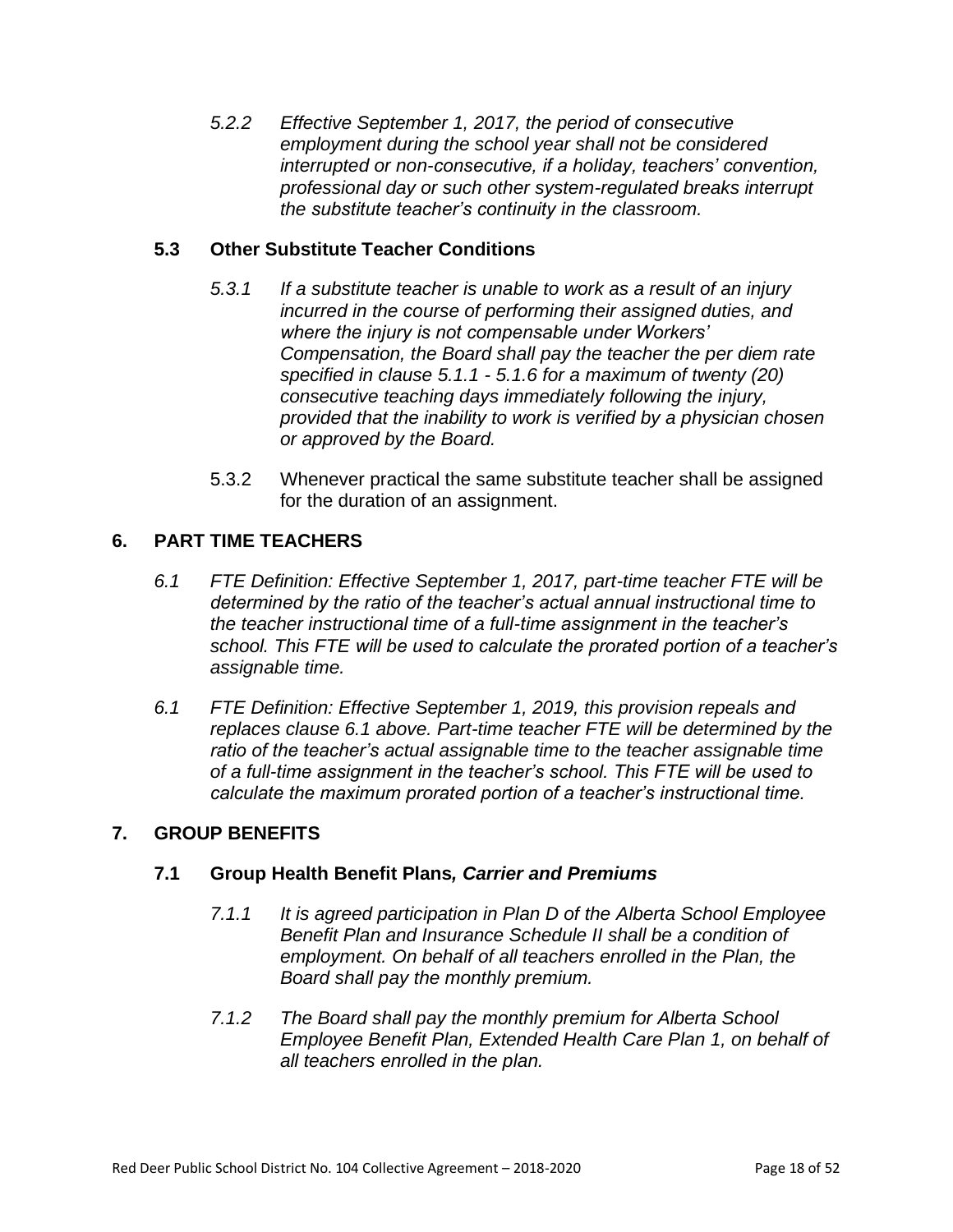*7.1.3 The Board shall pay the monthly premium for all teachers enrolled in ASEBP Dental Plan III. It is agreed participation in ASEBP Dental Plan III shall be a condition of employment for all teachers commencing employment on or after August 30, 1982, except where teachers are receiving coverage under a spouse's dental plan.*

#### *7.1.4 Effective September 1, 2019 add:*

- *ASEBP Extended Disability Benefits Plan D*
- *ASEBP Life Insurance Plan 2*
- *ASEBP Accidental Death and Dismemberment Plan 2*
- *7.1.4 The Board shall pay one hundred percent (100%) of the monthly premium for Alberta School Employee Benefit Plan Vision Care Plan 3 on behalf of all teachers enrolled in the plan.*
- *7.1.5 The Board shall pay the premium on behalf of a member of a teacher's immediate family and/or those declared as dependents as described by the policy of the current benefit provider of the Board.*
- *7.2 Health Spending Account. This clause expires August 31, 2020.*
	- *7.2.1 The Board will contribute one thousand, one hundred and fifty-two dollars (\$1,152) per year on behalf of each eligible teacher to the Alberta School Employee Benefit Plan Health Spending Account.*
	- *7.2.2 The Health Spending Account will be administered by ASEBP as per HSA plan 1 and as allowed by Canada Revenue Agency (CRA) rules for the benefit of that teacher and his/her dependents(s). The unused balance will be carried forward to the extent permitted by the CRA. Teachers leaving the employ of the Board for any reason will forfeit any remaining balance.*

#### *7.3 Health Spending Account/Wellness Spending Account (Effective September 1, 2020)*

- *7.3.1 The Board will contribute one thousand, one hundred and fifty-two dollars (\$1,152) per year on behalf of each eligible teacher to the Alberta School Employee Benefit Plan combined Health Spending / Wellness Spending Account.*
- *7.3.2 The Health Spending / Wellness Spending Account (Plan 2) will be administered by ASEBP as allowed by Canada Revenue Agency (CRA) rules for the benefit of that teacher and his/her dependents(s).*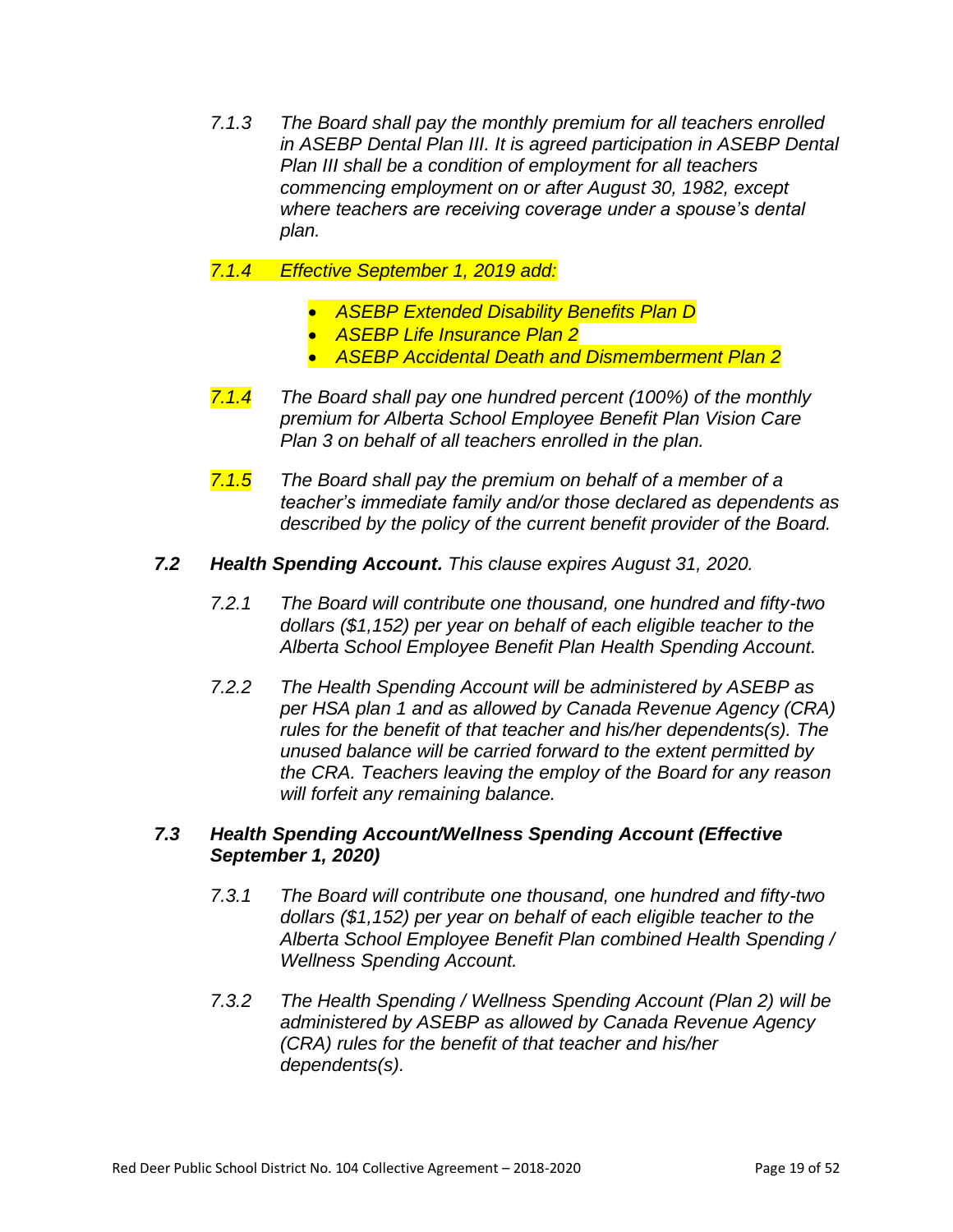*7.3.3 The unused balance will be carried forward to the extent permitted by the CRA. Teachers leaving the employ of the Board for any reason will forfeit any remaining balance.*

#### **7.4 Other Group Benefits**

- 7.4.1 Where a teacher employed on a contract by the Board is ineligible for regular group benefits with the Alberta School Employee Benefit Plan due to their age, the Board agrees to pay the same premium contributions to the teacher as provided in article 7.
- 7.4.2 It is understood that payment of premiums of the aforementioned benefit plans shall permit the Board to retain and not pass on to teachers any rebate or premiums otherwise required under Employment Insurance Regulations.

#### **8. CONDITIONS OF PRACTICE**

#### *8.1 Teacher Instructional and Assignable Time*

- *8.1.1 Effective September 1, 2017, teacher instructional time will be capped at 907 hours per school year commencing the 2017-18 school year*
- *8.1.2 Effective September 1, 2017, teacher assignable time will be capped at 1200 hours per school year commencing the 2017-18 school year*

#### *8.2 Assignable Time Definition*

- *8.2.1 Assigned Time is defined as the amount of time that the Board assigns teachers and within which they require teachers to fulfill various professional duties and responsibilities including but not limited to:*
	- *a) operational days (including teachers' convention)*
	- *b) instruction*
	- *c) supervision, including before and after classes, transition time between classes, recesses and lunch breaks*
	- *d) parent-teacher interviews and meetings*
	- *e) The Board and school directed professional development, time assigned to teacher professional development, and travel as defined in clause 8.2.3*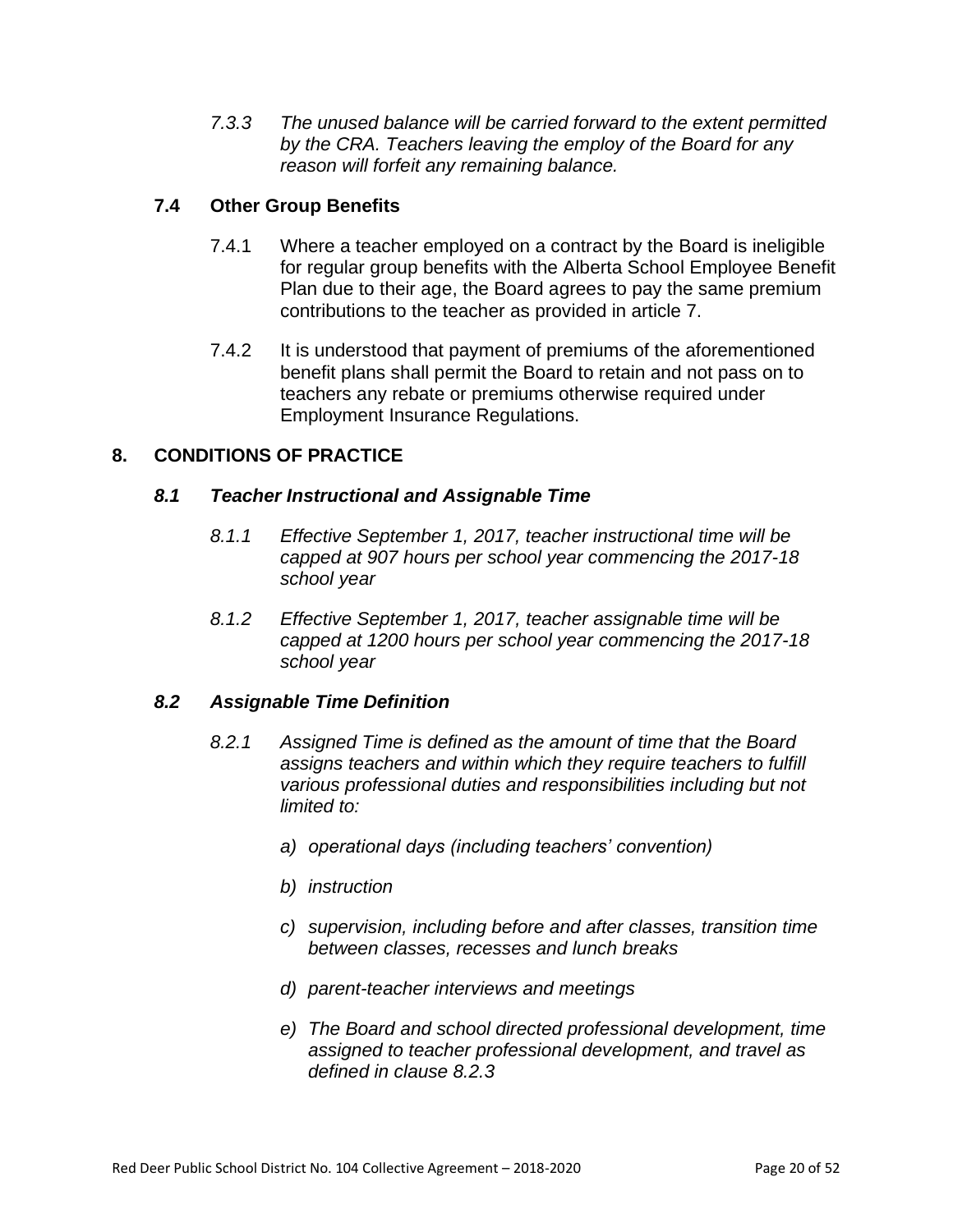- *f) staff meetings*
- *g) time assigned before and at the end of the school day*
- *h) other activities that are specified by the Board to occur at a particular time and place within a reasonable workday.*
- *8.2.2 Teachers have professional obligations under the Education Act and regulations made pursuant to the Education Act, as well as the Teaching Quality Standard, which may extend beyond what is assigned by the Board. Teachers have discretion, to be exercised reasonably, as to when they carry out their professional responsibilities that extend beyond their assigned time.*
- *8.2.3 Time spent traveling to and from professional development opportunities identified in 8.2.1 (e) will not be considered in the calculation of a teacher's assignable time if:*
	- *a) the teacher is being provided with any other pay, allowances or a per diem for that travel time (excluding any compensation provided for mileage).*
	- *b) the actual distance required to travel for the purposes of such professional development does not exceed the teachers' regular commute to their regular place of work by more than eighty (80) kilometers. In such instances, assignable time will be calculated as one quarter (1/4) of an hour for every twenty (20) kilometers traveled in excess of the eighty (80) kilometer threshold.*
	- *c) the time is spent travelling to and from the teacher's annual convention.*

#### *8.3 Duty Free Lunch (Effective April 7, 2019)*

- *8.3.1 Effective April 7, 2019, the Board will provide each teacher assigned work for five hours or longer a thirty (30) minute rest period during each five (5) hours worked.*
- *8.3.2 Where an unbroken thirty (30) minutes of rest is not practicable, the rest period may be broken into two periods of no less than fifteen (15) minutes each. Effective September 1, 2019 such arrangement must be agreed to in writing by the teacher and the Board.*
- *8.3.3 When reasonable, this break shall occur in the middle of the assignment.*
- *8.3.4 These provisions may be waived if an accident occurs, urgent work is necessary or other unforeseeable or unpreventable*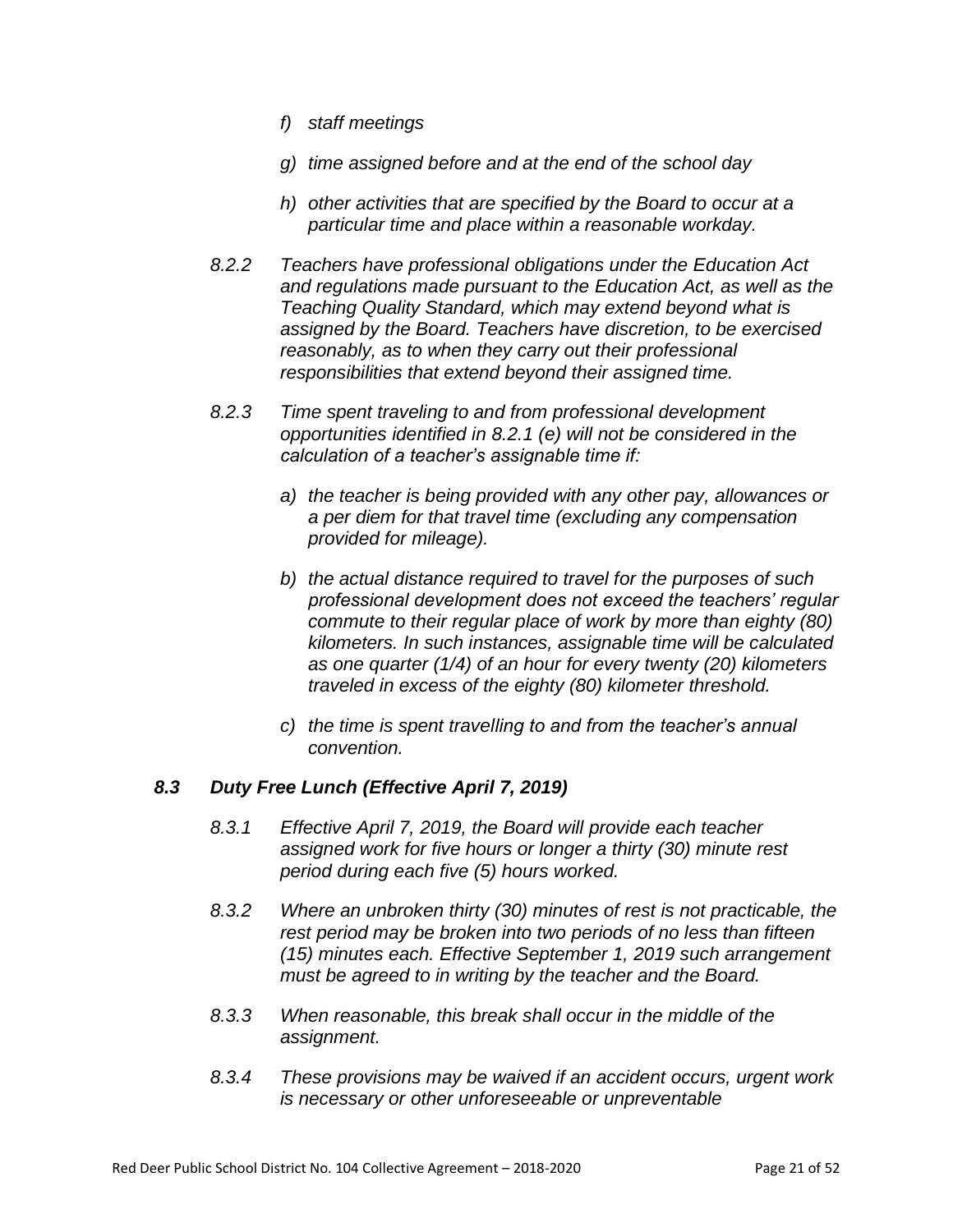*circumstances occur, or it is not reasonable for the teacher to take a rest period.*

- *8.4 Local No. 60 shall be able to use the facilities of the school division at no cost to the Association for Association business including, but not limited to, the following activities:*
	- *Bargaining Unit General Meetings*
	- *Executive Meetings*
	- *Committee Meetings*

#### **9. PROFESSIONAL DEVELOPMENT**

#### *9.1 Teacher Professional Growth Plan*

- *9.1.1 Teacher Professional Growth Plans will consider but will not be required to include the Board's goals.*
- *9.1.2 The teacher professional growth process, including discussions between the teacher and principal on the professional growth plans, will continue to take place.*
- *9.1.3 The Board and/or schools are not restricted in developing their own staff development plan in which the Board and/or school may require teachers to participate.*

#### **9.2 Professional Improvement Leave**

- 9.2.1 A teacher who has taught in the school system for a minimum of five (5) years may be granted a leave for professional improvement.
- 9.2.2 Application for leave shall be presented to the Superintendent of Schools not later than April 1st. Each application for leave shall be considered on its own merits by the Board and the applicant must be notified of the Board's decision within thirty (30) days after the deadline for receipt of applications.
- 9.2.3 A teacher who is granted leave shall, upon his/her return, be given a position no less favourable than the one he/she had before the leave.
- 9.2.4 A teacher having been granted leave shall spend his/her time in the improvement of his/her professional standing by studying at a recognized learning institution. Application for leave shall be accompanied by a clear statement of the teacher's purpose.
- 9.2.5 In lieu of regular salary a teacher, while on a professional improvement leave, shall be granted a bursary as follows: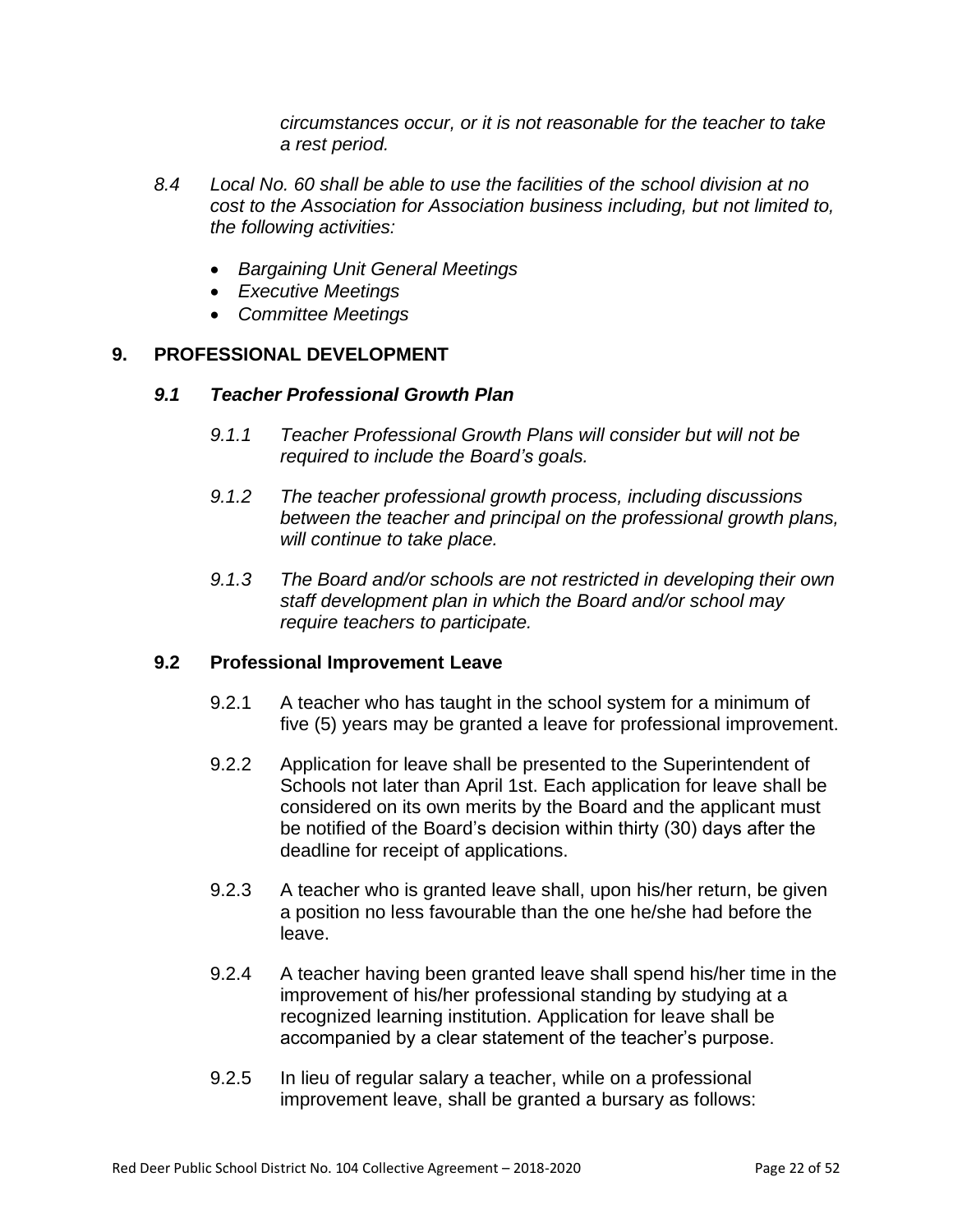- 9.2.5.1 Fifty percent (50%) of the dollar amount in article 9.2.7 for a full year leave with arrangement for payment to be determined by the Applicant and Associate Superintendent, Human Resources, effective September 1, each year.
- 9.2.5.2 Twenty five percent (25%) of the dollar amount in article 9.2.7 for a leave of one (1) semester with arrangement for payment to be determined by the Applicant and Associate Superintendent, Human Resources, effective September 1, each year.
- 9.2.5.3 Alberta Health Care Insurance and ASEBP coverage will remain in effect during the leave.
- 9.2.6 A teacher who is granted leave shall agree in writing to serve the Board for a period of not less than one (1) year for each semester taken.
- 9.2.7 The Board shall commit an amount of eighty-eight thousand five hundred and eighty (\$88,580) dollars annually for such leaves.
- 9.2.8 The Board shall approve all applications meeting the requirements to the maximum amounts outlined in clause 9.2.7.
- 9.2.9 The Board will set aside a fund of fifty thousand dollars (\$50,000) per school year for implementation of a subsidy program for teachers of the Red Deer Public School District who are currently on Continuing Contracts. The Board will pay seventy-five percent (75%) of expenses incurred for tuition fees to a teacher who successfully completes an approved trades, undergraduate or graduate/post secondary course. Approvals must be made prior to the commencement of the course work and will be made by the Associate Superintendent – System Services in consultation with the Associate Superintendent-Human Resources and the PD chairperson of the Local ATA No. 60 or designate chosen by the PD Committee. If the demand for the subsidy is greater than the allocated fund amount in any given year, the successful applicants will receive an equal percentage per completed course. The Associate Superintendent – System Services, in consultation with the Associate Superintendent-Human Resources and the PD Chairperson of the Local ATA No. 60, or designate chosen by the PD Committee will reserve the right to provide a maximum allocation to any individual teacher. Unexpended money shall be added to the following year's allocation.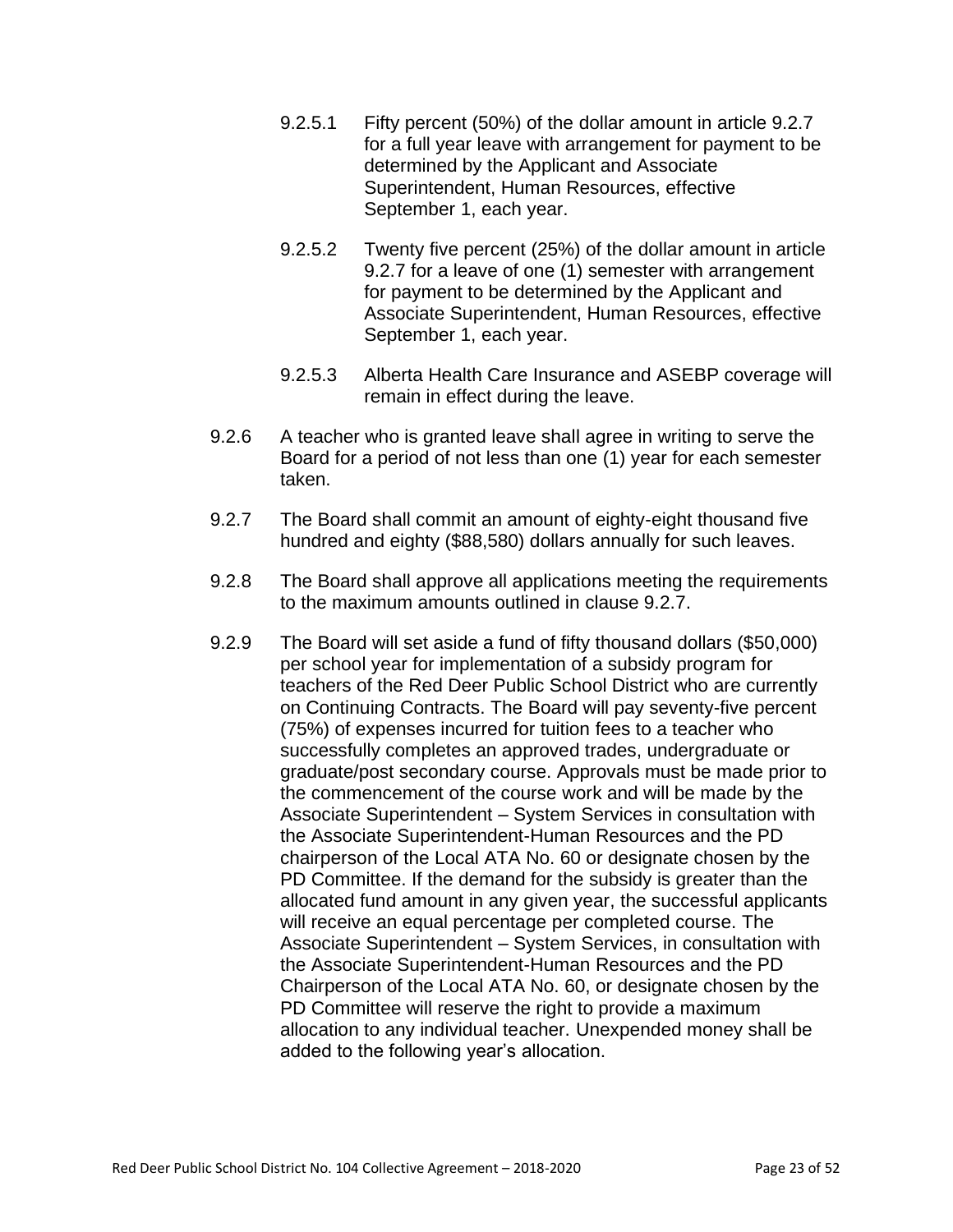- 9.2.10 Should there be a shortage of applicants requesting the available funds as outlined in 9.2.7, the unexpended funds shall be divided between clause 9.3 and the Board's general account on the following basis: The first fifteen thousand dollars (\$15 000) to clause 9.3 with any remaining funding divided equally with a maximum allocation of  $$29,500$  dollars to clause 9.3 in any school year.
- 9.2.11 Applicants approved for a bursary in accordance with clause 9.2.5, may not simultaneously receive a subsidy in accordance with 9.2.9.

#### **9.3 Conferences, Workshops and Seminars**

- 9.3.1 The Board shall establish a fund to be distributed to Local #60 of the Alberta Teachers' Association. The funds shall be made available in two (2) equal installments, paid on September 1 and February 1 of each school year.
	- 9.3.1.1 A teacher may use funds to support costs incurred in professional development activities or for resources related to an individual professional growth plan, including but not limited to: courses, workshops or conferences, online courses, books, interschool visitation, collaboration or practical research or any other professional development activities which the teacher believes meet a professional growth need. This money may not be used for the purchase of teaching resources, electronic devices, or capital items.
	- 9.3.1.2 Local #60 shall be responsible for establishing the guidelines for administration of the fund established by this Clause.
	- 9.3.1.3 The amount to be allocated to this fund shall be:

September 1, 2017: \$297,250

- 9.3.1.4 The Clause shall apply to all members of the certified instructional staff, except the Superintendent, Deputy Superintendent, Associate Superintendents, and Assistant Superintendents, and Director of Community Relations.
- 9.3.1.5 At the request of the Board, an annual accounting of monies distributed through the fund shall be sent to the Superintendent.

#### **10. SICK LEAVE / Medical Certificates and Reporting**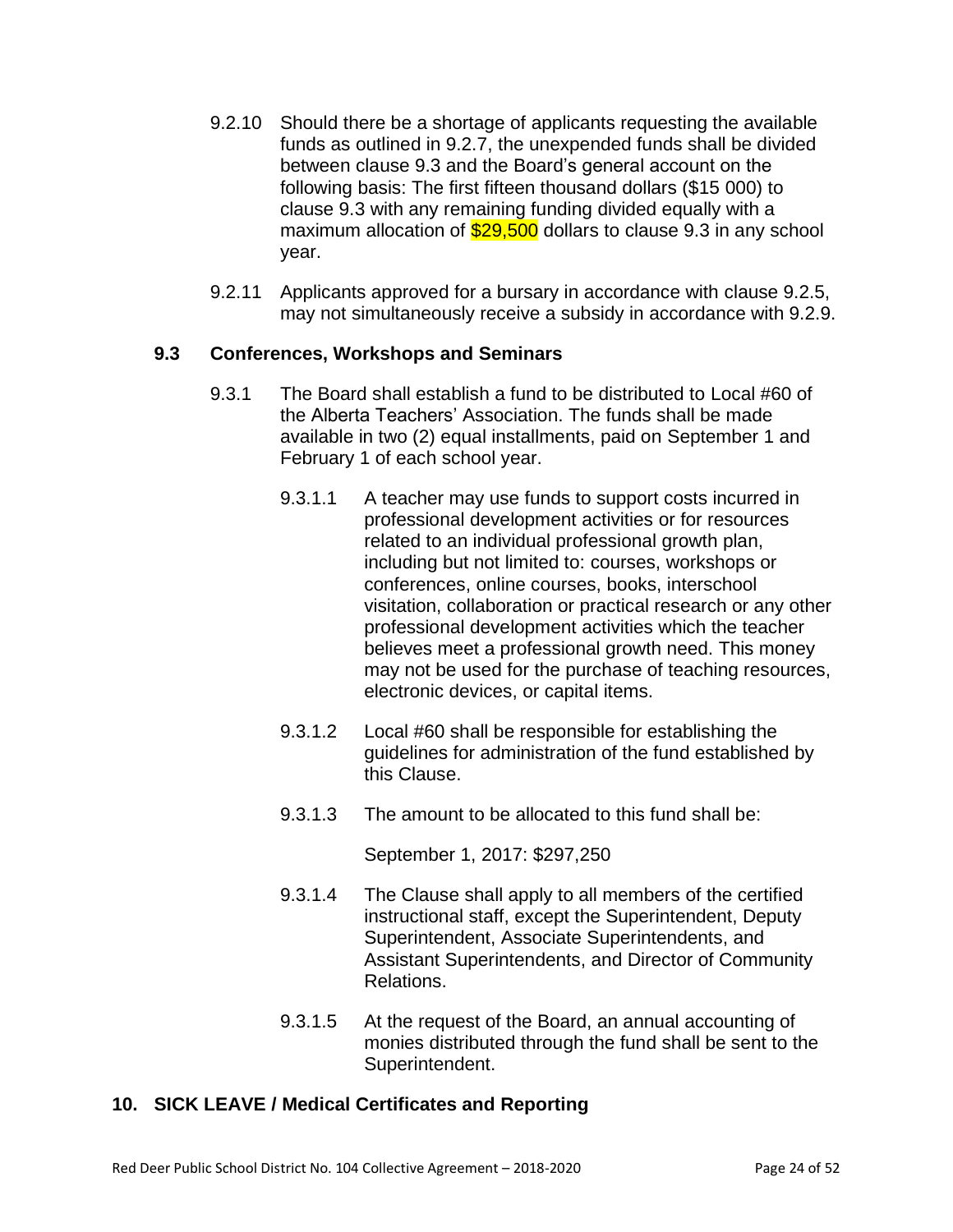- *10.1 In the first year of service with the Board, a teacher shall be credited with twenty (20) days of sick leave at the beginning of the school year.*
- *10.2 In the event that during the first year of service:*
	- *a) a teacher has insufficient sick leave to provide full salary and benefits during the qualifying period for ASEBP Extended Disability Benefits, and*
	- *b) the teacher is accepted by the insurance carrier as an Extended Disability claimant,*

*the Board shall pay the salary and benefits of the teacher for the period of insufficient sick leave to a maximum of ninety (90) calendar days once the teacher is accepted by the insurance carrier as an Extended Disability claimant and receives the first Extended Disability payment.*

- *10.3 During the second and subsequent years of service, annual sick leave with full salary and benefits will be granted for the purpose of obtaining necessary medical or dental treatment, or because of accident, sickness or disability for (90) calendar days.*
- *10.4 A teacher who has more than one (1) year of service and has been absent due to medical disability shall, upon return to full-time duty, be entitled to sick leave benefit of ninety (90) calendar days.*
- *10.5 Notwithstanding clause 10.4, a teacher upon returning to work from a period of sick leave of less than ninety (90) consecutive calendar days thereafter will, if that teacher does not take any sick leave during the first ten (10) consecutive school days following return to work, have his/her sick leave entitlement reinstated to ninety (90) consecutive calendar days. If sick leave is taken for the same illness during the first ten (10) consecutive school days following return to work, sick leave shall only be available to the extent of the unused portion of the initially available ninety (90) consecutive calendar days.*
- *10.6 When a teacher has been on sick leave for a period over forty-five (45) calendar days and wishes to return to work, the teacher may be required by the employer to provide medical evidence, satisfactory to the employer, stating that the teacher is fit to perform all regular duties on a full-time continuous basis.*
- *10.7 Before any payment is made under the foregoing regulations, the teacher shall, if requested by the Board, provide:*
	- *10.7.1 A declaration where the absence is for a period of three (3) days or less. This declaration shall be submitted within fifteen (15) days of return to work or on June 30th, whichever is sooner.*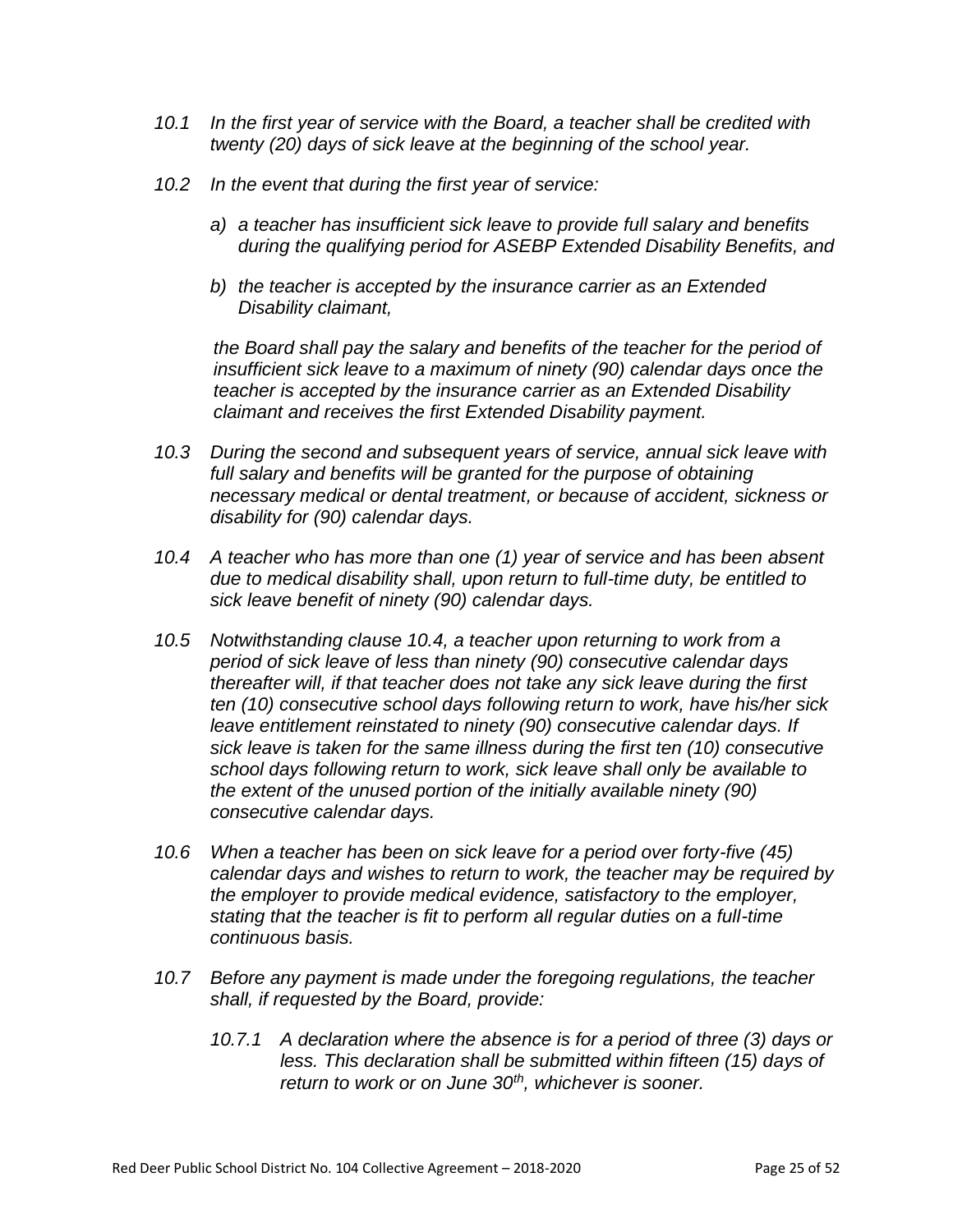- *10.7.2 A medical statement signed by a qualified medical or dental practitioner where the absence is for a period of more than three (3) days. This medical statement shall be submitted within fifteen (15) days of return to work or on June 30th, whichever is sooner.*
- *10.7.3 A further medical statement at the end of each month for the duration of the disability when the disability extends for a period of over one (1) month. If a fee is charged for obtaining such a medical statement, the cost will be paid by the Board.*
- *10.7.4 Non-compliance shall result in loss of salary for days absent.*
- *10.8 Teachers shall be eligible for sick leave from the onset of illness or disability to the extent of sick leave credited to them but not beyond the date of eligibility for benefit under the Alberta School Employee Benefit Plan.*

#### **11. MATERNITY, ADOPTION AND PARENTAL LEAVE**

#### *11.1 Maternity Leave/Parental Leave/Adoption Leave (Effective for maternity and/or parental leaves that commenced before May 1, 2019)*

- *11.1.1 A teacher, upon providing the Board at least six (6) weeks notice in writing, shall be entitled to a maternity/parental leave of absence without pay or benefits for a period of up to fifty-two (52) weeks. Such notice shall be accompanied by a medical statement certifying that the teacher is pregnant and giving the estimated date of birth of the child.*
- *11.1.2 Teachers seeking health related benefits during a maternity leave must provide the Board with a medical statement from a qualified medical practitioner.*
- *11.1.3 The Board shall implement and maintain a 100% Supplementary Employment Benefits Plan for any health related period effective the date of birth of her child. Medical statement for the health related period shall be provided as specified in clause 11.1.2.*
- *11.1.4 Prior to or during a maternity leave, upon application to the Associate Superintendent, Human Resources, a teacher may be granted a general leave of absence without pay or benefits for such period that is mutually agreed to by the employee and the Associate Superintendent, Human Resources.*
- *11.1.5 Upon expiration of the leave, the teacher shall be reinstated in the position she occupied at the time the maternity leave commenced, or be provided with alternative work of a comparable nature.*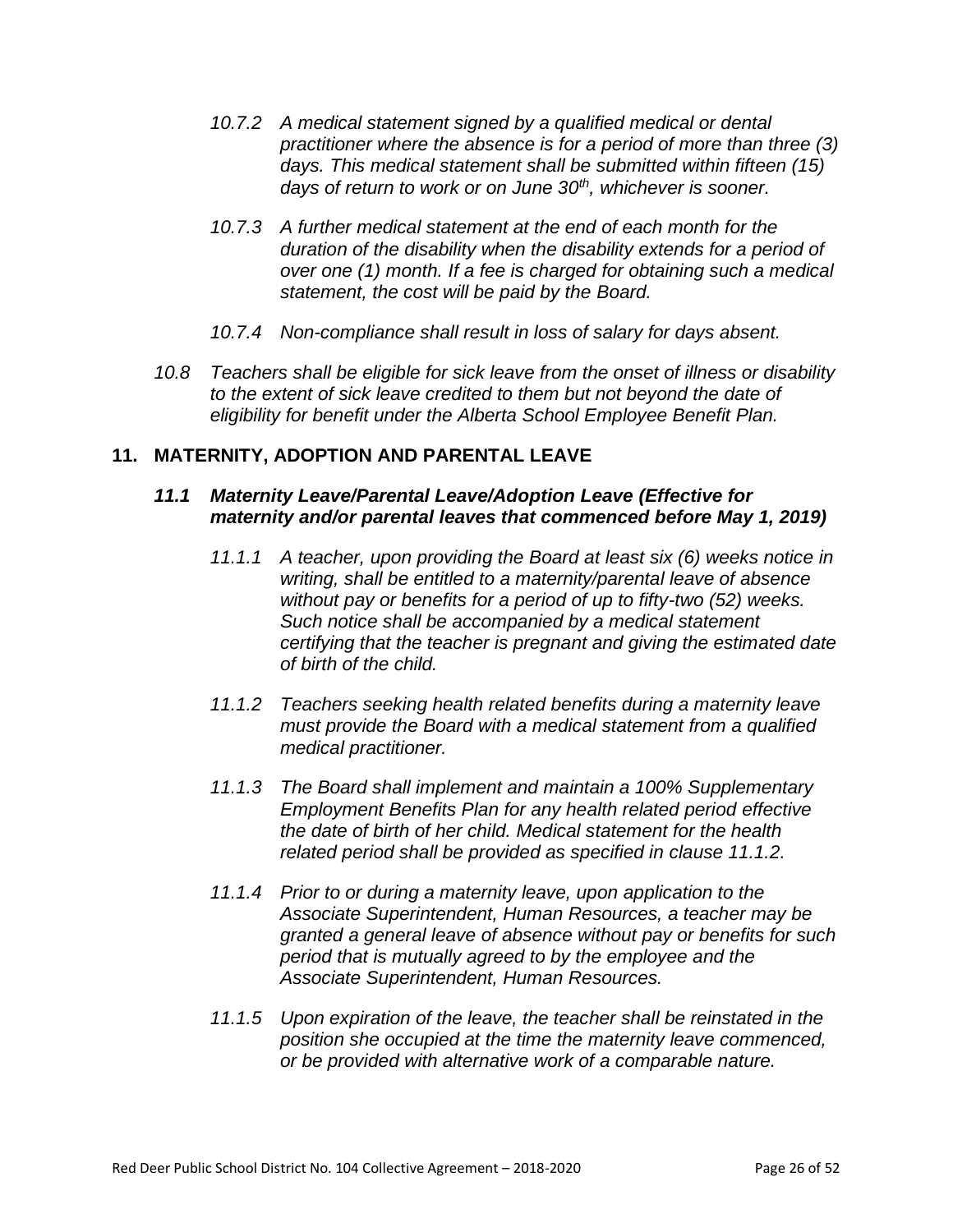#### *11.2 Benefits – Prepayment or Repayment of Premiums During Unpaid Portion of Leave*

- *11.2.1 Teachers may prepay or repay benefit premiums payable during the duration of a maternity, adoption or parental leave.*
- *11.2.2 Subject to the terms and conditions of the benefits insurance carrier policies, teachers on maternity, adoption or parental leave may make arrangements through the Board to prepay 100 percent of the benefit premiums for applicable benefits provided for in the existing collective agreement, for a period of up to 12 months.*
- *11.2.3 Notwithstanding clause 11.2.2, subject to the terms and conditions of the benefits insurance carrier policies, upon request by the teacher, the Board will continue paying the Board portion of the benefit costs for a teacher on maternity, adoption or parental leave, for a period of up to twelve months, provided the teacher repays the teacher portion of the benefit premiums.*
- *11.2.4 A teacher who commits to clause 11.2.3 is responsible to repay the amount of the Board paid benefit premiums, and shall reimburse the Board upon return from the leave, in a mutually agreeable, reasonable manner over the period of no more than twelve months following the teacher's return to duty.*
- *11.2.5 If a teacher fails to return to his/her teaching duties, the teacher shall be responsible to forthwith repay the Board paid benefit premiums, and shall reimburse the Board upon receipt of an invoice.*
- *11.2.6 If a teacher has not fully repaid the cost of benefit premiums previously paid by the Board under clause 11.2.3 the teacher is not eligible to reapply for additional consideration under clause 11.2.3.*

*Effective May 1, 2019, the following clauses apply for maternity/parental/adoption leaves commencing on or after May 1, 2019 and shall repeal and replace clauses 11.1 and 11.2 above as applicable.*

#### *11.1 Maternity Leave*

- *11.1.1 Upon request, a teacher shall be entitled to maternity leave of absence for a period of up to sixteen (16) weeks commencing within thirteen (13) weeks prior to the estimated due date and no later than the actual date of the birth of the teacher's child.*
- *11.1.2 Maternity leave shall be without pay and benefits except as provided in clause 11.3.*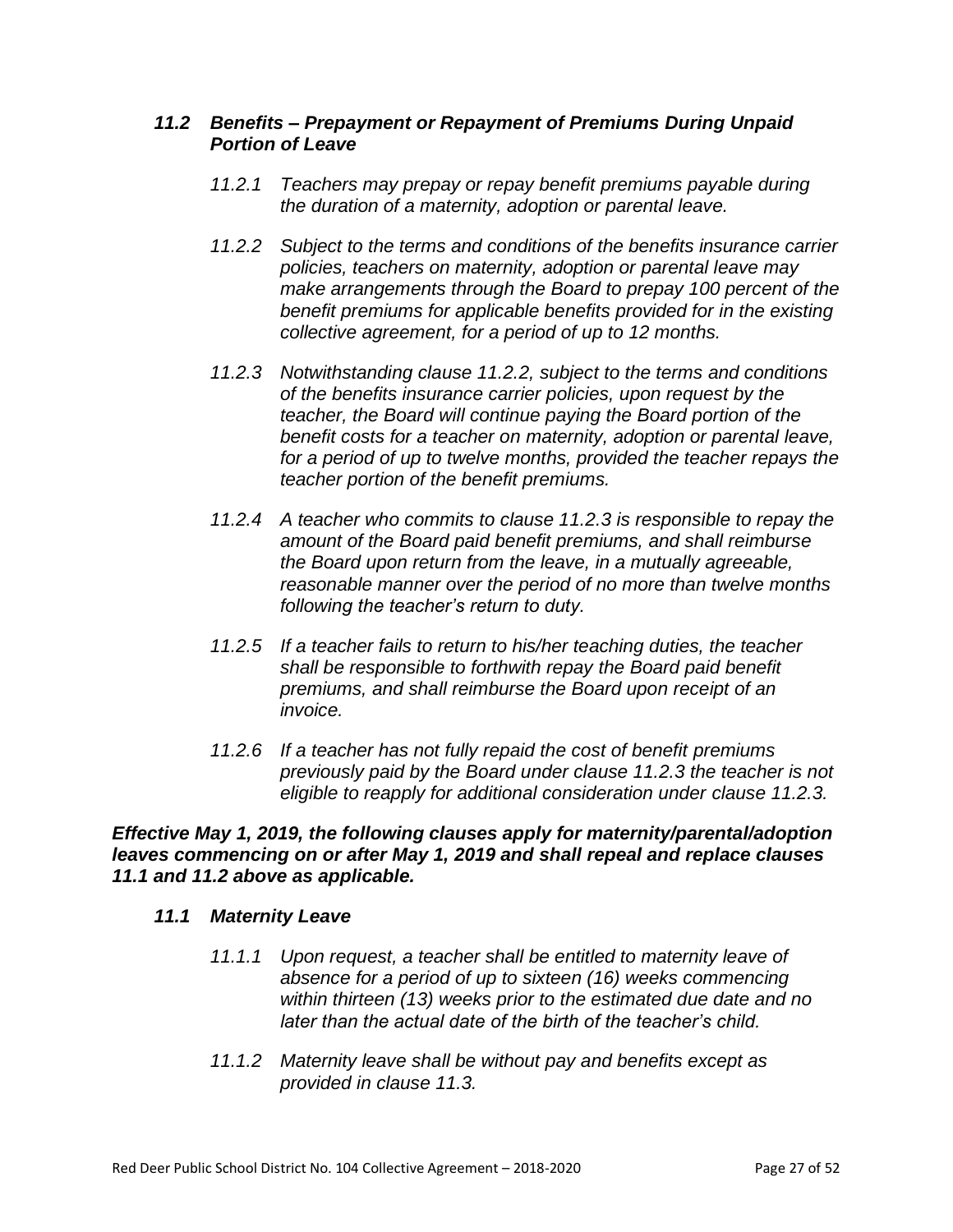- *11.1.3 A teacher shall, when possible, give the Board three (3) months but no less than six (6) weeks written notice of their intention to take a maternity leave. Such notice shall be accompanied by a medical certificate or written statement from a midwife registered with the College of Midwives of Alberta indicating that the teacher is pregnant and giving the estimated date of birth.*
- *11.1.4 The teacher may terminate the health related portion of the maternity leave at any time with a medical certificate indicating their fitness to return to work. The teacher shall give the Board no less than four (4) weeks notice, in writing, of the intended date of return.*
- *11.1.5 Upon expiration of the leave provided pursuant to clause 11.1.1, the teacher shall be reinstated in the position the teacher occupied at the time the leave commenced or in a mutually agreed upon position. In any case, in accordance with the Employment Standards Code and this Collective Agreement, the teacher will be provided with an alternative position of a comparable nature.*

#### *11.2 Parental Leave*

- *11.2.1 Upon request, a teacher shall be entitled to parental leave of absence for the birth or adoption of a child. The leave shall be for a period of up to sixty-two (62) weeks to be taken within seventyeight (78) weeks of the child's birth or placement in the home.*
- *11.2.2 Parental leave shall be without pay and benefits except as provided in clause 11.3.*
- *11.2.3 The teacher shall give the Board at least six (6) weeks written notice of the teacher's intention to take a parental leave. Specifically, in the case of adoption, the teacher will provide as much notice as possible.*
- *11.2.4 The teacher may terminate the leave at any time. The teacher shall give the Board no less than four (4) weeks notice, in writing, of the intended date of return.*
- *11.2.5 Upon expiration of the leave provided pursuant to clause 11.2.1, the teacher shall be reinstated in the position the teacher occupied at the time the leave commenced or in a mutually agreed upon position. In any case, in accordance with the Employment Standards Code and this Collective Agreement, the teacher will be provided with an alternative position of a comparable nature.*
- *11.2.6 If teachers under clause 11.2.1 are parents of the same child, the parental leave granted may be taken by one teacher or shared by both teachers. In any case, the Board may grant but is not required*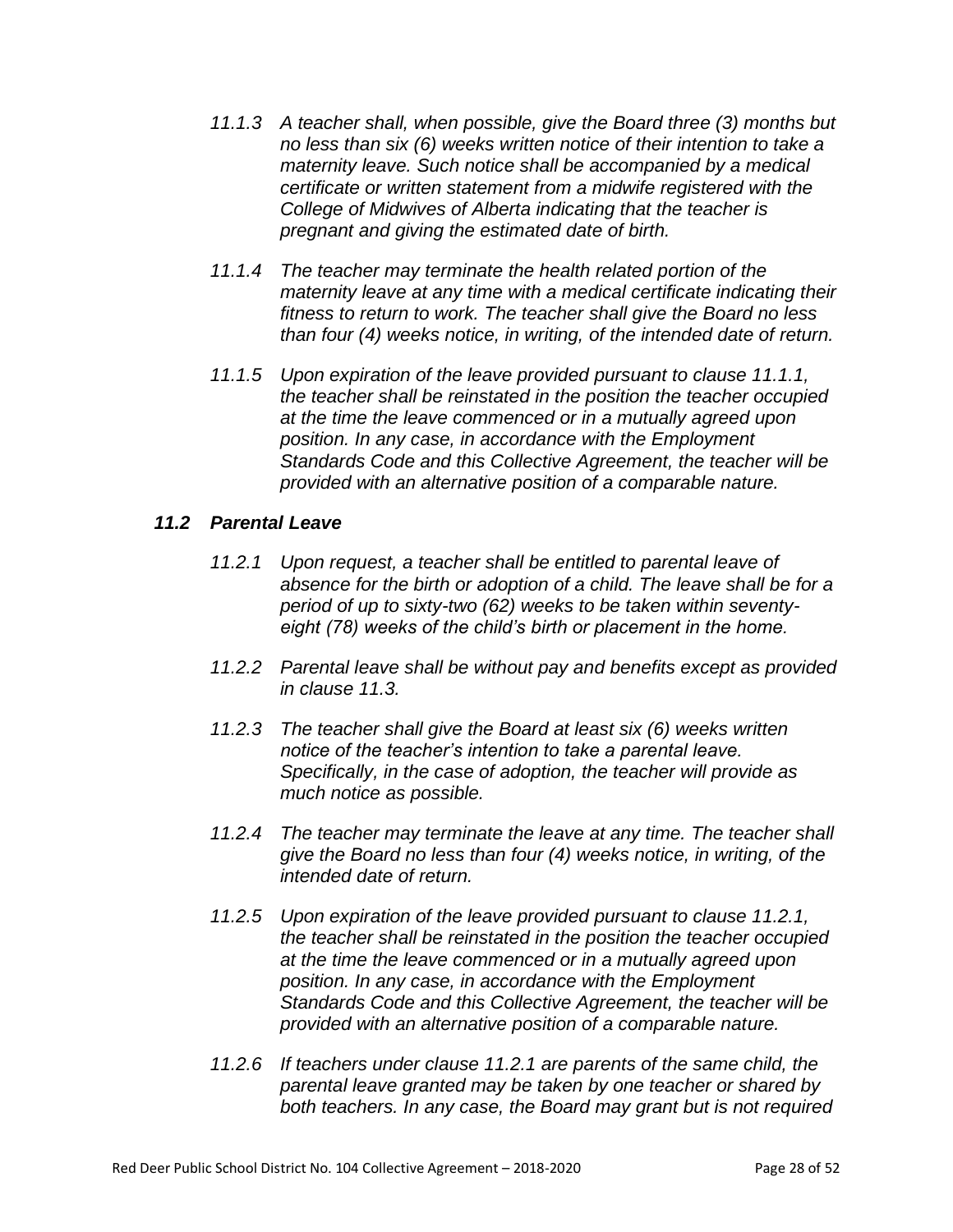*to grant parental leave to more than one parent of the child at the same time.*

#### *11.3 Salary Payment and Benefit Premium*

- *11.3.1 The Board shall top up Supplementary Employment Benefits (SEB) to 100 percent of the teacher's weekly salary for the duration of the health related portion of the maternity leave at a minimum of six (6) weeks to a maximum of ninety (90) calendar days, or to the extent of sick leave entitlement as per Article 10.*
- *11.3.2 When the teacher is not eligible for Employment Insurance Benefits, the teacher will have access to sick leave benefits as per Article 10.*
- *11.3.3 The teacher shall provide a medical certificate or written statement from a midwife registered with the College of Midwives of Alberta in order to access the SEB plan or sick leave.*
- *11.3.4 The Board shall pay the portion of the teacher's benefits plan premiums and contribute Health Spending Account amounts specified in Article 7.0 of the Collective Agreement for sixteen (16) weeks of maternity leave.*
- *11.3.5 The Board shall pay the portion of the teacher's benefits plan premiums specified in Article 7.0 of the Collective Agreement for thirty-six (36) weeks of parental leave. The Health Spending Account (HSA) will remain active for the duration of parental leave but no further credits will be contributed to the HSA during this time.*

#### *11.4 Benefits – Prepayment or Repayment of Premiums During Unpaid Portion of Leave*

- *11.4.1 Teachers may prepay or repay benefit premiums payable during the duration of parental leave.*
- *11.4.2 Subject to the terms and conditions of the benefits insurance carrier policies, teachers on parental leave may make arrangements through the Board to prepay one hundred (100) per cent of the benefit premiums for applicable benefits provided for in the existing collective agreement, for a period of up to eighteen (18) months.*
- *11.4.3 Notwithstanding clause 11.3, subject to the terms and conditions of the benefits insurance carrier policies, upon request by the teacher, the Board will continue paying the Board portion of the benefit costs for a teacher on parental leave, for the remainder of the parental leave, up to eighteen (18) months, provided the teacher repays the Board portion of the benefit premiums.*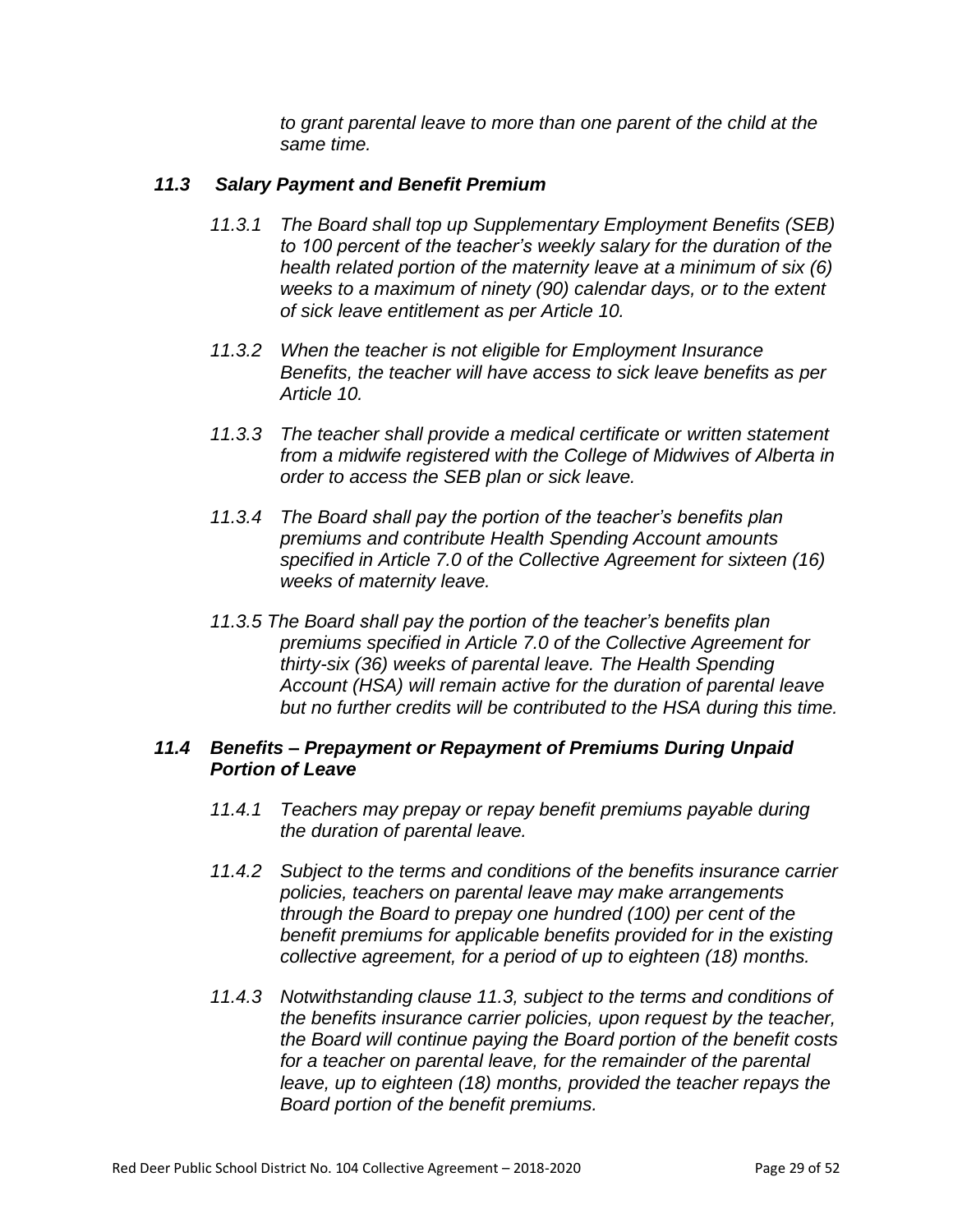- *11.4.4 A teacher who commits to clause 11.4.3 is responsible to repay the amount of the Board paid benefit premiums, and shall reimburse the Board upon return from the leave, in a mutually agreeable, reasonable manner over the period of no more than eighteen (18) months following the teacher's return to duty.*
- *11.4.5 If a teacher fails to return to their teaching duties, the teacher shall be responsible to forthwith repay the Board paid benefit premiums, and shall reimburse the Board upon receipt of an invoice.*
- *11.4.6 If a teacher has not fully repaid the cost of benefit premiums previously paid by the Board under clause 11.4.3 the teacher is not eligible to reapply for additional consideration under clause 11.4.3.*

#### **12. PRIVATE BUSINESS/GENERAL/PERSONAL LEAVES OF ABSENCE**

#### **12.1 Personal Leave with Full Salary and Benefits**

- *12.1.1 For the purpose of attending to personal concerns, two (2) days per year.* Only teachers who are on contract for a minimum of one half of the school year shall be entitled to such leave. No personal leaves shall be granted to teachers to extend Christmas vacation. Personal leave days may not be taken during scheduled parentteacher conference dates unless prior approval has been received from the Associate Superintendent – Human Resources.
- 12.1.2 Personal leave days may be accumulated to a maximum of four (4) days in any given year. Unused days may be carried forward for a maximum of one (1) year.

#### **12.2 Leaves of Absence Less the Cost of a Substitute**

12.2.1 Personal leave for not more than two (2) days in any school year shall be granted for attending to private concerns, subject to availability of substitute teachers. When possible, unless constrained by emergency, at least five (5) days notice shall be given to the school and Associate Superintendent, Human Resources.

#### **13. ASSOCIATION LEAVE AND SECONDMENT**

*13.1 A teacher shall be granted leave of absence with pay provided the Board is reimbursed by the Association for the actual costs of the substitute, including the Board portion of statutory benefit contributions, to fulfill the duties as an elected or appointed member of the Provincial Executive Council, Discipline and Practice Review Committees, and central and local table negotiating committees.*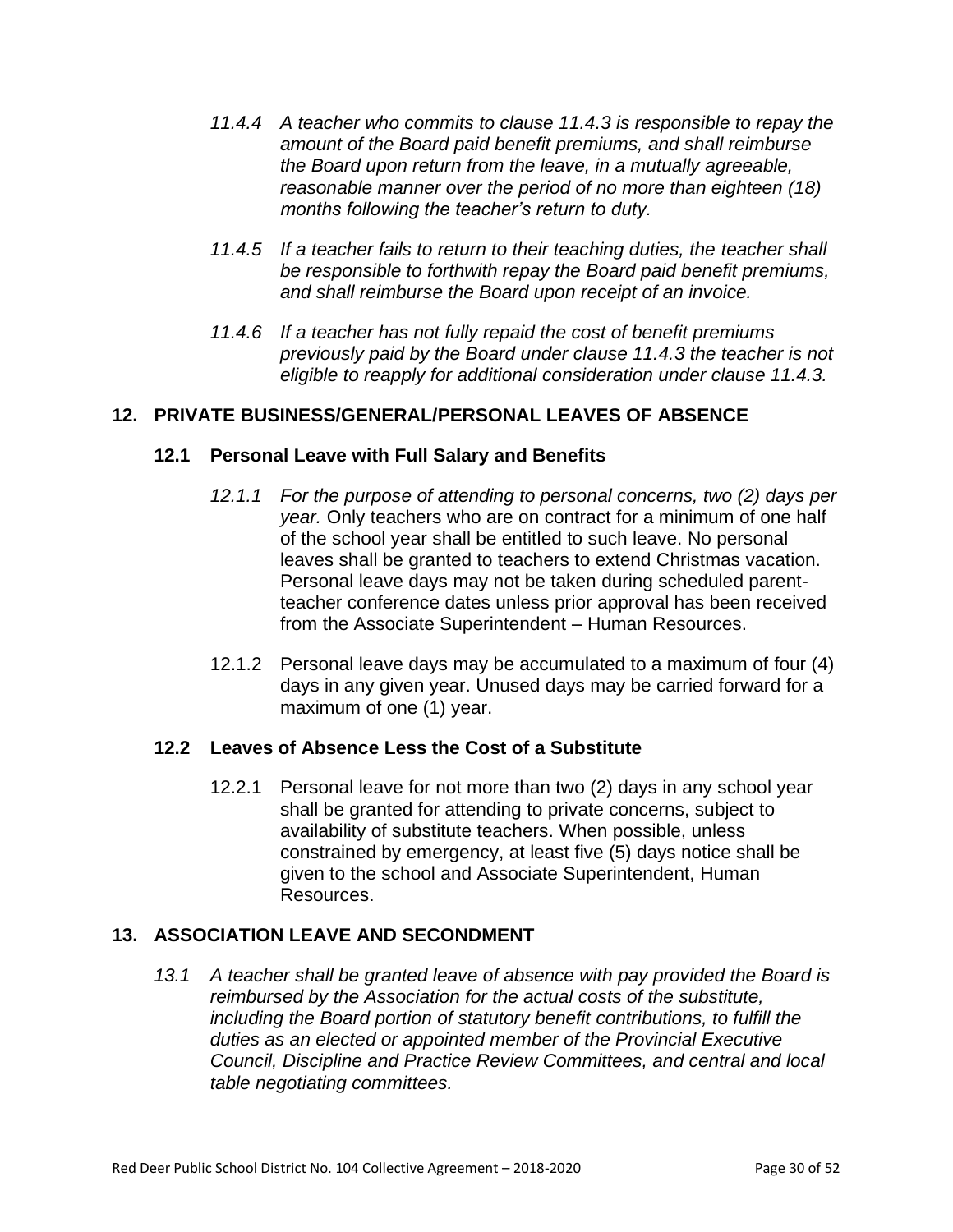- *13.2 Upon written request to the superintendent or designate, the Board may consider additional Association Leave. The written request shall be provided with as much notice as possible and, where possible, not less than five (5) working days in advance of the leave, stating the teacher's name, and the date(s) and time(s) the teacher will be absent from their professional duties with the Board. The Association will reimburse the Board as per clause 13.1. Such leaves will not be unreasonably denied.*
- *13.3 Where the Association requests a secondment for a teacher who is elected to Provincial Executive Council, as the President of a local, or other local official already named in the collective agreement, the teacher shall be seconded on a scheduled basis up to a maximum of the teacher's FTE provided that the amount of FTE the teacher is seconded is mutually agreed to by the Board, the teacher, and the Association and is at no cost to the Board.*
- *13.4 During such secondment, the Board shall maintain the teacher's regular salary, applicable allowances, and any benefit contributions required by the collective agreement and make the statutory contributions on the teacher's behalf. The Association shall reimburse the Board for all payments made by the Board to the teacher or on his/her behalf while on secondment under this clause.*

#### **14. OTHER LEAVES**

- 14.1 The following definitions shall apply for the purposes of this clause:
	- 14.1.1 School Year: The school year approved by the Board of Trustees of the Red Deer Public School District No. 104.
	- 14.1.2 Near Relative: Parent, spouse, sibling, child, son-in-law, daughterin-law, mother-in-law, father-in-law, grandparent, grandchild, brother-in-law, sister-in-law.
- 14.2 **Leaves of Absence with Full Salary and Benefits:** A teacher shall apply to the Associate Superintendent, Human Resources for and receive a personal leave of absence subject to the following conditions:

#### *14.2.1 Critical Illness, Death and Funeral Leave*

*14.2.1.1 In any one school year, not more than five (5) days for the death of each near relative. However, when the funeral is to be held more than four hundred (400) kilometers from Red Deer, then six (6) days shall be granted for each near relative. These days do not have to be taken consecutively.*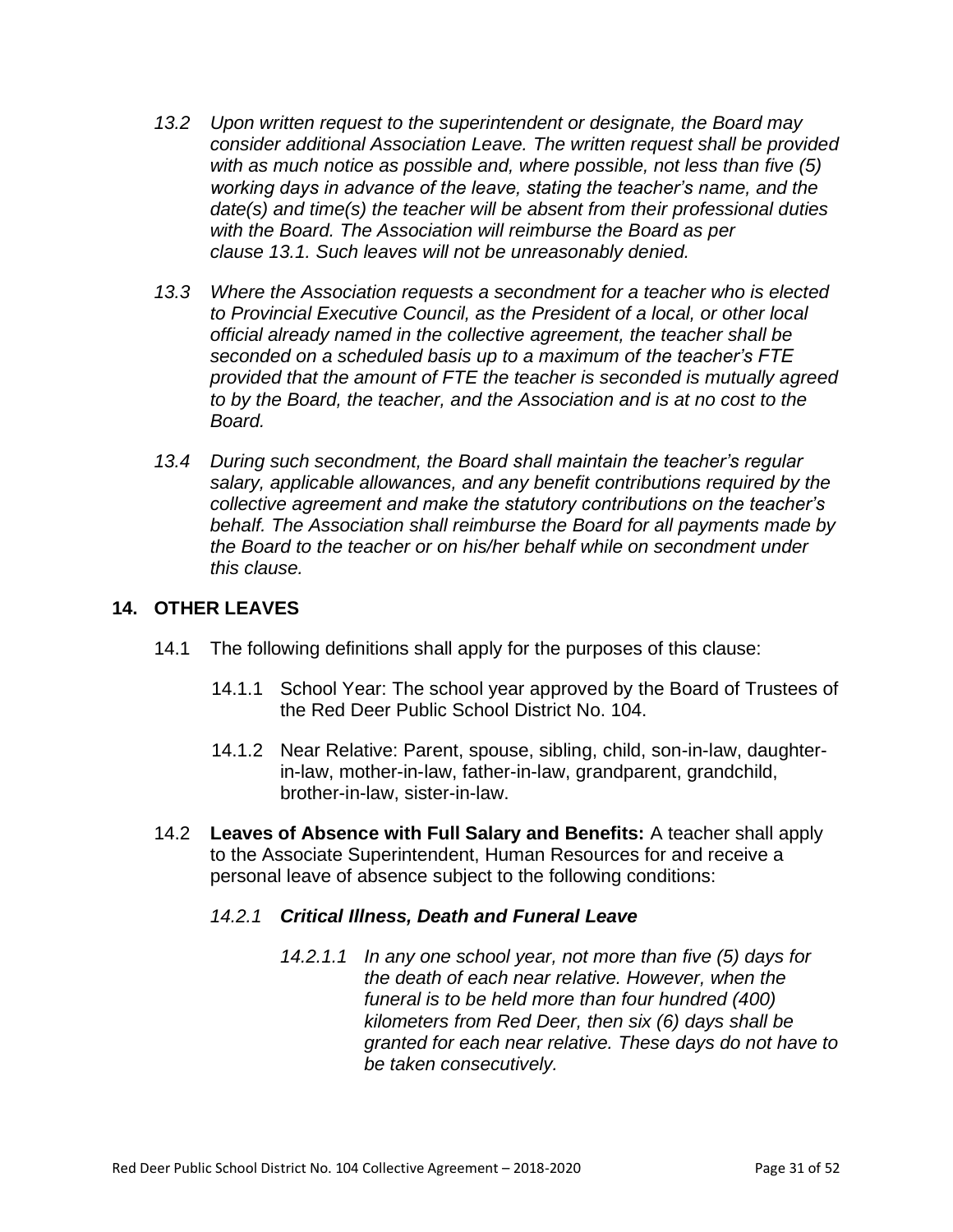- *14.2.1.2 In any one school year, not more than three (3) days for the critical illness of each near relative. For the purposes of this clause, critical illness shall be defined as a medical condition which is life-threatening or which requires admission to a hospital intensive care unit or palliative care unit.*
- *14.2.1.3 In any one school year, not more than one (1) day for attendance at the funeral of each close friend, aunt, uncle, first cousin, niece, nephew, and any other relative who was a member of the teacher's household at the time of death. However, when a funeral is to be held more than four hundred (400) kilometers from Red Deer, then one additional day shall be granted.*
- 14.2.2 Attendance at the teacher's university convocation exercise, one (1) day.
- 14.2.3 For the purpose of the teacher adopting a child, two (2) days.
- 14.2.4 Paternity leave, which must be taken within ten (10) days of the birth, two (2) days.
- 14.2.5 For the purpose of acting in any official capacity at a funeral, one (1) day.
- 14.2.6 For the purpose of obtaining citizenship papers, one (1) day.
- 14.2.7 Notwithstanding any of the above, in special situations the Associate Superintendent, Human Resources, may at his/her discretion, extend a leave.
- 14.2.8 For the purpose of attending the Grade 12 graduation or post secondary convocation of a spouse or child, one (1) day.
- *14.2.9 For the purpose of attending to the medical concerns of children, a parent or spouse, two (2) days per year.*
- 14.2.10 For the purpose of jury selection or jury duty, or when subpoenaed to appear in court as a witness. Any witness fee or jury stipend received by the employee shall be remitted to the Board.
- **14.3 Leaves of Absence Less the Cost of a Substitute** (whether a substitute is required or not)**:** A teacher shall apply to the Associate Superintendent, Human Resources for and receive a personal leave of absence subject to the following conditions: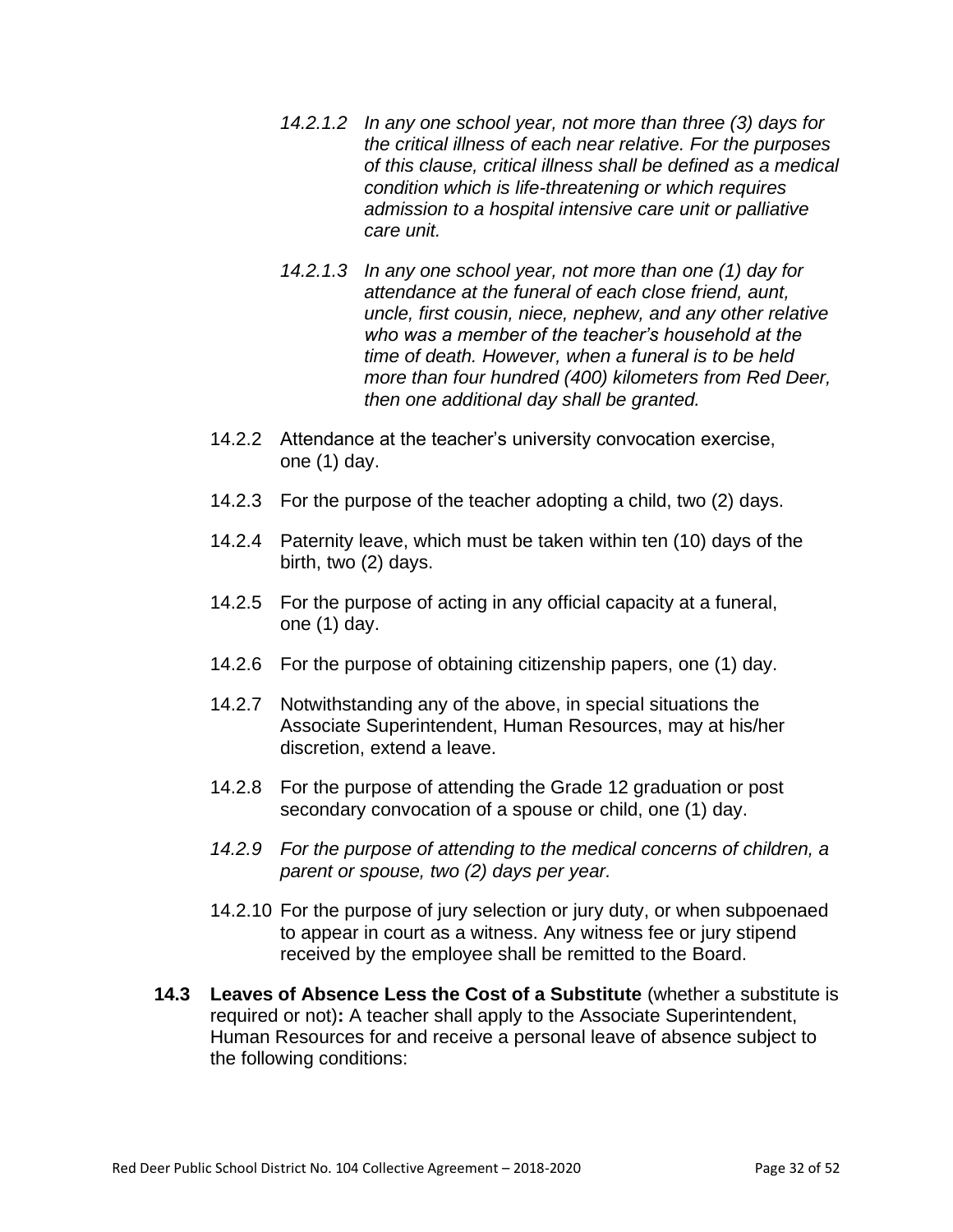- *14.3.1 In any school year, to attend to a parent, spouse, or child who is critically ill for a time period which exceeds (3) days.*
- *14.3.2 In any school year to care for each family member who is seriously ill. Length of time to be determined by the teacher and the Associate Superintendent, Human Resources.*
- *14.3.3 In any one school year, the teacher shall be granted no more than two (2) days to attend to a near relative.*
- 14.3.4 To attend a function or conference of an organization in which the teacher holds an executive office.
- 14.3.5 To attend a special function, such as a wedding or an important anniversary.
- 14.3.6 For the purpose of writing university examinations, two (2) days.
- 14.3.7 To attend an event at which the teacher is being given special recognition for personal accomplishments.
- 14.3.8 To participate in a competition beyond the local level in which the teacher is representing the community or zone.
- 14.3.9 In any one school year to campaign for an elected provincial or federal office – not more than twenty (20) working days. The teacher will be responsible for the actual cost of the substitute teacher.
- 14.3.10 To campaign for local political office, not more than three (3) days.
- 14.3.11 In any school year for filling a political office, other than mayor, such special leave on a day-to-day basis not to exceed twelve (12) days. The teacher will be responsible for the actual cost of the substitute teacher.
- 14.3.12 Any other reason that has been approved by the Associate Superintendent, Human Resources.
- 14.3.13 Notwithstanding any of the above, in special situations, the Associate Superintendent, Human Resources may, at his/her discretion, extend a leave.
- 14.3.14 For the purpose of providing consulting services to other Districts or Agencies, a maximum of five (5) days. Requests for release time for consulting services are to be forwarded to the Associate Superintendent, Human Resources for approval. If a substitute teacher is required during the employee's absence, it is the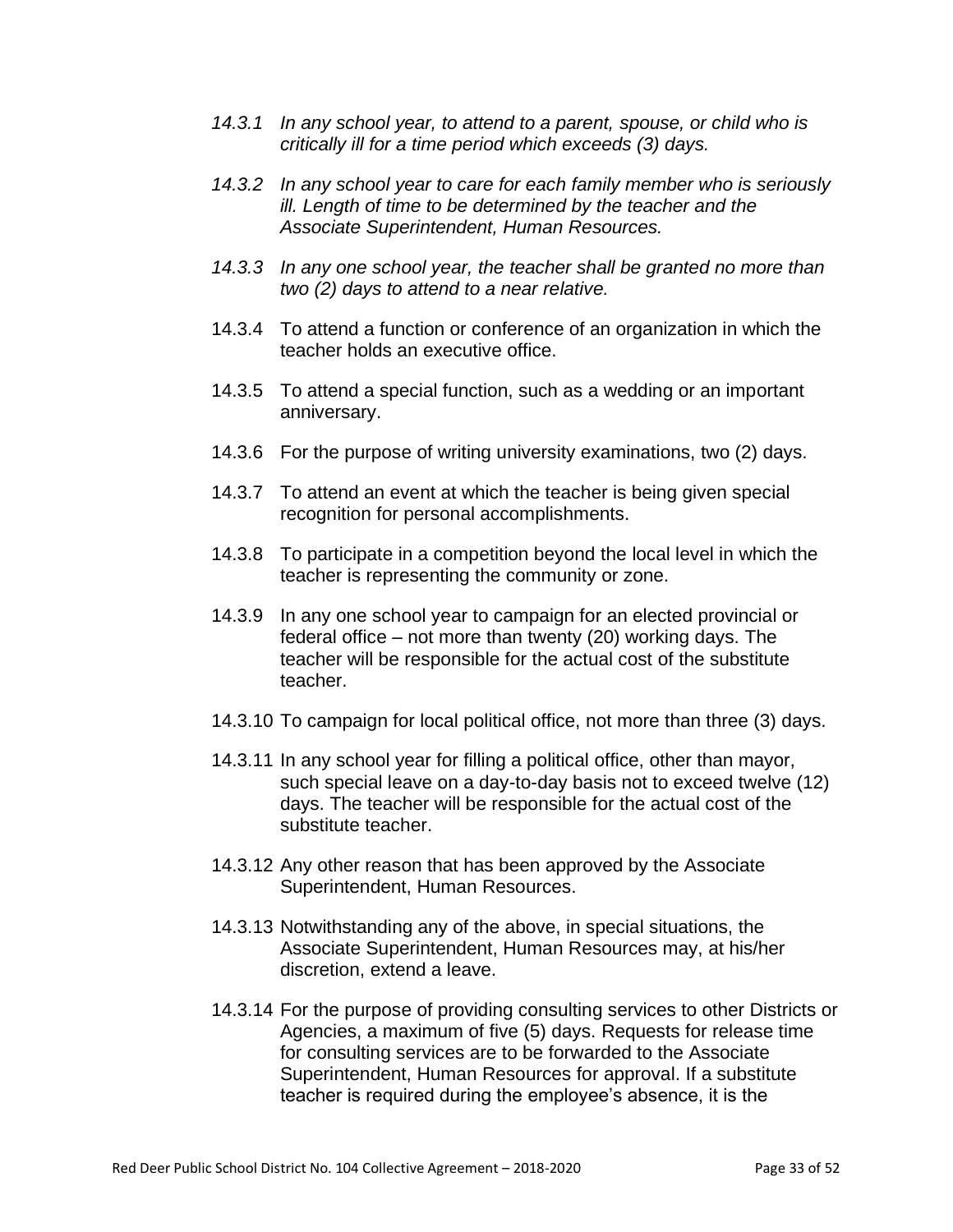employee's responsibility to make the necessary arrangement through the normal channels.

- **14.4 Leaves of Absence with Loss of Salary and Employer Contributions to Benefits:** After one (1) year of service a teacher may apply to the Board for Leave:
	- 14.4.1 For filling an elected provincial or federal office.
	- 14.4.2 For the purposes of adopting a child, extending beyond the two days referenced in clause 14.2.3.
	- 14.4.3 For other reasons acceptable to the Board.
	- 14.4.4 At the request of the teacher, the Board shall allow the teacher to participate in the Benefits package he/she was participating in at the time of the leave. This cost shall be the sole responsibility of the teacher.
	- 14.4.5 Such leave, if granted by the Board, shall be limited to three percent (3%) of the staff at any one time. It shall not be credited as experience for increment purposes except when there is an exchange of positions that qualifies the teacher for an increment under clause 3.4. The teacher shall be entitled to a position on staff on his or her return and the Board will attempt to place the person in a comparable position at the level which he or she left.

#### **15 CENTRAL GRIEVANCE PROCEDURE**

- *15.1 Effective until April 30, 2019, this procedure applies to differences:*
	- *a) about the interpretation, application, operation or alleged violation of any central item including the question of whether such difference is arbitrable;*
	- *b) about the interpretation, application or alleged violation of both a central item and a non-central item including the question of whether such a difference is arbitrable; and*
	- *c) where the Association asserts that terms are implied or incorporated into the collective agreement including the question of whether such a difference is arbitrable.*
- *15.2 "Central item" means any item which is in italics in this collective agreement.*
- *15.3 A "non-central item" means any item which is not in italics in this collective agreement.*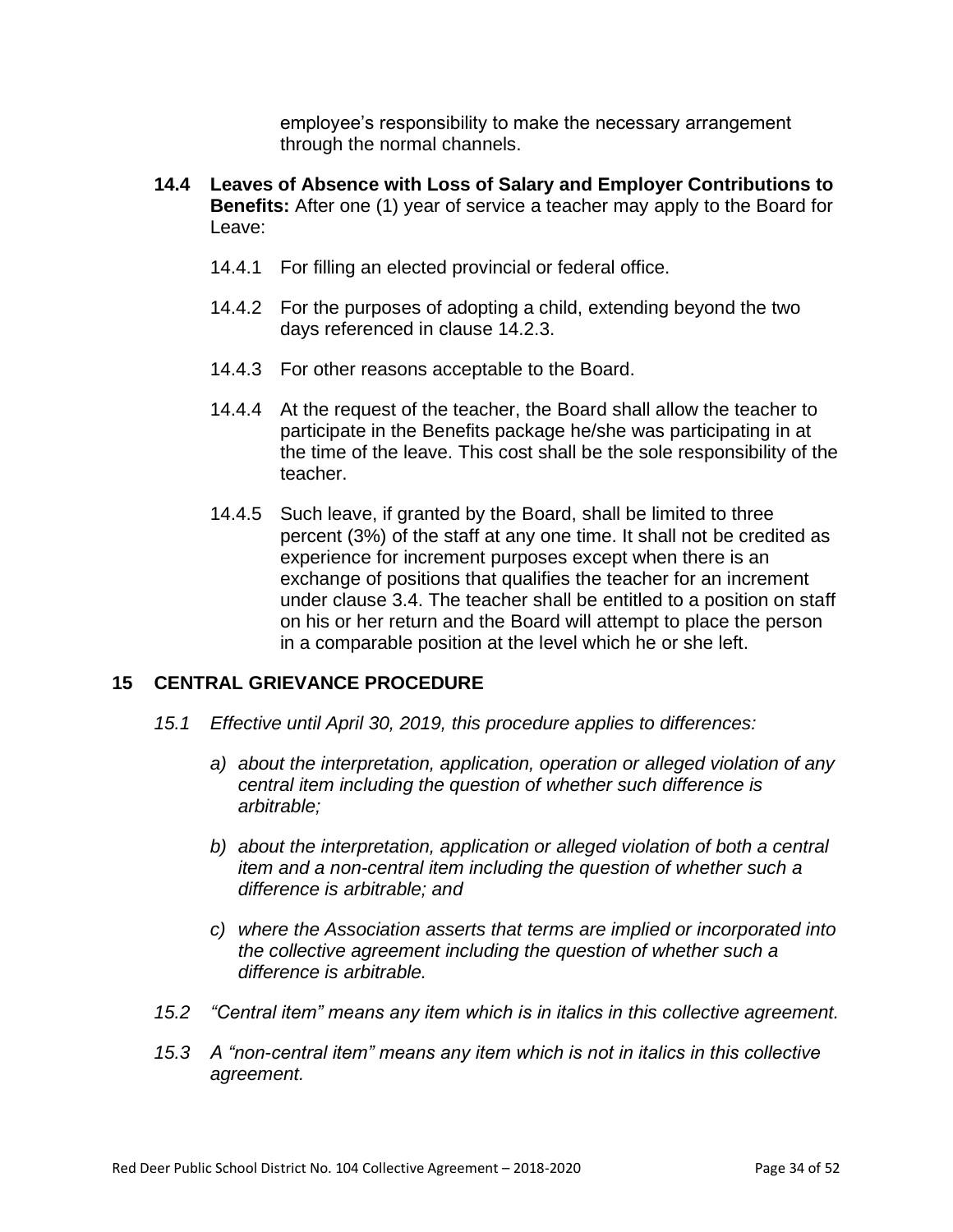- *15.4 An "operational" day is an instructional or non-instructional day in the School Division calendar on which teachers are scheduled to work.*
- *15.5 If there is a dispute about whether a grievance commenced under this article is properly a grievance on a central item, it shall be processed under this article unless TEBA and the Association mutually agree that the difference, or a portion of the difference, shall be referred to the local grievance procedure in Article 16.*
- *15.6 Either TEBA or the Association may initiate a grievance by serving a written notice of a difference as follows:*
	- *a) In the case of a grievance by the Association, by serving the notice to the Chair of the Board of Directors of TEBA.*
	- *b) In the case of a grievance by TEBA, by serving the notice to the Coordinator of Teacher Welfare of the Association.*
- *15.7 The written notice shall contain the following:*
	- *a) A statement of the facts giving rise to the difference,*
	- *b) The central item or items relevant to the difference,*
	- *c) The central item or items and the non-central item or items, where the difference involves both, and*
	- *d) The remedy requested.*
- *15.8 The written notice must be served on the other party to the difference within 30 operational days of when the grieving party first had knowledge of the facts giving rise to the grievance. For the purposes of this article, the months of July and August shall not be included in the computation of the 30 operational days.*
- *15.9 Representatives of TEBA and the Association shall meet within 15 operational days to discuss the difference or at such later date that is mutually agreeable to the parties. By mutual agreement of TEBA and the Association, representatives of the School Division affected by the difference may be invited to participate in the discussion about the difference.*
- *15.10 The difference may be resolved through terms mutually agreed upon by TEBA and the Association. Any resolution is binding on TEBA, the Association, the affected School Division, and any affected teacher or teachers.*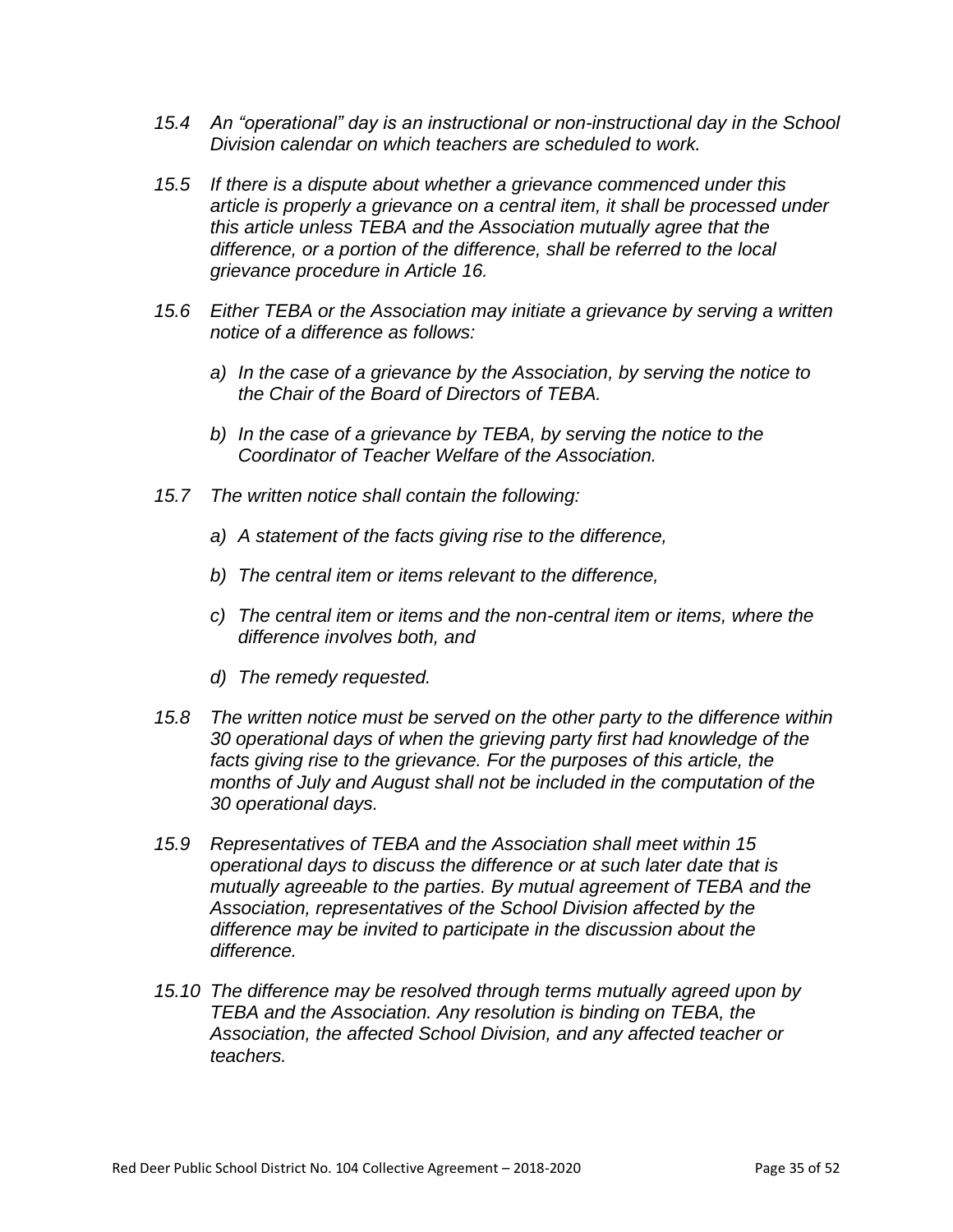- *15.11 If the difference is not resolved, the grieving party may advance the difference to arbitration by notice to the other party within 15 operational days of the meeting.*
- *15.12 (a) Each party shall appoint one member as its representative on the Arbitration Board within 15 operational days of such notice and shall so inform the other party of its appointee. The two members so appointed shall, within 15 operational days of the appointment of the second of them appoint a third person who shall be the Chair. In the event of any failure to appoint or an inability to agree on the person to serve as the Chair, either party may request in writing that the Director of Mediation Services make the necessary appointment.*

*(b) TEBA and the Association may, by mutual agreement, agree to proceed with an Arbitration Board composed of a single arbitrator rather than a three-person Arbitration Board. In this event TEBA and the Association shall within 15 operational days of the agreement to proceed with a single arbitrator appoint a person to serve as the single arbitrator. In the event of any failure to agree on the person to serve as the single arbitrator, either party may request in writing that the Director of Mediation Services make the necessary appointment.*

- *15.13 The Arbitration Board shall determine its own procedure but shall give full opportunity to TEBA and the Association to present evidence and to be heard.*
- *15.14 The Arbitration Board shall make any order it considers appropriate. Without limiting the generality of the foregoing, an Arbitration Board may order that:*
	- *a) An affected School Division rectify any failure to comply with the collective agreement.*
	- *b) An affected School Division pay damages to the Association, affected teacher or teachers, or both.*
	- *c) TEBA and the Association take actions considered fair and reasonable by the Arbitration Board.*
- *15.15 The award of the Arbitration Board is binding on:*
	- *a) TEBA and the Association.*
	- *b) Any affected School Division.*
	- *c) Teachers covered by the collective agreement who are affected by the award.*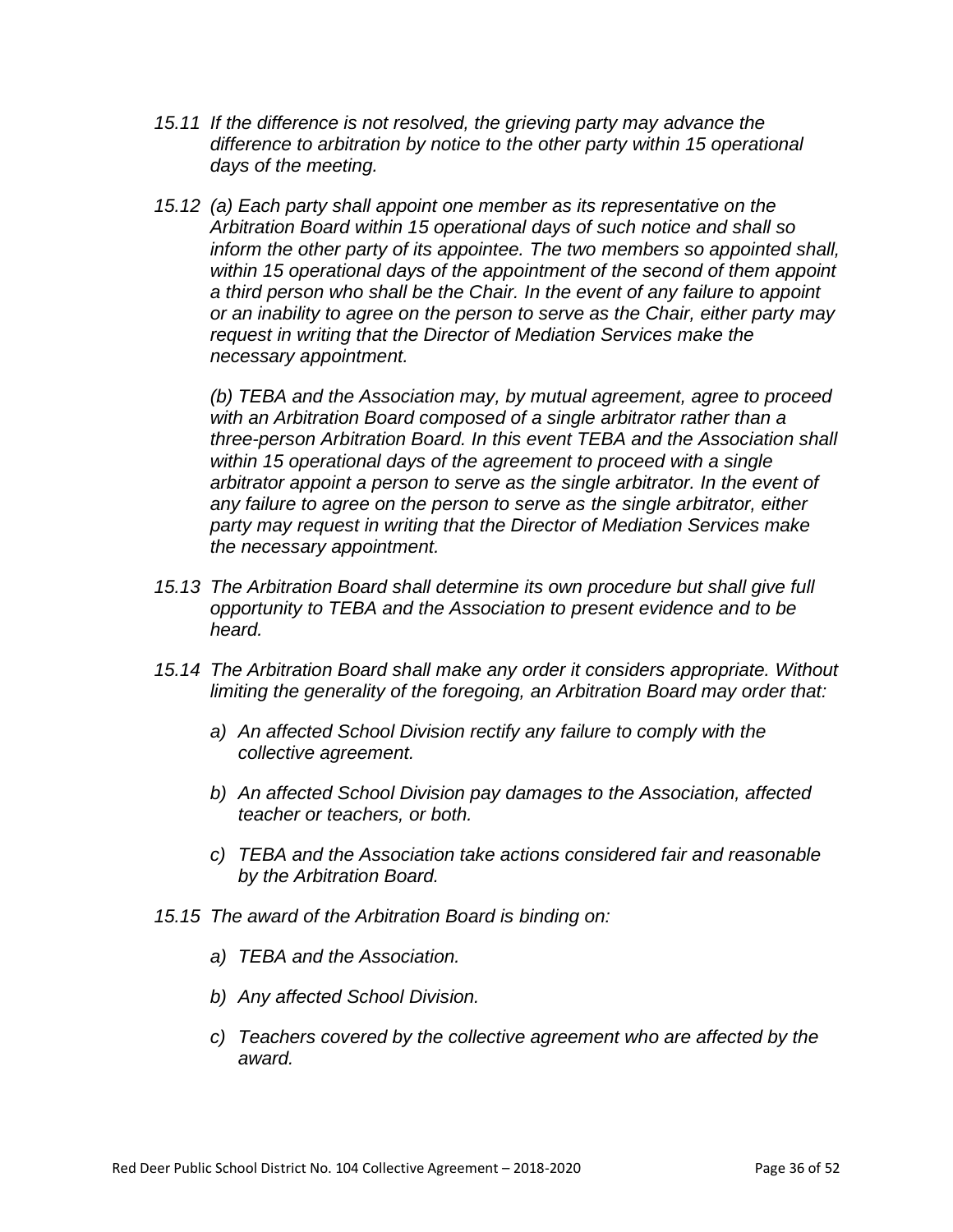*15.16 TEBA and the Association shall bear the expense of its respective appointee and the two parties shall bear equally the expense of the Chair.*

#### *Effective May 1, 2019, the following clauses apply for central grievances commencing on or after May 1, 2019 and shall repeal and replace clauses 15.1 to 15.16 above.*

- *15.1 Effective May 1, 2019, this procedure applies to differences:*
	- *a) about the interpretation, application, operation or alleged violation of any central item including the question of whether such difference is arbitrable;*
	- *b) about the interpretation, application or alleged violation of both a central item and a non-central item including the question of whether such a difference is arbitrable; and*
	- *c) where the Association asserts that terms are implied or incorporated into the Collective Agreement including the question of whether such a difference is arbitrable.*
- *15.2 "Central item" means any item which is in italics in this Collective Agreement.*
- *15.3 A "non-central item" means any item which is not in italics in this Collective Agreement.*
- *15.4 An "operational" day is an instructional or non-instructional day in the Board calendar on which teachers are scheduled to work. For the purposes of this Article, the months of July and August shall not be included in the computation of operational days.*
- *15.5 For the purposes of this Article, written communication may be provided by email.*
- *15.6 If there is a dispute about whether a grievance commenced under this Article is properly a grievance on a central item, it shall be processed under this Article unless TEBA and the Association mutually agree that the difference, or a portion of the difference, shall be referred to the Local grievance procedure in Article 16.*
- *15.7 If the alleged violation is initiated as Local and then defined as a central grievance, the local grievance shall be transferred to the central grievance procedure at an equivalent step in the process. Notwithstanding the timelines for advancing the grievance through the central grievance process from that point, at the request of either party, the parties shall agree to a*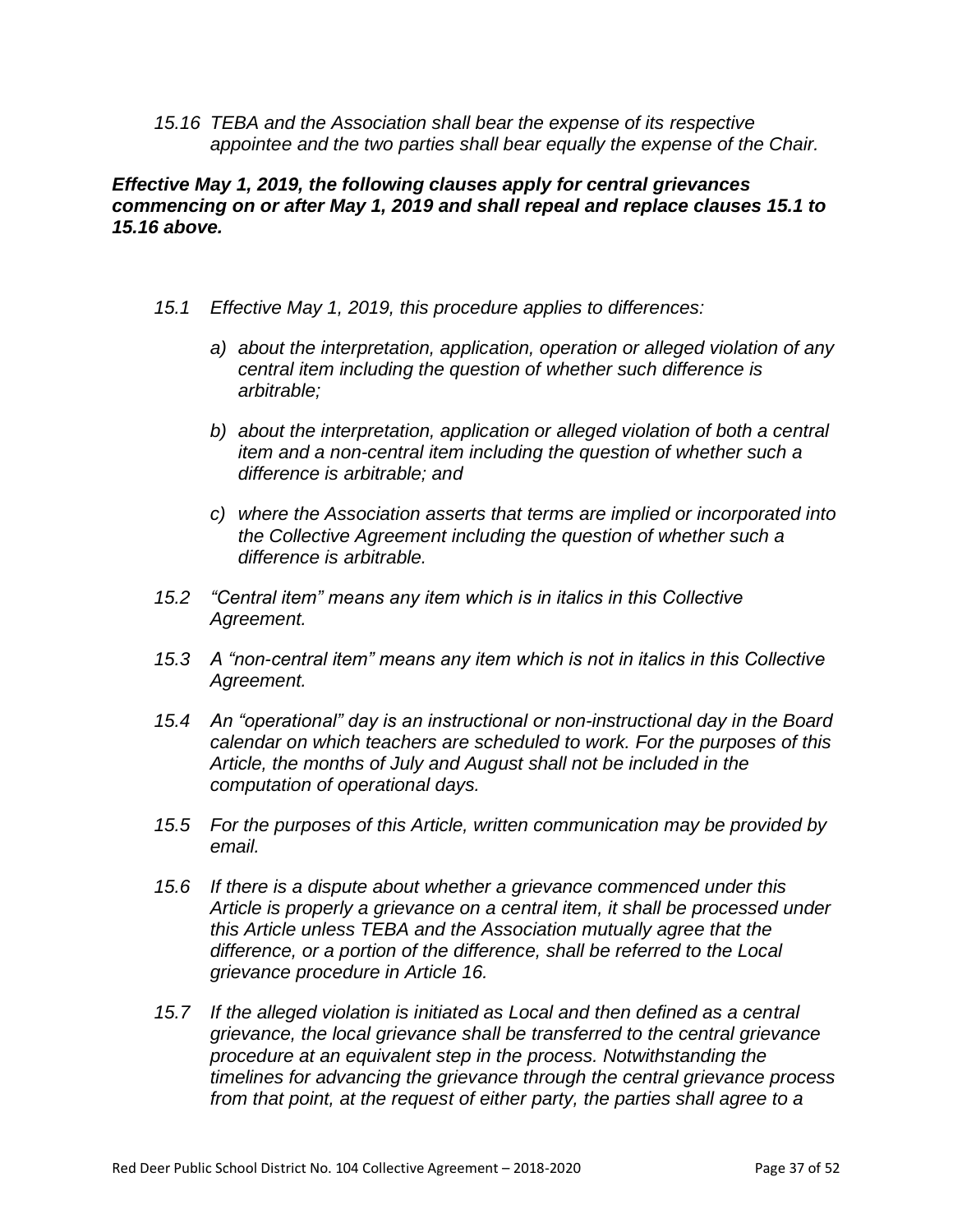*thirty (30) day freeze of the timelines to enable the parties to consider the matter. The thirty (30) day freeze period may be ended by mutual agreement.* 

- *15.8 Either TEBA or Association may initiate a grievance by serving a written notice of a difference as follows:*
	- *a) In the case of a grievance by the Association, by serving the notice to the Chair of the Board of Directors of TEBA.*
	- *b) In the case of a grievance by TEBA, by serving the notice to the Coordinator of Teacher Welfare of the Association.*
- *15.9 The written notice shall contain the following:*
	- *a) A statement of the facts giving rise to the difference,*
	- *b) The central item or items relevant to the difference,*
	- *c) The central item or items and the non-central item or items, where the difference involves both, and*
	- *d) The remedy requested.*
- *15.10 The written notice must be served on the other party to the difference within thirty (30) operational days of when the grieving party first had knowledge of the facts giving rise to the grievance.*
- *15.11 Representatives of TEBA and the Association shall meet within fifteen (15) operational days of receiving the written notice to discuss the difference or at such later date that is mutually agreeable to the parties. The Association will give advance notice to TEBA when a grievor plans to attend a central grievance hearing. In such instances, the Association shall bear the expense of the grievor's attendance including the actual cost of the substitute, including the Board portion of statutory benefit contributions, as per clause 13.2. TEBA will give advance notice to the Association when a representative of the Board affected by the difference is attending a central grievance hearing.*
- *15.12 The difference may be resolved through terms mutually agreed upon by TEBA and the Association. Any resolution is binding on TEBA, the Association, the affected Board, and any affected teacher or teachers.*
- *15.13 (a) The party receiving the grievance has fifteen (15) operational days following the meeting in clause 15.11 to respond to the grievance.*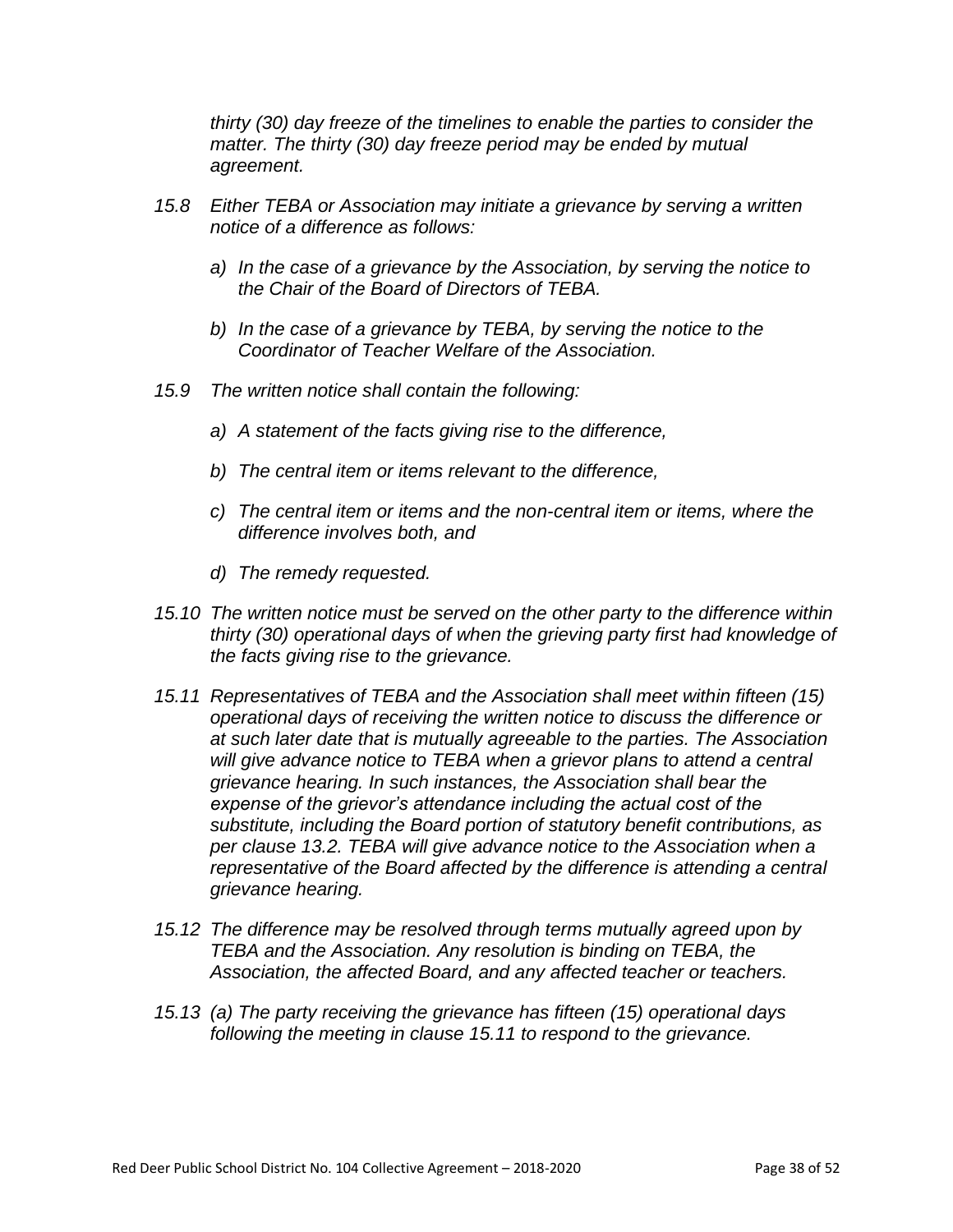*(b) If the difference is not resolved through the response in clause 15.13(a) or if no response is provided, the grieving party may advance the difference to arbitration by notice to the other party within fifteen (15) operational days.*

*15.14 (a) Each party shall appoint one member as its representative on the Arbitration Board within fifteen (15) operational days of such notice and shall so inform the other party of its appointee. The two members so appointed shall, within fifteen (15) operational days of the appointment of the second of them appoint a third person who shall be the Chair. In the event of any*  failure to appoint, or an inability to agree on the person to serve as the *Chair, either party may request in writing that the Director of Mediation Services make the necessary appointment.*

*(b) TEBA and the Association may, by mutual agreement, agree to proceed with an Arbitration Board composed of a single arbitrator rather than a three (3) person Arbitration Board. In this event, TEBA and the Association shall, within fifteen (15) operational days of the agreement to proceed with a single arbitrator, appoint a person to serve as the single arbitrator. In the event of any failure to agree on the person to serve as the single arbitrator, either party may request in writing that the Director of Mediation Services make the necessary appointment.*

- *15.15 The Arbitration Board shall determine its own procedure but shall give full opportunity to TEBA and the Association to present evidence and be heard.*
- *15.16 The Arbitration Board shall make any order it considers appropriate. Without limiting the generality of the foregoing, an Arbitration Board may order that:*
	- *a) An affected Board rectify any failure to comply with the Collective Agreement;*
	- *b) An affected Board pay damages to the Association, affected teacher or teachers, or both.*
	- *c) TEBA and the Association take actions considered fair and reasonable by the Arbitration Board.*
- *15.17 The award of the Arbitration Board is binding on:*
	- *a) TEBA and the Association.*
	- *b) Any affected school division.*
	- *c) Teachers covered by the Collective Agreement who are affected by the award.*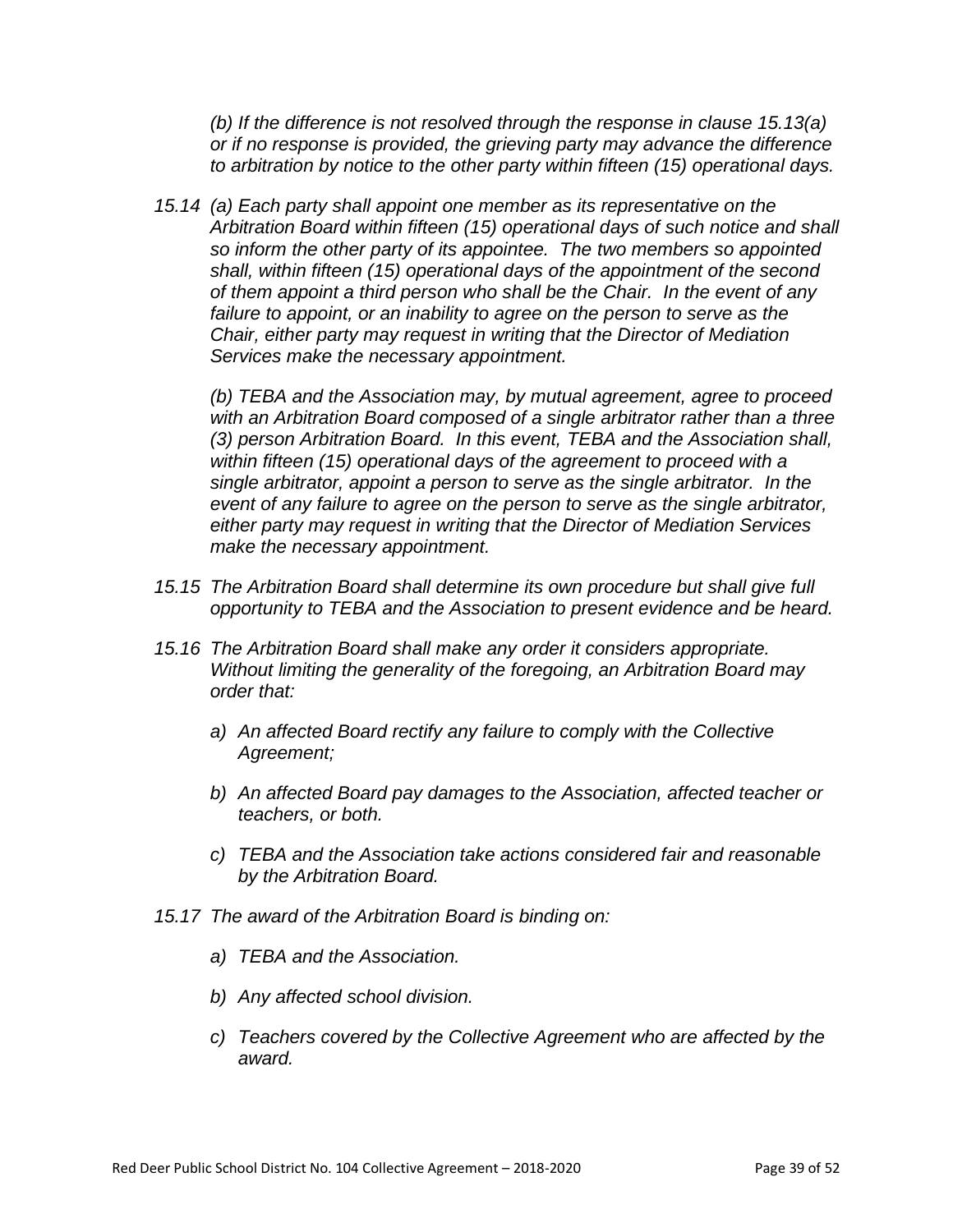- *15.18 TEBA and the Association shall bear the expense of its respective appointee and the two parties shall bear equally the expense of the Chair.*
- *15.19 The time limits in this Article may be extended at any stage by mutual agreement by the parties. Requests for extension of timelines shall not be unreasonably denied. Such agreement shall be communicated in writing.*

#### **16. LOCAL GRIEVANCE PROCEDURE**

- 16.1 Any difference between any employee covered by this agreement and the Board, or in a proper case between Local No. 60 of the Alberta Teachers' Association and the Board concerning the interpretation, application, operation or alleged violation of this agreement, and further, including any dispute as to whether the difference is arbitrable, shall be dealt with as herein provided, without stoppage of work or refusal to perform work.
- 16.2 Such difference (hereinafter called a grievance) shall be submitted in writing to the chairman of the Board and to the Economic Policy Committee (EPC) Chair and Coordinator of Teacher Welfare of the Association. Such written submission shall be made within thirty (30) days from the date of the incident giving rise to the grievance or from the date the grievor reasonably became aware of the incident giving rise to the grievance.
- 16.3 Such grievance shall set out the nature of the grievance, the articles of this agreement which it is alleged have been violated, and the remedy sought.
- 16.4 Within twenty (20) days of receiving the documentation referred to in clause 16.2 a Grievance Committee consisting of two (2) members of the Local and two (2) Trustees must convene and hear the grievance. A quorum of this committee shall consist of all members. Each member of the committee shall be entitled to vote.
- 16.5 Within ten (10) days of first hearing the grievance, the Grievance Committee must render a decision. If the decision is unanimous, it shall be final and binding on the parties and upon any employee affected by it.
- 16.6 If the Grievance Committee does not reach a unanimous or any decision within the said time, then either party may, by written notice served on the other party, request that the matter be dealt with in accordance with the Labour Relations Code. Such notice must be given within ten (10) days after the date on which the aforesaid ten (10) day limit expires, or the date the grievance committee is unable to arrive at a unanimous or any decision, whichever is the shorter.
- 16.7 All of the aforesaid time limits referred to in the grievance procedure shall apply to operational school days only.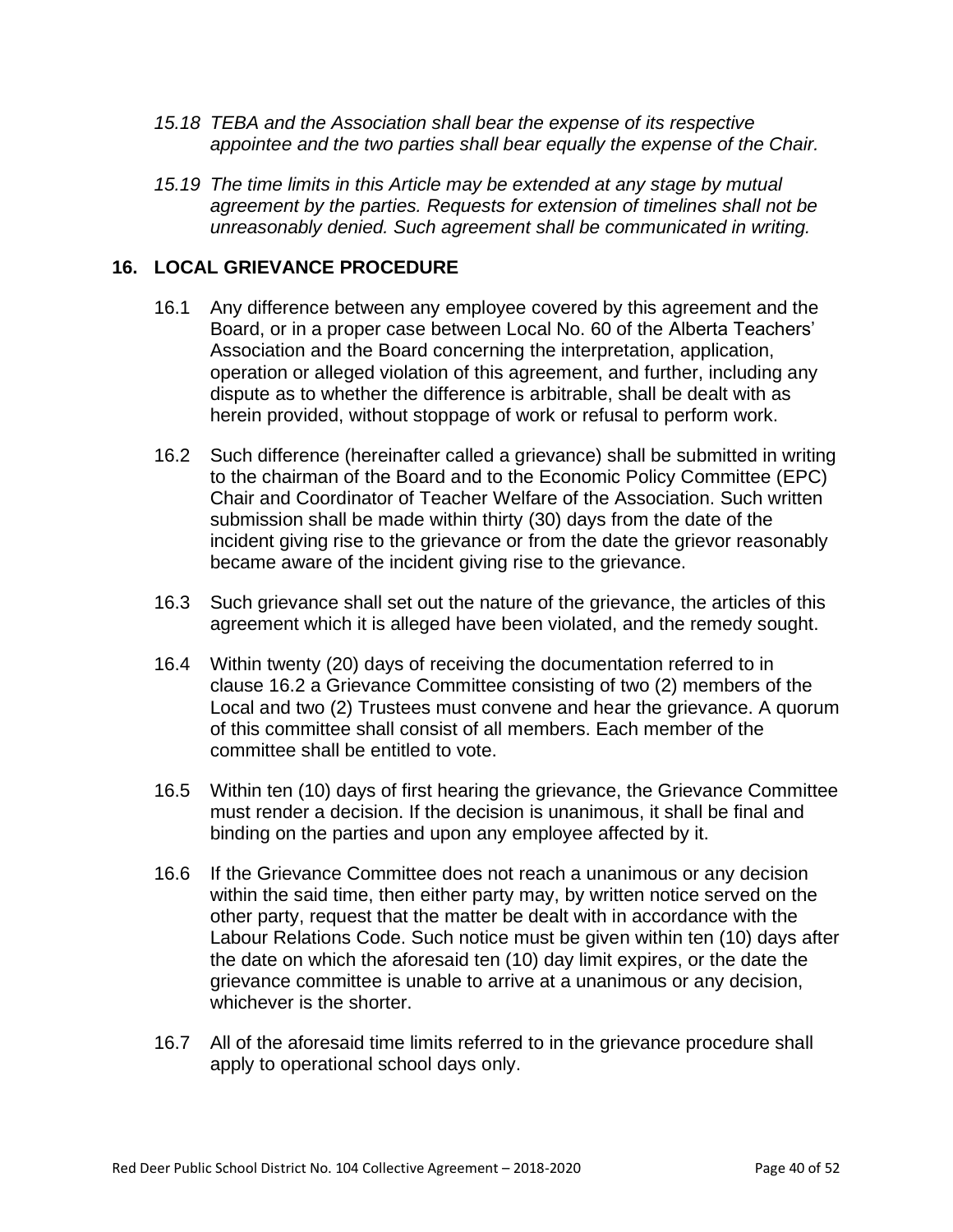16.8 Any of the aforesaid time limits may be extended at any stage upon the written consent of both parties.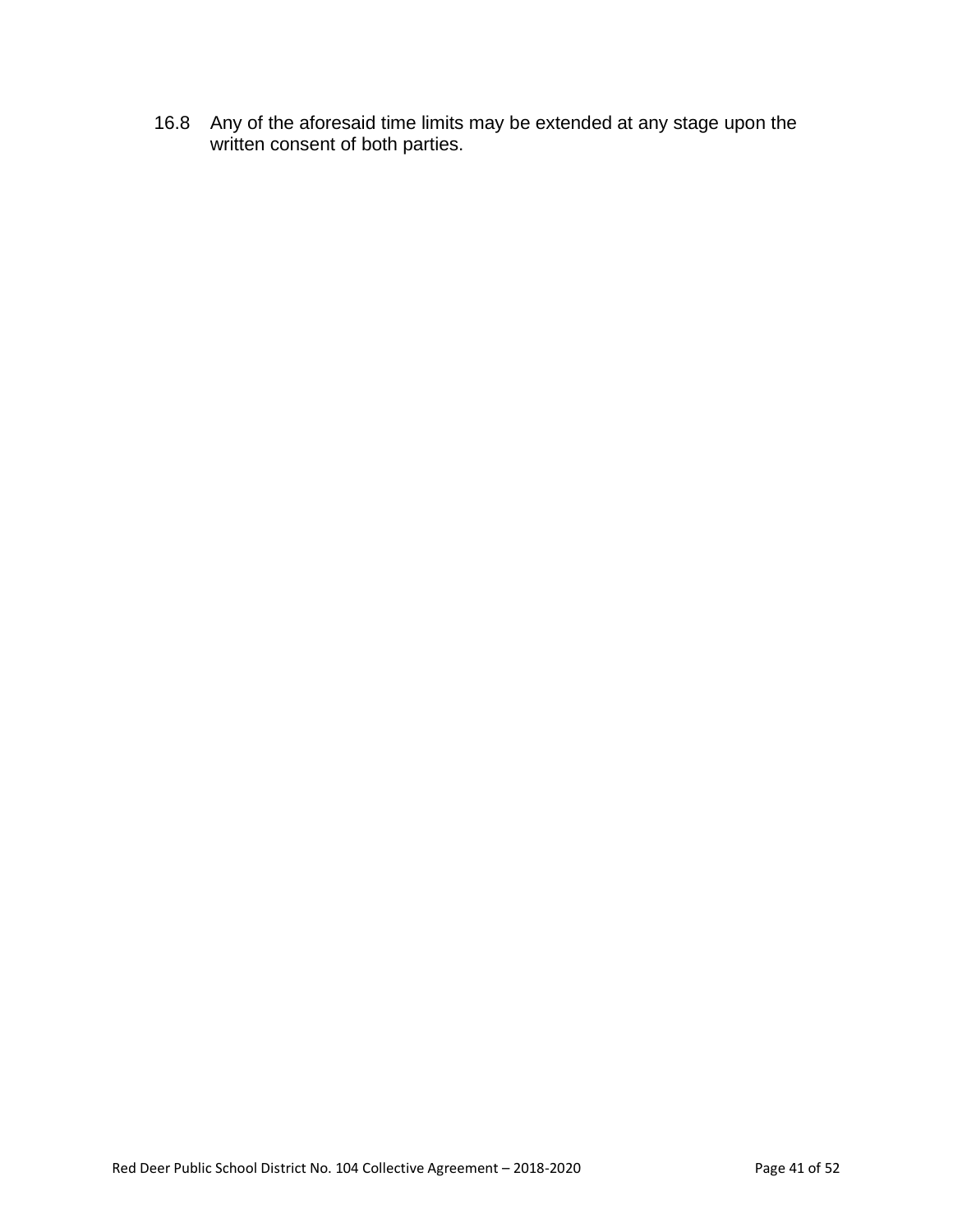#### *Letter of Understanding 1: Association and TEBA Joint Committee to Assist Transition from Central to Local Bargaining- NEW – Effective October 11, 2018*

*1. Scope*

*TEBA and the Association agree to form a committee which will assist in the transition from central to local bargaining. This committee will be available to:* 

- *a) Assist in resolving differences arising from the local bargaining process where the parties to the collective agreement disagree about whether a particular matter is a local matter;*
- *b) Clarify the understanding of the Association and TEBA regarding central table provisions; and,*
- *c) Advise on the production and revision of collective agreements.*
- *2. Structure*
	- *a) The committee will meet as necessary at times determined by the Association and TEBA.*
	- *b) The Association and TEBA shall each bear the cost of their participation in this committee.*
	- *c) The Association and TEBA will each appoint three (3) representatives to the committee.*
	- *d) The committee will be chaired jointly.*
- *3. Process*
	- *a) Where the Association, TEBA, or a School Division have a difference in interpretation of the central and local matters placement list, or where a mediator appointed to support local parties in local bargaining seeks clarification, the difference may be referred in writing to the Transition Committee through the joint chairs.*
	- *b) The Transition Committee shall meet to determine the matter and will communicate their decision in writing to the parties of the collective agreement, and mediator where applicable.*
	- *c) In circumstances when the Transition Committee is unable to agree on a determination under clause 1(a) of this Letter of Understanding, the Association and/or TEBA may refer the matter to the Trial Expedited Arbitration Process.*
- *4. The Association and TEBA may jointly, or independently, issue communication to clarify understanding arising from the operation of the Transition Committee.*

*Signed by the parties on October 11, 2018.*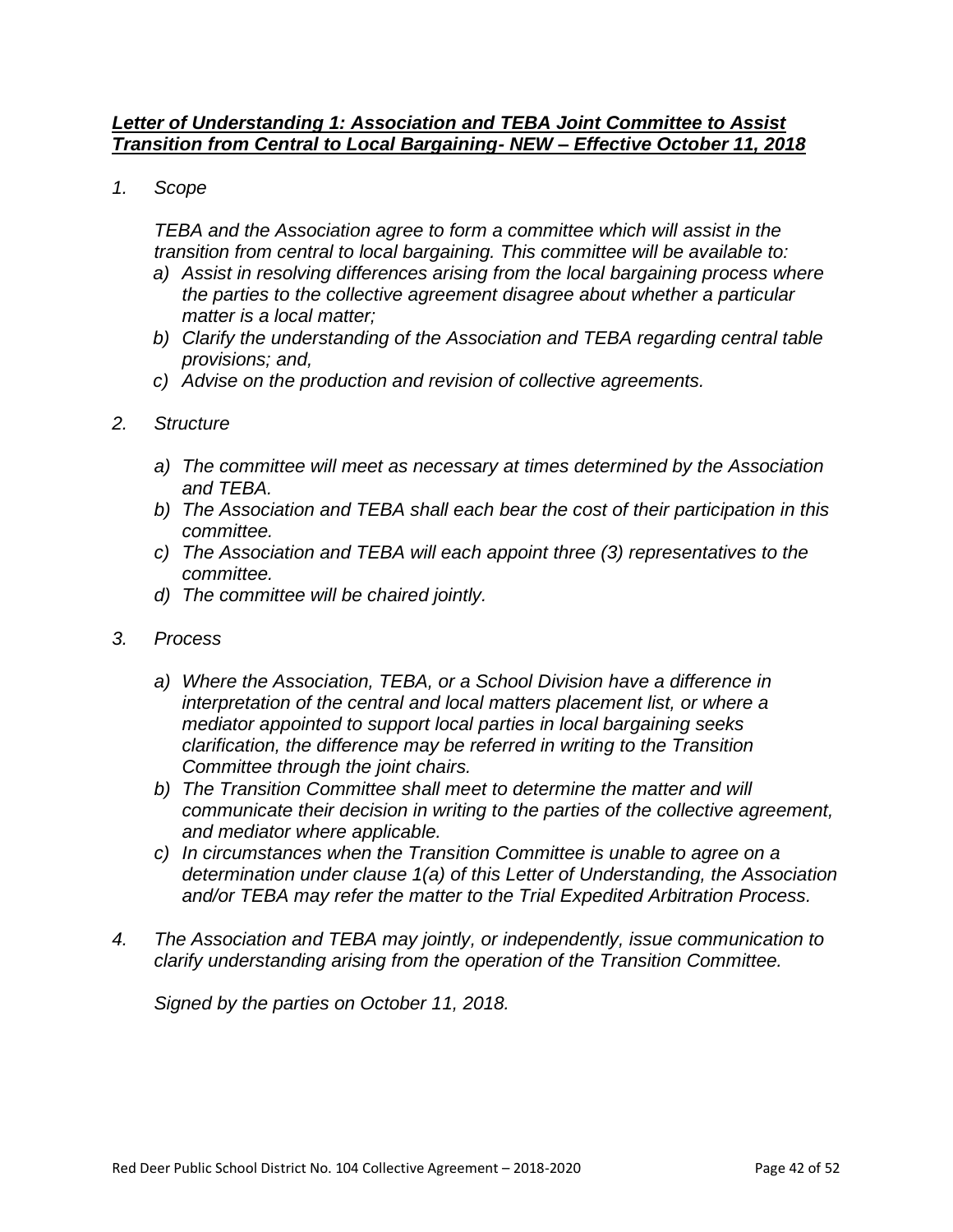#### *New Letter of Understanding #2 – Trial Expedited Arbitration Process for Differences Arising from the Interpretation or Application of the "2018 Teacher Collective Bargaining Finalized Central and Local Matters Table Placement" NEW – Effective October 2, 2018*

#### *1. Scope*

*Where the parties are unable to resolve a difference arising from the interpretation or application of the 2018 Teacher Collective Bargaining Finalized Central and Local Matters Table Placement, TEBA or the Association may refer the difference to the following expedited arbitration process. For the purposes of this process, the arbitrator derives its authority from the Alberta Arbitration Act. Nothing in this process restricts either TEBA or the Association from referring any matter to the Alberta Labour Relations Board.* 

#### *2. Process*

- *a) The parties shall first raise the difference at a meeting of the Association and TEBA Transition Committee prior to initiating this process.*
- *b) The difference shall be referred to one of the following arbitrators:*
	- *i. Mark Asbell*
	- *ii. David Jones*
	- *iii. Lyle Kanee*

*Where the parties cannot agree on an arbitrator, one of the above named will be chosen at random.*

- *c) The parties may agree to an alternate arbitrator in a specific case and may add to or delete from the list of arbitrators by mutual agreement.*
- *d) Within seven (7) days of the appointment, the arbitrator shall convene a case management call to determine the process for resolving the difference. The case management process shall include a timeframe for the exchange of particulars and documents, a timeframe for written submissions if directed by the arbitrator, an agreed statement of facts, or any other process considered by the arbitrator to be effective in ensuring an expeditious resolution of the difference. The parties will endeavour to exchange information as stipulated in the case management process within fourteen (14) days.*
- *e) The arbitrator will first endeavour to assist the parties in mediating a resolution.*
- *f) If a hearing is scheduled by the arbitrator it shall be held within thirty (30) days of the referral to the arbitrator. Where possible, the hearing shall be concluded within one (1) day.*
- *g) As the process is intended to be informal and non-legal, the parties are encouraged to be self-represented. Notwithstanding, neither party is prohibited from selecting the counsel of their choosing.*
- *h) The decision of the arbitrator is limited to solely determining the interpretation and application of the 2018 List of Central and Local Matters table placement.*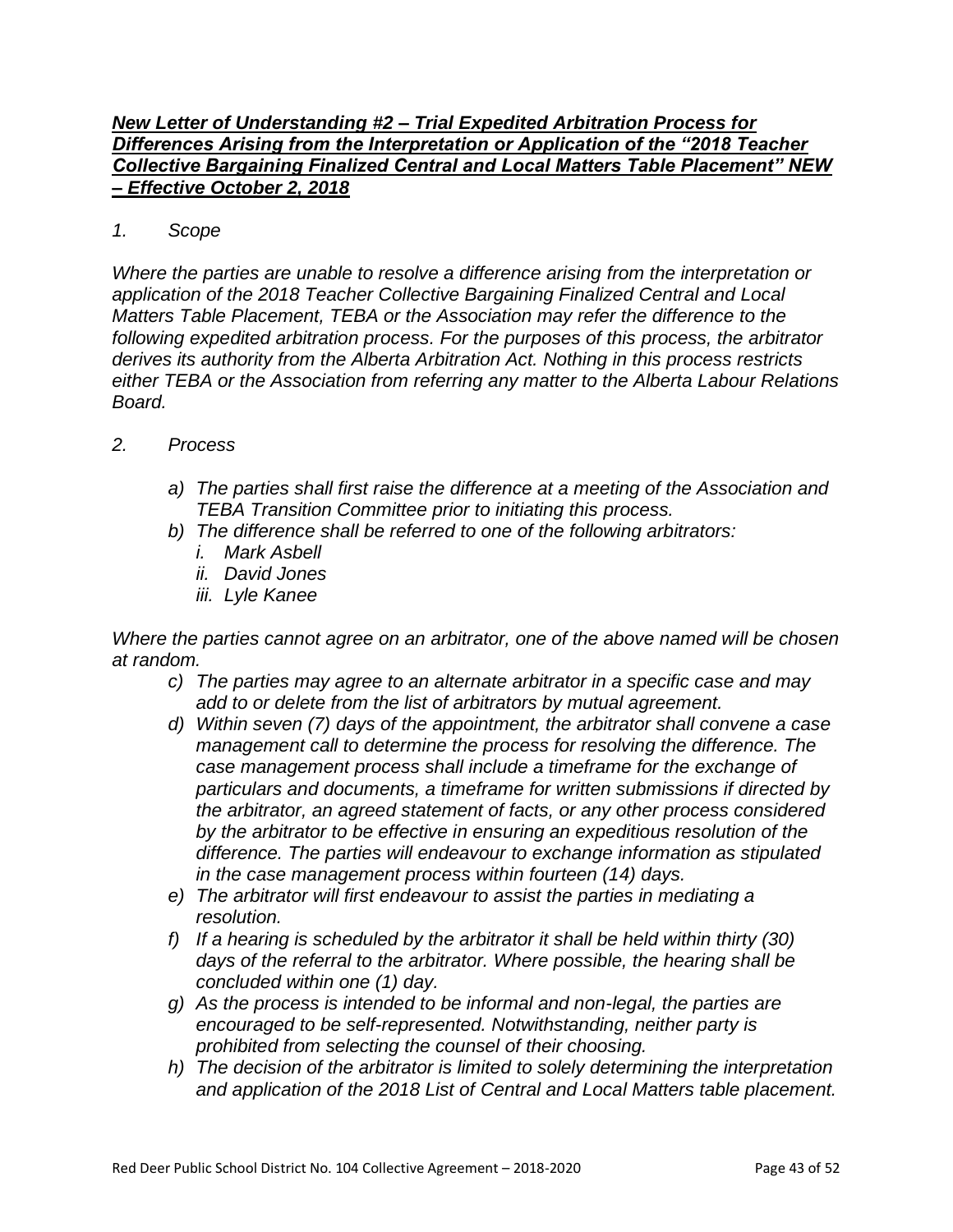- *i) The arbitrator, at their discretion, will issue either a written or oral decision within five (5) days of the conclusion of the arbitration or submission process. If an oral decision is rendered, it will follow with a written summary including the decision and rationale.*
- *j) All decisions of the arbitrator are final and binding.*
- *k) The arbitrator retains jurisdiction with respect to any issues arising from their decision.*
- *l) For the purposes of this process, the timelines shall reflect calendar days, excluding Saturdays and Sundays or General Holidays. Notwithstanding, the parties may extend timelines by mutual agreement and such request to extend timelines shall not be unreasonably denied. The arbitrator has the authority to extend timelines in consultation with the parties.*
- *m) The parties shall bear the costs of their participation in this process. The parties shall equally share the costs of the fees and expenses of the arbitrator.*

*This trial process shall take effect as of the date of signing and shall expire and have no further force and effect once all of the collective agreements commencing September 1, 2018 between the Association and School Divisions have been ratified.*

*Signed by the parties on October 2, 2018.*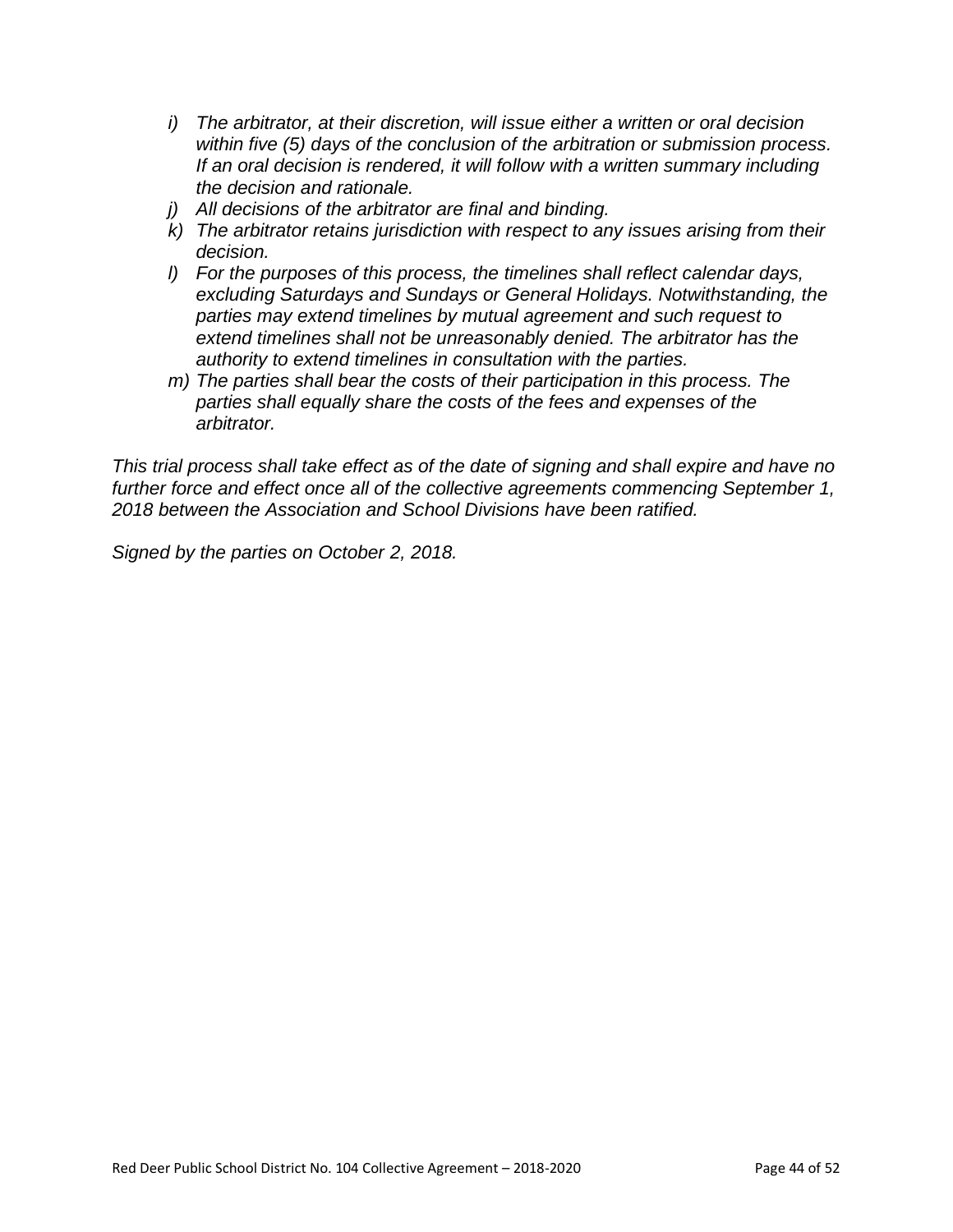#### *New Letter of Understanding #3 – Teachers with Designations: Allowances and Titles*

*This Letter of Understanding reflects a commitment between TEBA and the Association and is unenforceable under this Collective Agreement. This is provided in the Collective Agreement for information purposes only.*

*TEBA and the Association agree to establish a committee of three (3) Association and three (3) TEBA representatives to review the allowances and titles of school and jurisdiction based leaders in the bargaining unit, in the context of their duties and responsibilities.* 

*School Divisions will provide to the committee job descriptions and other relevant employment documents requested by the committee. The committee will provide a report to TEBA and the Association in order to inform the next round of bargaining. The Association and TEBA will name their representatives within thirty (30) days of ratification of this agreement and the committee shall commence its work within sixty (60) days after ratification of central terms.*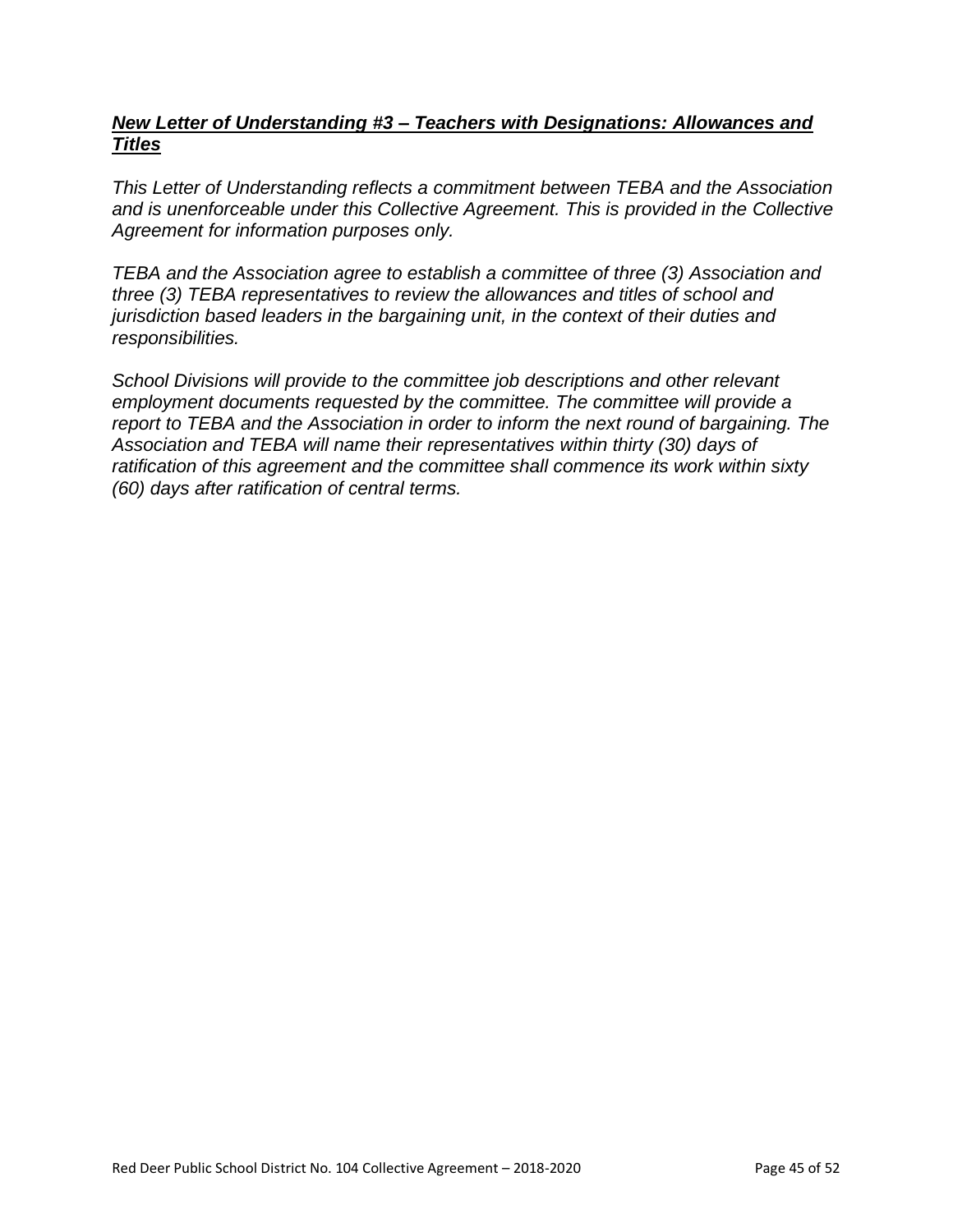#### *New Letter of Understanding #4 – Distributed Education Teachers Conditions of Practice*

*This Letter of Understanding reflects a commitment between TEBA and the Association and is unenforceable under this Collective Agreement. This is provided in the Collective Agreement for information purposes only.*

*TEBA and the Association agree to establish a committee of three (3) Association and three (3) TEBA representatives to study distributed education (e.g. online, blended learning, and alternative delivery) teachers' conditions of practice and provide a report to TEBA and the Association in time to inform the next round of bargaining. The Association and TEBA will name their representatives within thirty (30) days of ratification of central terms.*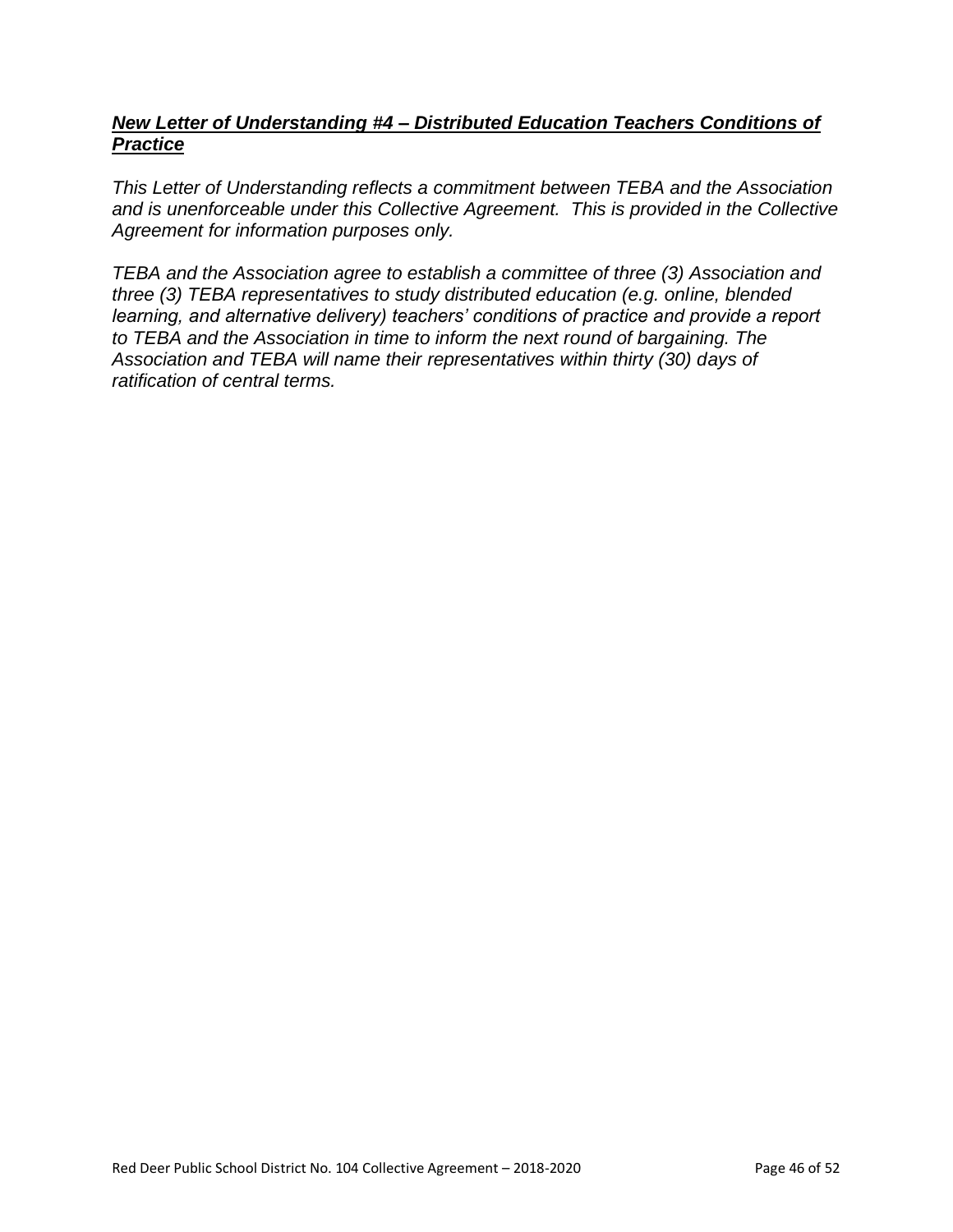#### *New Letter of Understanding #5 – Wellness Spending Account*

*Where WSAs exist, the WSA may be used for:*

- *health support, fitness and sports activities and equipment expenses that support the overall well-being and physical health of the teacher and their dependents; and,*
- *family expenses that support the teacher's dependents (such as child and elder care programs and activities).*

*TEBA and the Association agree that teacher professional development is not an appropriate use of WSA funds.*

*This Letter of Understanding in no way commits school divisions or teachers to establish WSAs. The decision to split existing Health Spending Accounts (HSA) into combined HSA/WSAs is subject to local negotiations.*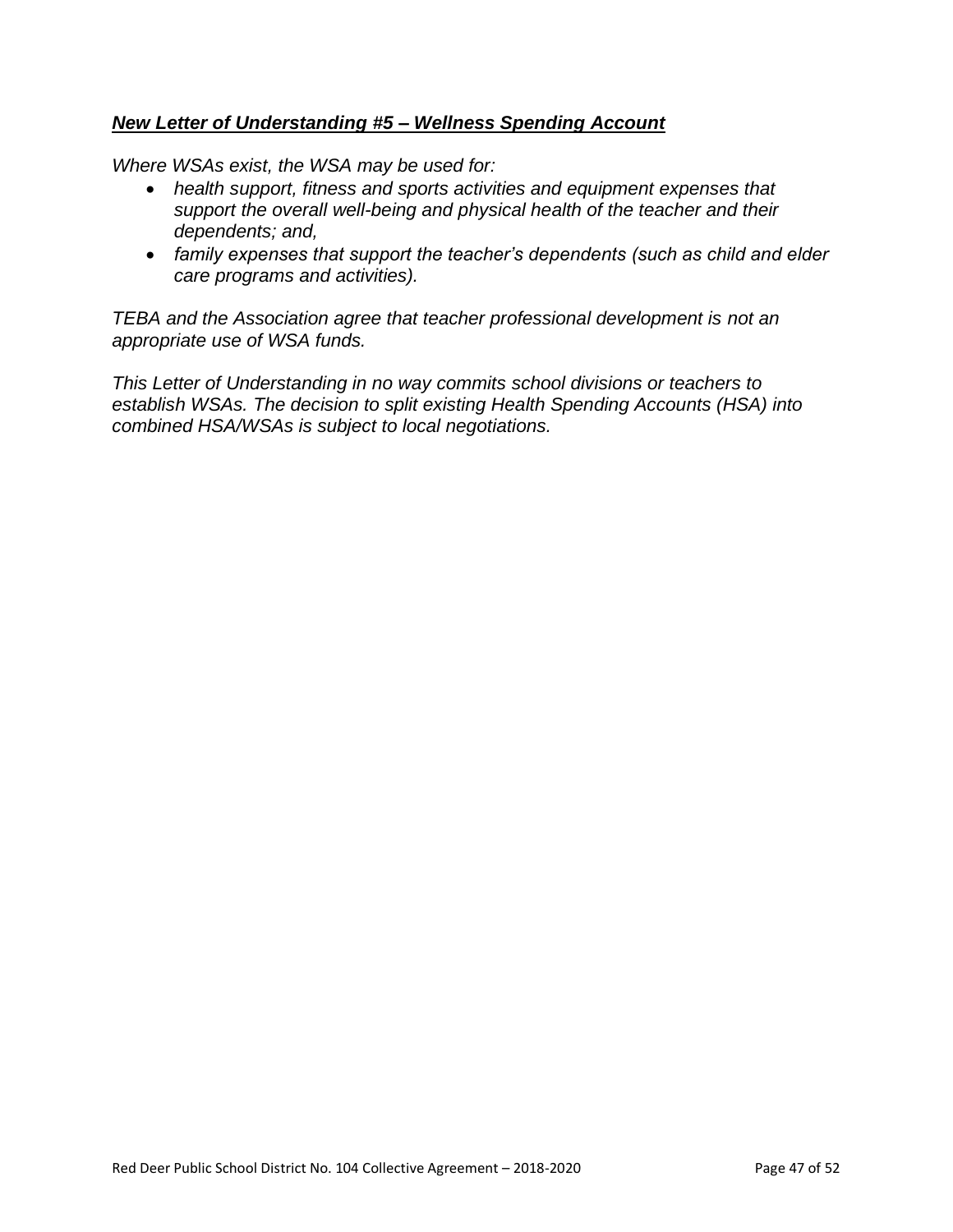#### *Letter of Understanding #6: Salary Adjustments*

*The parties agree that the determination of adjustments to the salary grids for the term of the collective agreement shall be referred to voluntary binding interest arbitration, subject to the following conditions:*

- *1. The only matters subject to arbitration shall be general increases to the salary grids, and will not include other rates of pay, allowances and substitute teacher daily rates of pay.*
- *2. Notwithstanding provision 1, should a general increase result from this Letter of Understanding, other rates of pay, allowances and substitute teacher daily rates of pay will be adjusted by the same rates.*
- *3. For the term of this Collective Agreement, the minimum principal allowance shall not be subject to the grid increases.*
- *4. After May 1, 2019 either party may give written notice to the other party of its desire to submit resolution of the salary adjustment to interest arbitration before a threemember panel comprised of a nominee of both parties and David Jones, Q.C. as Chair, or another mutually acceptable chair.*
- *5. If the parties are unable to agree on an alternate chair, application will be made to the Director of Mediation Services for appointment of a chair.*
- *6. The arbitration hearing shall be held by no later than September 30, 2019.*
- *7. In reaching its decision, the arbitration panel shall consider the matters identified in section 101 of the Alberta Labour Relations Code.*

*There shall be no retroactivity of salary increases prior to April 1, 2019.*

*In accordance to Section 3(a) of the Public Sector Wage Arbitration Deferral Act that took effect on June 28, 2019, section 6 of this letter of understanding shall be amended to read as follows:*

*The arbitration hearing shall be held by no later than December 15, 2019.*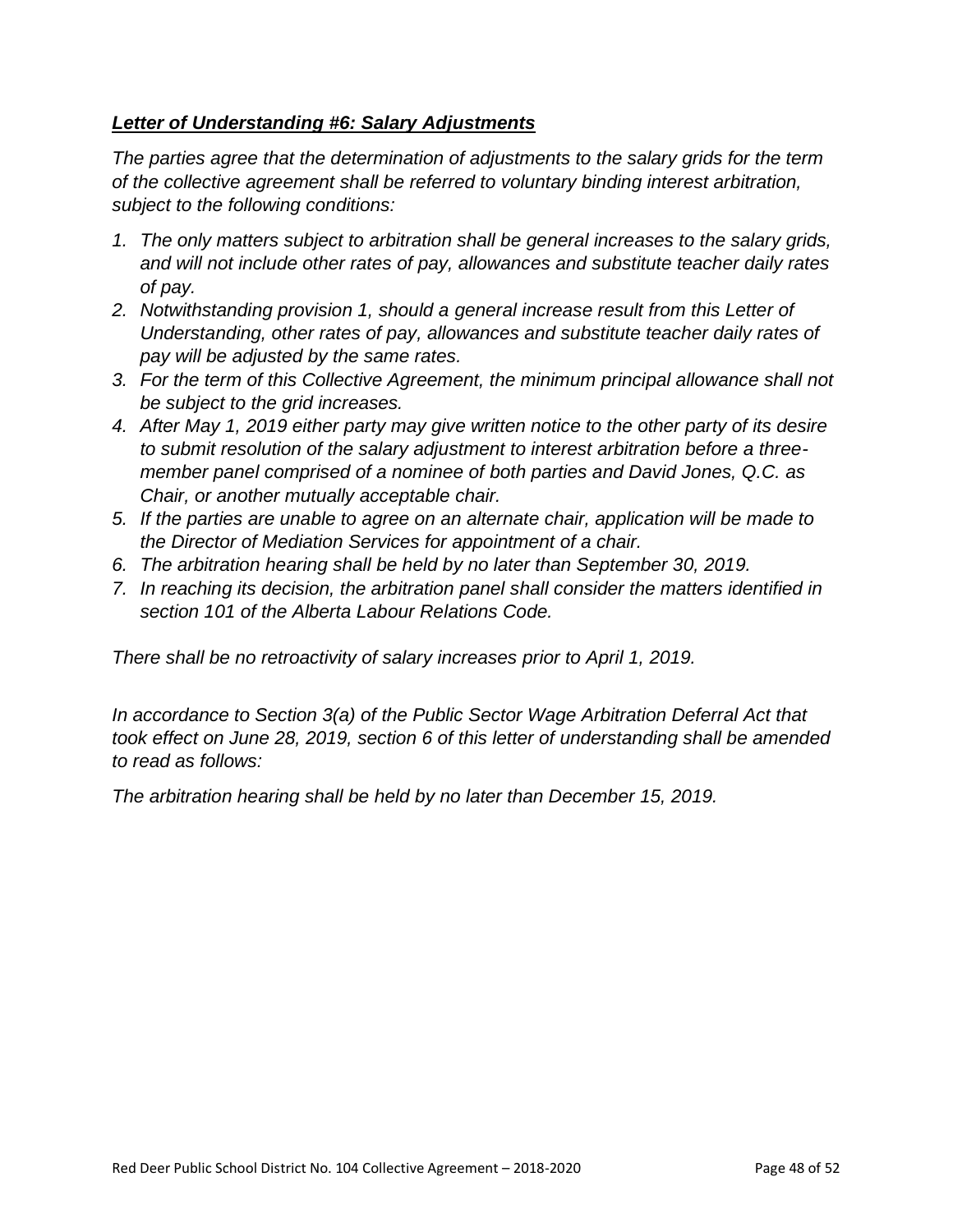#### *Letter of Understanding #7: Vacation and General Holiday Pay Claims*

*The Association agrees that no claim will be advanced for vacation pay or general holiday pay for any period of time before or during the term of this collective agreement, except as otherwise provided in Article 5.1. This letter of understanding will expire on August 31, 2020.*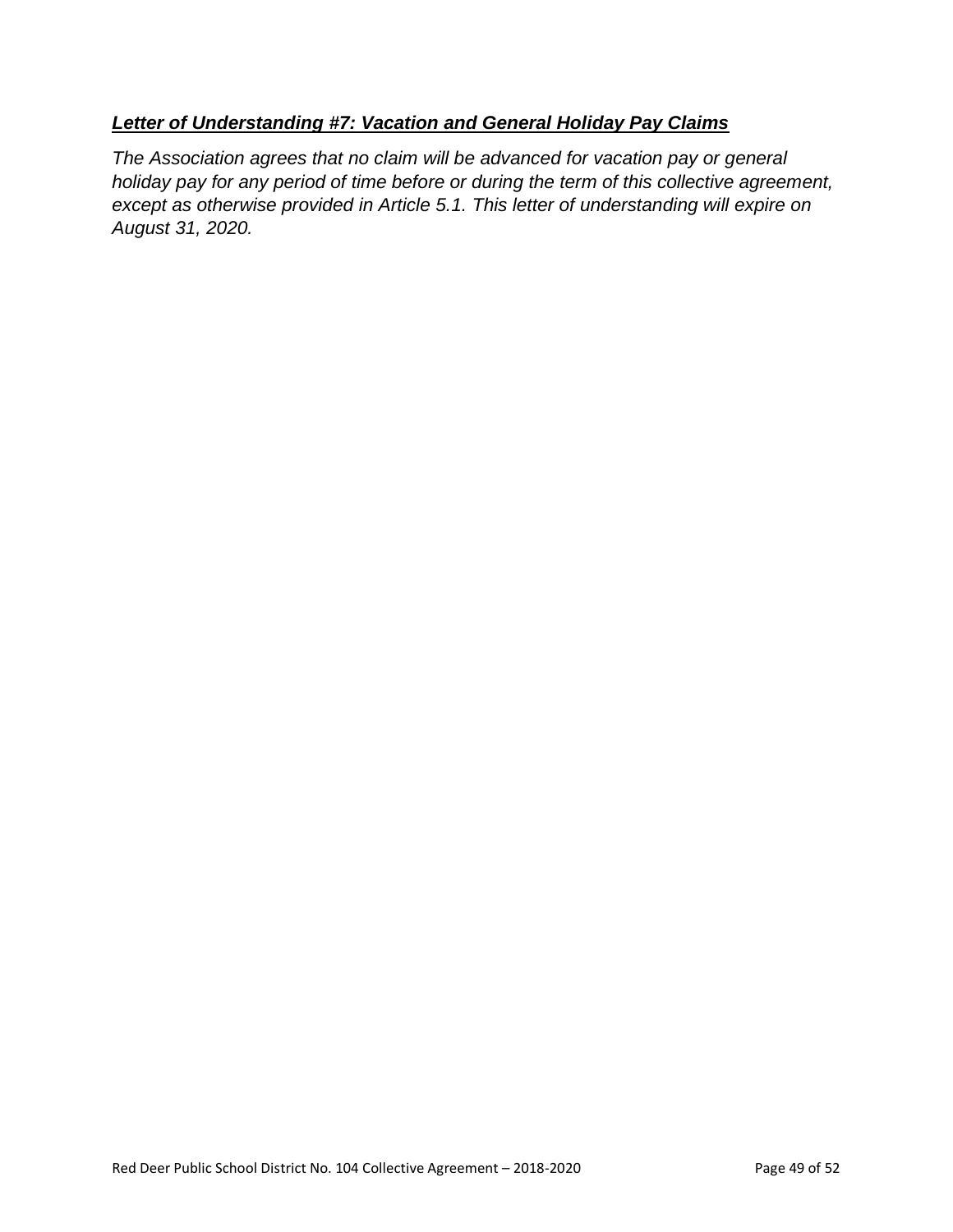#### *Letter of Understanding #8 – Right to Disconnect*

*TEBA and the Association agree to a pilot project to be conducted during the 2019-20 school year in school divisions that, together with their related Association bargaining units, volunteer to participate.* 

*The purpose of this project is to pilot practices for clarifying when it is appropriate for staff to send and review electronic communications.*

- *1. Interested school divisions, along with their related Association bargaining units, will express their interest in participating in the pilot project to TEBA and the Association in writing, by June 15, 2019.*
- *2. TEBA and the Association will encourage participation in this project among school divisions and Association bargaining units.*
- *3. The pilot project may be ended early with mutual agreement of the school division and related Association bargaining unit.*
- *4. Each participating school division and related Association bargaining unit will strike a project steering committee with equal representation from each party. At the discretion of the school division, the steering committee may include other staff groups in the project.*
- *5. Where leave is required, substitute teacher costs will be reimbursed as provided for in Article 13.*
- *6. The project steering committee will develop a project plan and submit it to TEBA and the Association by June 30, 2019 for information.*
- *7. Each project plan should include:* 
	- *A commitment to support staff health and wellness.*
	- *A statement that clarifies when it is acceptable for staff to send and review electronic communications.*
	- *A plan for dealing with emergencies and exceptions.*
	- *A plan for communication to staff and stakeholders of the project plan.*
	- *An evaluation phase for the project including a plan for consulting staff and stakeholders on the impact of the pilot project.*
- *8. The project steering committee will conduct an evaluation and submit results to TEBA and the Association by May 30, 2020.*
- *9. The pilot project will conclude on August 31, 2020.*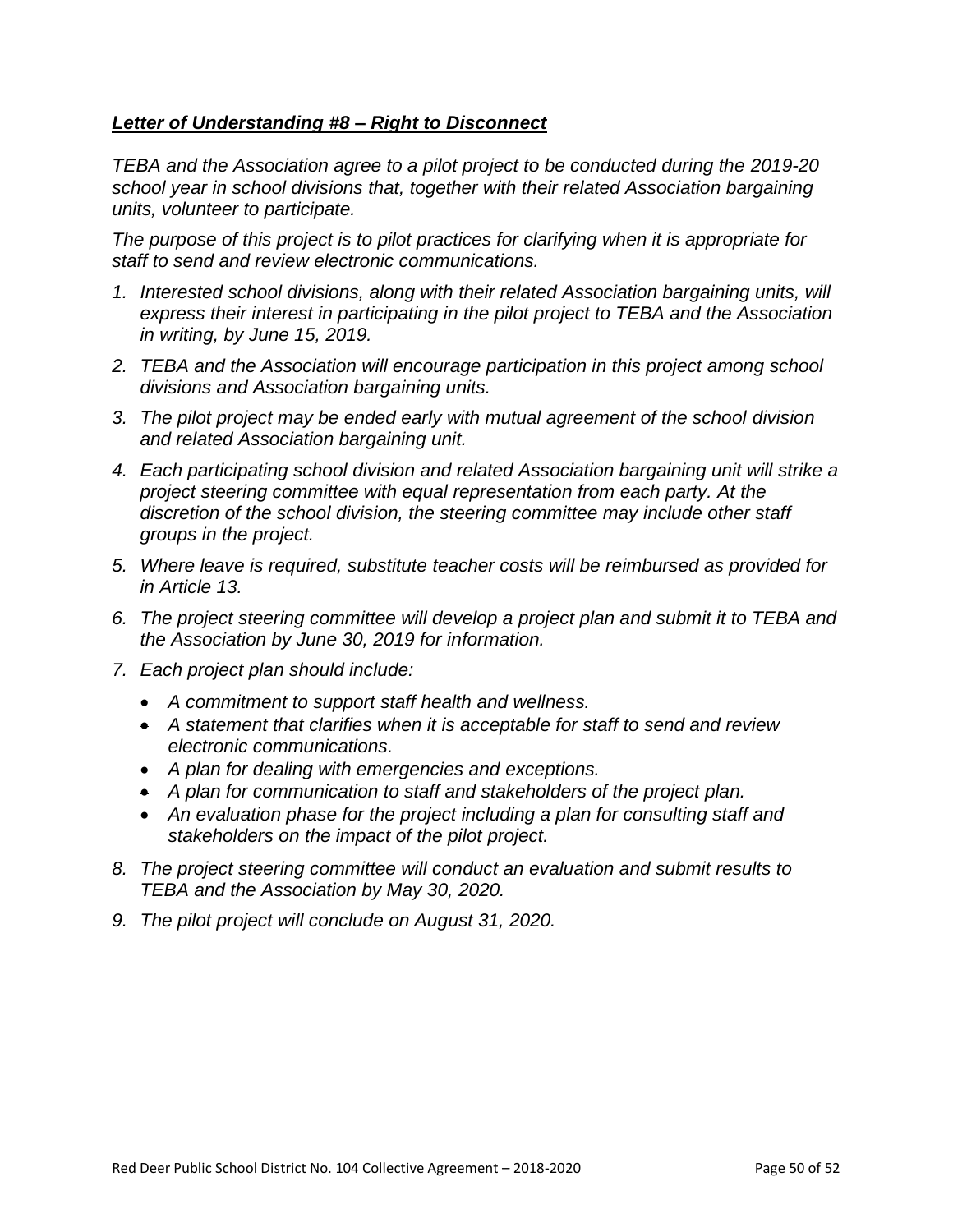#### **Letter of Understanding #9 – Central Services Positions**

The parties agree to the following, effective the 2017-2018 year:

- 1. Individuals appointed to the Central Services positions named below will be compensated with allowances equivalent to the allowances that are provided for the administrative positions designated below, as outlined in the Red Deer Public School District – ATA Local #60 Collective Agreement for 2012–2016.
- 2. If the individuals who are appointed to the positions cease to work in the positions to which they are appointed, the individuals will be given assignments which are comparable to the positions they occupied within the Red Deer Public School District immediately prior to working at Central Services. If an individual held no previous position within the Red Deer Public School District, the individual will be provided with a teaching assignment.
- 3. This Letter of Understanding will expire August 31, 2020.

| Director of International Education   |
|---------------------------------------|
| Director - Student Services           |
| Coordinator - Learning Services       |
| <b>Coordinator - Student Services</b> |
| Coordinator - Technology Services     |

Position Allowance (pro-rated as per FTE) Principal Allowance Category B Principal Allowance Category B 50% of Principal Allowance Category B 50% of Principal Allowance Category B 50% of Principal Allowance Category B